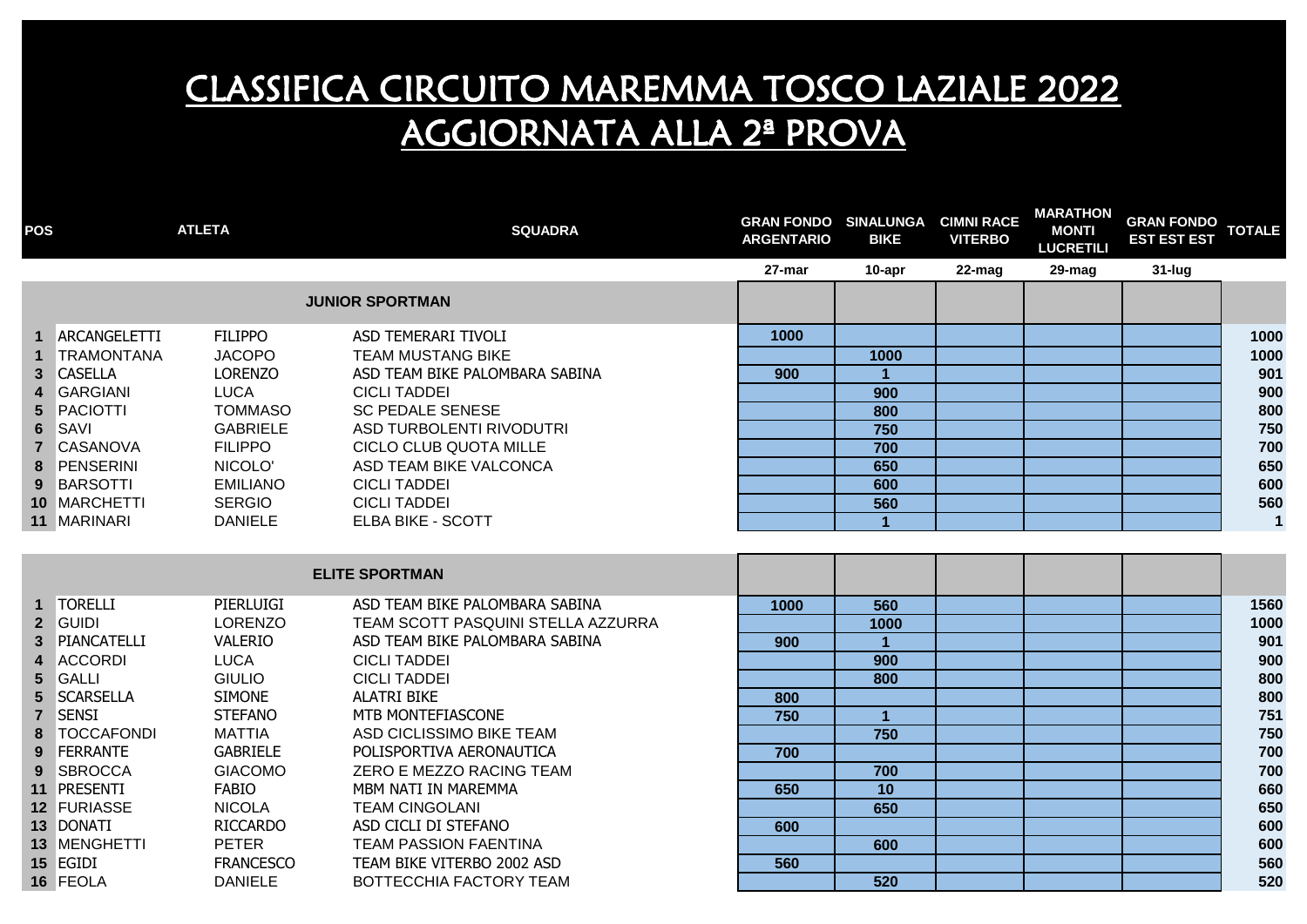| <b>POS</b> |                 | <b>ATLETA</b>     | <b>SQUADRA</b>                          | <b>GRAN FONDO SINALUNGA CIMNI RACE</b><br><b>ARGENTARIO</b> | <b>BIKE</b>       | <b>VITERBO</b> | <b>MARATHON</b><br><b>MONTI</b><br><b>LUCRETILI</b> | <b>GRAN FONDO</b><br><b>EST EST EST</b> | <b>TOTALE</b> |
|------------|-----------------|-------------------|-----------------------------------------|-------------------------------------------------------------|-------------------|----------------|-----------------------------------------------------|-----------------------------------------|---------------|
|            |                 |                   |                                         | 27-mar                                                      | 10-apr            | 22-mag         | 29-mag                                              | $31$ -lug                               |               |
|            | 16 MORINIELLO   | MASSIMILIANO      | ASD CICLI DI STEFANO                    | 520                                                         |                   |                |                                                     |                                         | 520           |
|            | 18 SANTARELLI   | <b>DANILO</b>     | ASD TEAM BIKE PALOMBARA SABINA          | 480                                                         | 10                |                |                                                     |                                         | 490           |
|            | 19 CELLI        | <b>LUCA</b>       | <b>GS AVIS PRATOVECCHIO</b>             |                                                             | 480               |                |                                                     |                                         | 480           |
|            | 20 PALLECCHI    | <b>FEDERICO</b>   | ASD CICLISSIMO BIKE TEAM                |                                                             | 440               |                |                                                     |                                         | 440           |
|            | 20 SCIMEMI      | <b>ANDREA</b>     | UISP COMITATO TERR.LE CIVITAVECCHIA APS | 440                                                         |                   |                |                                                     |                                         | 440           |
|            | 22 FORESTIERI   | <b>FEDERICO</b>   | PIESSE CYCLING TEAM                     | 400                                                         |                   |                |                                                     |                                         | 400           |
|            | 22 LARGHI       | <b>MARCO</b>      | ASD GS POPPI BP MOTION                  |                                                             | 400               |                |                                                     |                                         | 400           |
|            | 24 FADINI       | <b>FEDERICO</b>   | ASD BIKING RACING TEAM                  |                                                             | 370               |                |                                                     |                                         | 370           |
|            | 24 SFORZA       | <b>ALESSANDRO</b> | ASD BIKE GARAGE RACING TEAM             | 370                                                         |                   |                |                                                     |                                         | 370           |
|            | 26 CANNUGI      | NICOLO'           | <b>GS AVIS PRATOVECCHIO</b>             |                                                             | 340               |                |                                                     |                                         | 340           |
|            | 26 SPACCATROSI  | <b>LUCA</b>       | ASD TEAM LADISPOLI PROFESSIONE CICLISMO | 340                                                         |                   |                |                                                     |                                         | 340           |
|            | 28 BECHINI      | NICCOLO'          | <b>ZEROZERO IKI SPORT</b>               |                                                             | 310               |                |                                                     |                                         | 310           |
|            | 29 ROCCHICCIOLI | ALESSANDRO        | ZEROZERO IKI SPORT                      |                                                             | 280               |                |                                                     |                                         | 280           |
|            | 30 BROVELLI     | <b>GIULIO</b>     | TEAM SCOTT PASQUINI STELLA AZZURRA      |                                                             | 250               |                |                                                     |                                         | 250           |
|            | 31 GIUSERI      | <b>SAMUELE</b>    | PIESSE CYCLING TEAM                     |                                                             | 220               |                |                                                     |                                         | 220           |
|            | 32 BALDASSARRI  | <b>DANIELE</b>    | <b>GUSTATREVI MTB</b>                   |                                                             | 190               |                |                                                     |                                         | 190           |
|            | 33 RAGGINI      | <b>ELIA</b>       | ASCD VALLE DEL CONCA                    |                                                             | 170               |                |                                                     |                                         | 170           |
|            | 34 PORCIATTI    | <b>GIULIO</b>     | ASD CICLISSIMO BIKE TEAM                |                                                             | 150               |                |                                                     |                                         | 150           |
|            | 35 CIOLLI       | <b>FILIPPO</b>    | ABETONE GRAVITY TEAM ASD                |                                                             | 130               |                |                                                     |                                         | 130           |
|            | 36 SANTUCCI     | <b>FLAVIO</b>     | <b>ZEROZERO IKI SPORT</b>               |                                                             | $\frac{110}{110}$ |                |                                                     |                                         | 110           |
|            | 37 CIRIACI      | <b>MATTEO</b>     | <b>AVIS BIKE CINGOLI</b>                |                                                             | 90                |                |                                                     |                                         | 90            |
|            | 38 MAGLIONI     | LEONARDO          | ASD TURBOLENTI RIVODUTRI                |                                                             | $\overline{70}$   |                |                                                     |                                         | 70            |
|            | 39 SILVI        | <b>FEDERICO</b>   | ASD ARES BIKE TEAM                      |                                                             | 50                |                |                                                     |                                         | $50\,$        |
|            | 40 TONDINI      | <b>MIRKO</b>      | <b>TEAM GIOVANNELLI</b>                 |                                                             | 40                |                |                                                     |                                         | 40            |
|            | 41 PIETRUCCI    | <b>DAVIDE</b>     | ASD I MUFLONI RACING TEAM               |                                                             | 30                |                |                                                     |                                         | 30            |
|            | 42 BRIANDA      | <b>DANILO</b>     | TEAM MONDOBICI TECNOPLAST               |                                                             | $\overline{20}$   |                |                                                     |                                         | 20            |
|            | 43 ANTONIOLI    | <b>EDOARDO</b>    | ASD TEAM BIKE VALCONCA                  |                                                             | 10                |                |                                                     |                                         | $10$          |
|            | 43 BELLESI      | NICCOLO'          | ASD CICLISSIMO BIKE TEAM                |                                                             | 10                |                |                                                     |                                         | 10            |
|            | 43 CANTUCCI     | <b>ALESSIO</b>    | TEAM MONDOBICI TECNOPLAST               |                                                             | 10                |                |                                                     |                                         | 10            |
|            | 43 CESARETTI    | <b>MATTEO</b>     | ASD VALMARACING TEAM                    |                                                             | 10                |                |                                                     |                                         | 10            |
|            | 43 CHITI        | ALESSANDRO        | <b>ZEROZERO IKI SPORT</b>               |                                                             | 10                |                |                                                     |                                         | 10            |
|            | 43 DEL PUGLIA   | <b>RICCARDO</b>   | TUSCANY NATURAL TRAIL LEVANE            |                                                             | 10                |                |                                                     |                                         | 10            |
|            | 43 DOLCIAMI     | <b>LUCA</b>       | <b>ASD TESTI CICLI</b>                  |                                                             | $\overline{10}$   |                |                                                     |                                         | 10            |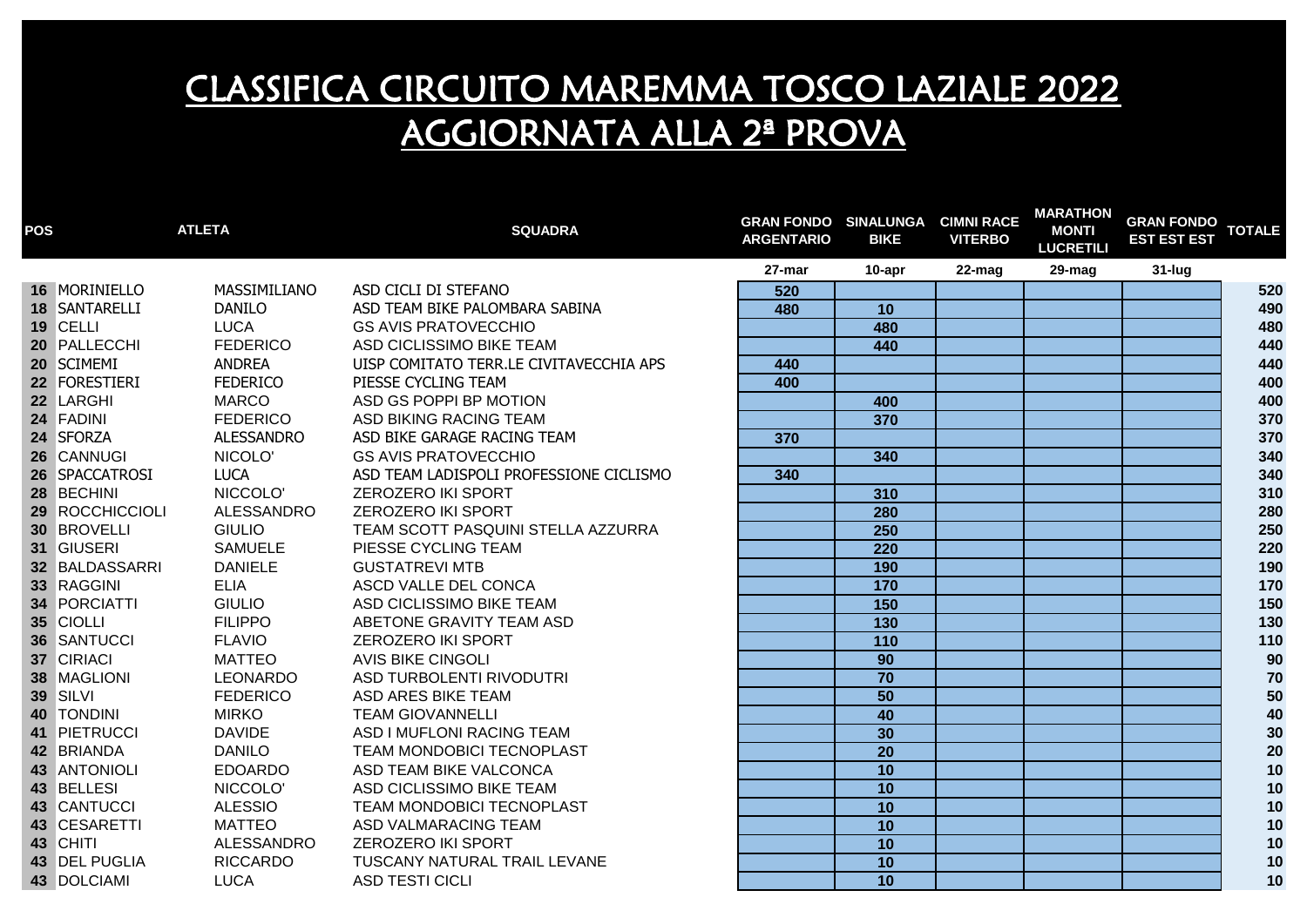| <b>POS</b>       |                     | <b>ATLETA</b>    | <b>SQUADRA</b>                    | <b>GRAN FONDO SINALUNGA</b><br><b>ARGENTARIO</b> | <b>BIKE</b>      | <b>CIMNI RACE</b><br><b>VITERBO</b> | <b>MARATHON</b><br><b>MONTI</b><br><b>LUCRETILI</b> | <b>GRAN FONDO</b><br><b>EST EST EST</b> | <b>TOTALE</b> |
|------------------|---------------------|------------------|-----------------------------------|--------------------------------------------------|------------------|-------------------------------------|-----------------------------------------------------|-----------------------------------------|---------------|
|                  |                     |                  |                                   | 27-mar                                           | 10-apr           | 22-mag                              | 29-mag                                              | $31$ -lug                               |               |
|                  | 43 FARSETTI         | <b>GABRIELE</b>  | <b>MTB RACE SUBBIANO</b>          |                                                  | 10               |                                     |                                                     |                                         | 10            |
|                  | 43 GORELLINI        | <b>MATTIA</b>    | DONKEY BIKE CLUB SINALUNGA        |                                                  | 10               |                                     |                                                     |                                         | $10$          |
|                  | 43 LAZZERINI        | <b>JACOPO</b>    | ASD MTB CLUB CECINA               |                                                  | 10               |                                     |                                                     |                                         | 10            |
|                  | 43 LEPRI            | <b>PAOLO</b>     | ASD CICLISSIMO BIKE TEAM          |                                                  | 10               |                                     |                                                     |                                         | 10            |
|                  | 43 MARCHETTI        | <b>MATTEO</b>    | LE SORELLE ASD                    |                                                  | 10               |                                     |                                                     |                                         | 10            |
|                  | 43 MARIANI          | <b>MARCO</b>     | ACIDO LATTICO MTB PASSOCORESE     |                                                  | 10               |                                     |                                                     |                                         | 10            |
|                  | 43 MELE             | <b>ALESSIO</b>   | PACINI FACTORY TEAM               |                                                  | 10               |                                     |                                                     |                                         | $10$          |
|                  | 43 MILIFFI          | <b>MATTIA</b>    | TEAM MONDOBICI TECNOPLAST         |                                                  | 10               |                                     |                                                     |                                         | 10            |
|                  | 43 MORELLI          | <b>FILIPPO</b>   | <b>ZEROZERO IKI SPORT</b>         |                                                  | 10               |                                     |                                                     |                                         | 10            |
|                  | 43 MORGANTI         | <b>FEDERICO</b>  | MTB CASTIGLIONE DEL LAGO          |                                                  | $\overline{10}$  |                                     |                                                     |                                         | 10            |
|                  | 43 NOCENTINI        | <b>SIMONE</b>    | <b>ASD BICIPEDIA</b>              |                                                  | 10               |                                     |                                                     |                                         | 10            |
|                  | 43 OLIVONI          | LEONARDO         | <b>TEAM PASSION FAENTINA</b>      |                                                  | 10               |                                     |                                                     |                                         | 10            |
|                  | 43 OLIVONI          | <b>CLAUDIO</b>   | ATTITUDE NIKEX RACING TEAM        |                                                  | 10               |                                     |                                                     |                                         | 10            |
|                  | 43 PAGNINI          | <b>NICOLAS</b>   | ASCD VALLE DEL CONCA              |                                                  | 10               |                                     |                                                     |                                         | 10            |
|                  | 43 PEROLI           | <b>FEDERICO</b>  | ASD LAKE BIKE TEAM                |                                                  | 10               |                                     |                                                     |                                         | 10            |
|                  | 43 PEZZOTTI         | <b>GABRIELE</b>  | ASD TURBOLENTI RIVODUTRI          |                                                  | 10               |                                     |                                                     |                                         | 10            |
|                  | 43 SALVADORI        | <b>DARIO</b>     | <b>ZEROZERO IKI SPORT</b>         |                                                  | 10               |                                     |                                                     |                                         | 10            |
|                  | <b>43 TOMASELLI</b> | <b>GIUSEPPE</b>  | ASD FRECCE ROSSE RIMINI           |                                                  | 10               |                                     |                                                     |                                         | 10            |
|                  | 43 TOMBARI          | <b>DAVIDE</b>    | ASCD VALLE DEL CONCA              |                                                  | 10               |                                     |                                                     |                                         | 10            |
|                  |                     |                  |                                   |                                                  |                  |                                     |                                                     |                                         |               |
|                  |                     |                  | <b>MASTER 1</b>                   |                                                  |                  |                                     |                                                     |                                         |               |
|                  | 1 PAUSELLI          | <b>FILIPPO</b>   | A.S.D. TEAM REVOLUTION BIKE       | 900                                              | 220              |                                     |                                                     |                                         | 1120          |
|                  | 2 STARNONI          | <b>MARCO</b>     | ASD CICLI MONTANINI.IT            | 800                                              | 310              |                                     |                                                     |                                         | 1110          |
|                  | 3 BARTALUCCI        | <b>FEDERICO</b>  | D'AMICO                           | 1000                                             |                  |                                     |                                                     |                                         | 1000          |
| $\mathbf{3}$     | <b>GALEOTTI</b>     | <b>MARCO</b>     | <b>CICLI TADDEI</b>               |                                                  | 1000             |                                     |                                                     |                                         | 1000          |
| 5                | PUCCIARELLI         | <b>ENRICO</b>    | <b>ZEROZERO IKI SPORT</b>         |                                                  | 900              |                                     |                                                     |                                         | 900           |
| $6 \overline{6}$ | <b>BASTIONI</b>     | <b>FEDERICO</b>  | MOUNTAIN BIKE CLUB RIETI          | 700                                              | $\overline{130}$ |                                     |                                                     |                                         | 830           |
| $\overline{7}$   | <b>BASTIANELLI</b>  | <b>GABRIELE</b>  | PIESSE CYCLING TEAM               |                                                  | 800              |                                     |                                                     |                                         | 800           |
| 8                | <b>CONTEMORI</b>    | <b>MATTIA</b>    | DONKEY BIKE CLUB SINALUNGA        |                                                  | 750              |                                     |                                                     |                                         | 750           |
| 8                | SARGENTINI          | <b>MATTIA</b>    | ASD FREE BIKE PEDALE FOLLONICHESE | 750                                              |                  |                                     |                                                     |                                         | 750           |
|                  | <b>10 TINI</b>      | <b>FRANCESCO</b> | <b>UC PETRIGNANO</b>              |                                                  | 700              |                                     |                                                     |                                         | 700           |
|                  | 11 IANNETTA         | <b>LORENZO</b>   | <b>GC CANINO</b>                  | 650                                              | 10               |                                     |                                                     |                                         | 660           |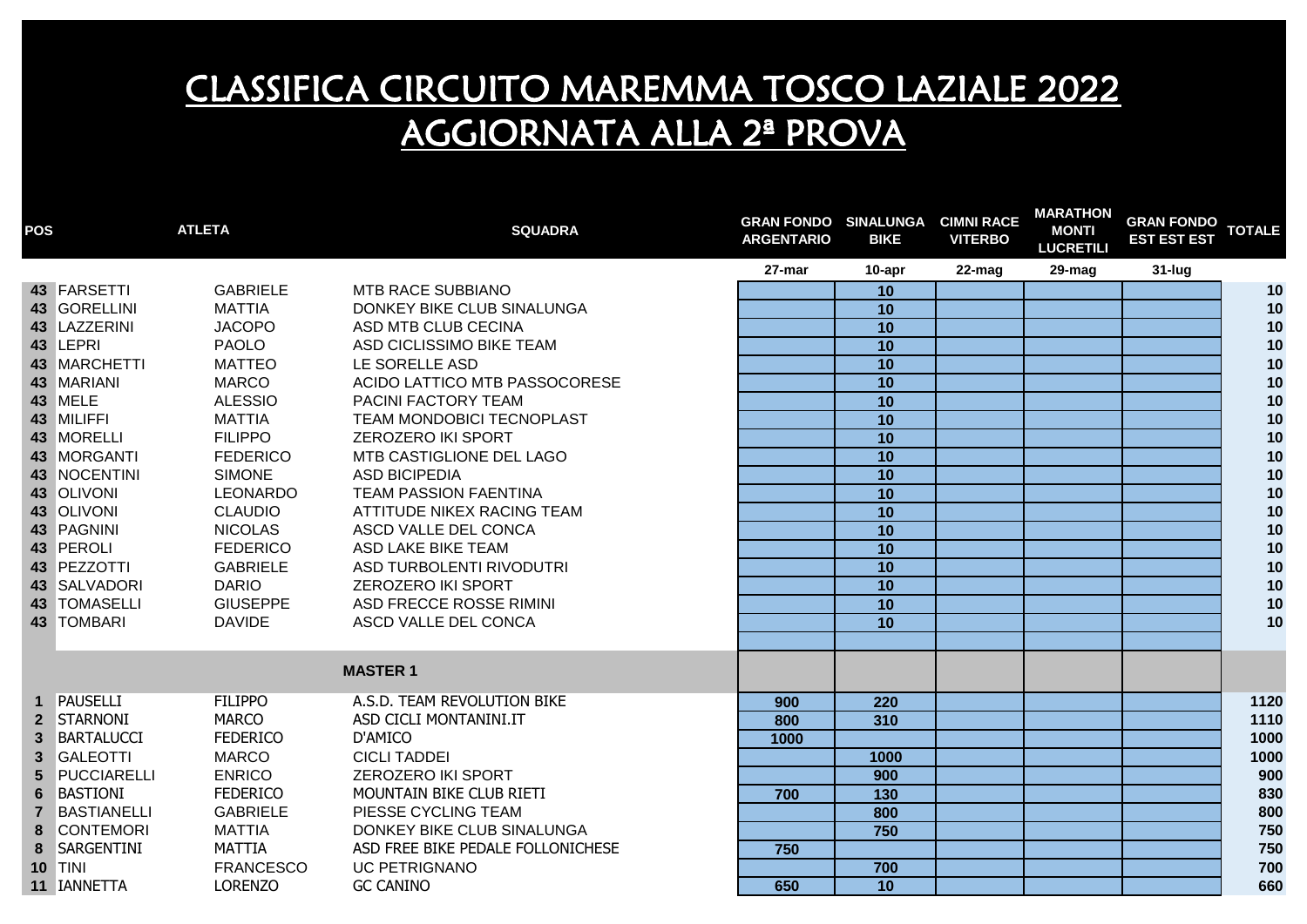| <b>POS</b> |                 | <b>ATLETA</b>     | <b>SQUADRA</b>                          | <b>GRAN FONDO SINALUNGA CIMNI RACE</b><br><b>ARGENTARIO</b> | <b>BIKE</b>       | <b>VITERBO</b> | <b>MARATHON</b><br><b>MONTI</b><br><b>LUCRETILI</b> | <b>GRAN FONDO</b><br><b>EST EST EST</b> | <b>TOTALE</b> |
|------------|-----------------|-------------------|-----------------------------------------|-------------------------------------------------------------|-------------------|----------------|-----------------------------------------------------|-----------------------------------------|---------------|
|            |                 |                   |                                         | 27-mar                                                      | 10-apr            | 22-mag         | 29-mag                                              | $31$ -lug                               |               |
|            | 12 MALUSARDI    | <b>DANIELE</b>    | ASD GREEN DEVILS                        |                                                             | 650               |                |                                                     |                                         | 650           |
|            | 13 BIZZARRI     | <b>STEFANO</b>    | <b>BIKE THERAPY ASD</b>                 |                                                             | 600               |                |                                                     |                                         | 600           |
|            | 13 FILISTINI    | <b>STEFANO</b>    | TRIONO RACING S.C. CENTROBICI           | 600                                                         |                   |                |                                                     |                                         | 600           |
|            | 15 FELICI       | <b>GIANFRANCO</b> | A.S.D. GYMSTAR                          | 560                                                         |                   |                |                                                     |                                         | 560           |
|            | 15 MARINCIONI   | <b>GIORGIO</b>    | <b>GIULIODORI RENZO ASD</b>             |                                                             | 560               |                |                                                     |                                         | 560           |
|            | 17 BARABESI     | <b>MATTIA</b>     | DONKEY BIKE CLUB SINALUNGA              |                                                             | 520               |                |                                                     |                                         | 520           |
|            | 17 CATALANI     | <b>ALESSIO</b>    | CICLISMO CIVITA CASTELLANA A.S.D.       | 520                                                         |                   |                |                                                     |                                         | 520           |
|            | 19 PROVARONI    | <b>VALTER</b>     | MOUNTAIN BIKE CLUB RIETI ASD            | 480                                                         | 10                |                |                                                     |                                         | 490           |
|            | 20 BERTELLI     | <b>LUCA</b>       | <b>GS AVIS PRATOVECCHIO</b>             |                                                             | 480               |                |                                                     |                                         | 480           |
|            | 21 DONATI       | <b>MANUEL</b>     | ASD TEAM LADISPOLI PROFESSIONE CICLISMO | 440                                                         | $\overline{10}$   |                |                                                     |                                         | 450           |
|            | 22 TONVERONACHI | <b>FABIO</b>      | ASD GS POPPI BP MOTION                  |                                                             | 440               |                |                                                     |                                         | 440           |
|            | 23 ANNUNZIATA   | <b>FRANCESCO</b>  | <b>ELBA OVEST</b>                       | 400                                                         |                   |                |                                                     |                                         | 400           |
|            | 23 PINZI        | <b>EDOARDO</b>    | TEAM SCOTT PASQUINI STELLA AZZURRA      |                                                             | 400               |                |                                                     |                                         | 400           |
|            | 25 MASSUCCI     | <b>ANDREA</b>     | ASD TEAM BIKE PALOMBARA SABINA          | 370                                                         | 10                |                |                                                     |                                         | 380           |
|            | 26 GRELLA       | <b>SAMUELE</b>    | <b>TUTTO BIKE TEAM</b>                  |                                                             | 370               |                |                                                     |                                         | 370           |
|            | 27 CAPODAGLI    | <b>GIACOMO</b>    | ASD I MUFLONI RACING TEAM               |                                                             | 340               |                |                                                     |                                         | 340           |
|            | 27 PERSIANI     | <b>LUCA</b>       | ASD CICLI MONTANINI.IT                  | 340                                                         |                   |                |                                                     |                                         | 340           |
|            | <b>29 IZZI</b>  | <b>ALESSIO</b>    | ASD CENTER BIKE                         | 310                                                         |                   |                |                                                     |                                         | 310           |
|            | 30 ANGELETTI    | ANDREA            | CICLISMO CIVITA CASTELLANA A.S.D.       | 280                                                         |                   |                |                                                     |                                         | 280           |
|            | 30 FILETTI      | MICHAEL           | TEAM MONDOBICI TECNOPLAST               |                                                             | 280               |                |                                                     |                                         | 280           |
|            | 32 BIONDI       | <b>MANUEL</b>     | ASD KS+ TEAM                            | 250                                                         |                   |                |                                                     |                                         | 250           |
|            | 32 RINALDINI    | <b>ROBERTO</b>    | ASD CICLOWATT                           |                                                             | 250               |                |                                                     |                                         | 250           |
|            | 34 FRASSETTO    | <b>SEBASTIANO</b> | ASD CICLISSIMO BIKE TEAM                |                                                             | 190               |                |                                                     |                                         | 190           |
|            | <b>35 BRUE</b>  | <b>NICOLA</b>     | <b>ASD RAVEN TEAM</b>                   |                                                             | 170               |                |                                                     |                                         | 170           |
|            | 36 CAPPELLI     | <b>ALEX</b>       | ASD FRECCE ROSSE RIMINI                 |                                                             | 150               |                |                                                     |                                         | 150           |
|            | 37 CHIAVERINI   | <b>GIACOMO</b>    | POL. MICHELANGELO ASD                   |                                                             | $\frac{110}{110}$ |                |                                                     |                                         | 110           |
|            | 38 CECCHINI     | <b>MANUEL</b>     | ASD POLISPORTIVA BIKEFAN                |                                                             | 90                |                |                                                     |                                         | 90            |
|            | 39 DONATI       | <b>ERIK</b>       | <b>TEAM ESSERE</b>                      |                                                             | $\overline{70}$   |                |                                                     |                                         | 70            |
|            | 40 PAPA         | <b>MASSIMO</b>    | PASSATEMPO CYCLING TEAM ASD             |                                                             | 50                |                |                                                     |                                         | 50            |
|            | 41 MANFRELLOTTI | <b>LUCA</b>       | ASD CICLISSIMO BIKE TEAM                |                                                             | 40                |                |                                                     |                                         | 40            |
|            | 42 VELLONE      | <b>BRUNO</b>      | AS ALL SPORTS                           |                                                             | 30                |                |                                                     |                                         | 30            |
|            | 43 CEPPITELLI   | <b>SIMONE</b>     | <b>ASD TESTI CICLI</b>                  |                                                             | 20                |                |                                                     |                                         | 20            |
|            | 44 ACCARDI      | <b>LUCIANO</b>    | <b>GS CASTELTROSINO SUPERBIKE</b>       |                                                             | $\overline{10}$   |                |                                                     |                                         | 10            |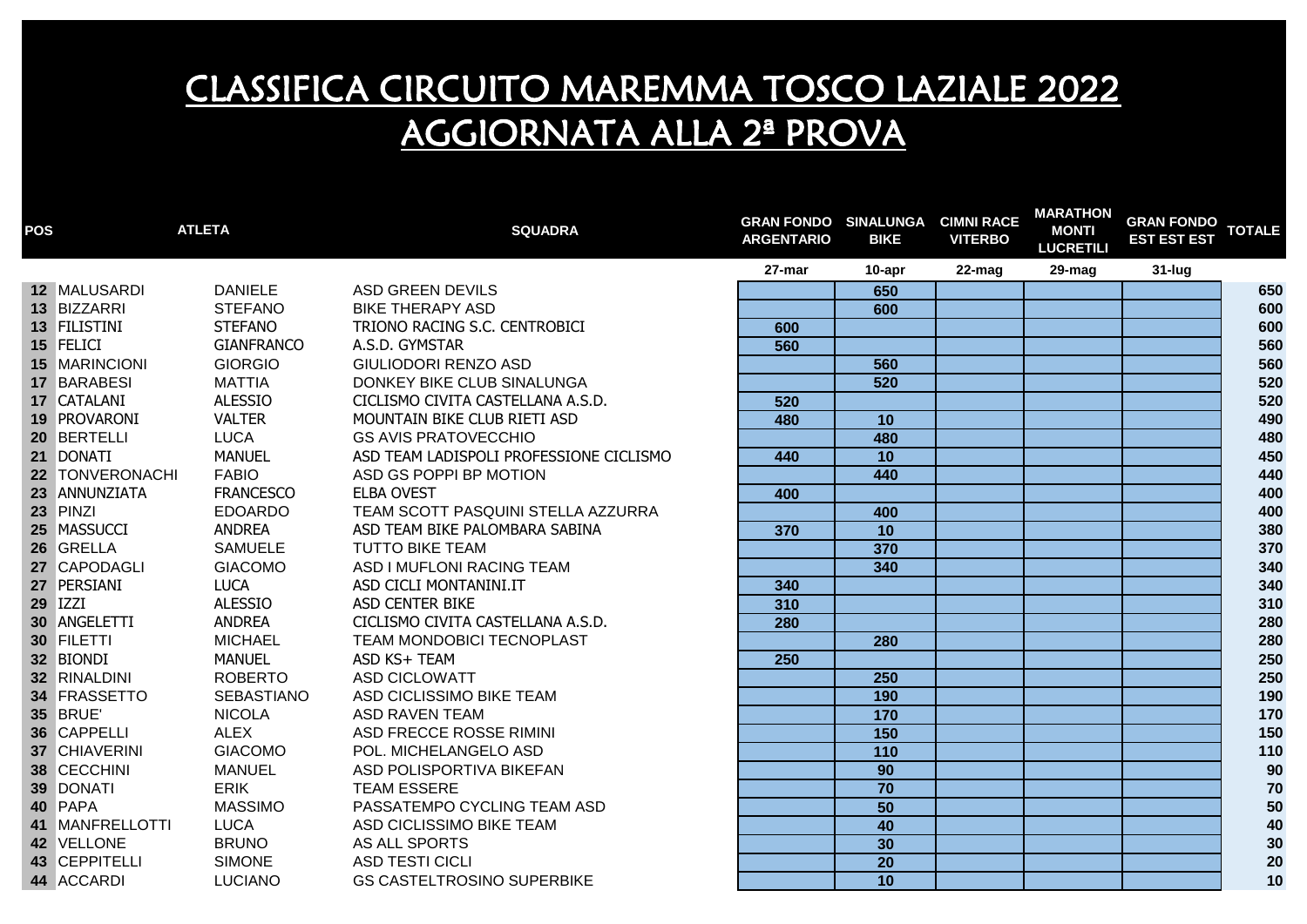| <b>POS</b> |               | <b>ATLETA</b>    | <b>SQUADRA</b>                    | <b>GRAN FONDO SINALUNGA</b><br><b>ARGENTARIO</b> | <b>BIKE</b>     | <b>CIMNI RACE</b><br><b>VITERBO</b> | <b>MARATHON</b><br><b>MONTI</b><br><b>LUCRETILI</b> | <b>GRAN FONDO</b><br><b>EST EST EST</b> | <b>TOTALE</b> |
|------------|---------------|------------------|-----------------------------------|--------------------------------------------------|-----------------|-------------------------------------|-----------------------------------------------------|-----------------------------------------|---------------|
|            |               |                  |                                   | 27-mar                                           | 10-apr          | 22-mag                              | 29-mag                                              | 31-lug                                  |               |
|            | 44 ANCARANI   | <b>DANIELE</b>   | <b>TRIALBIKE</b>                  |                                                  | 10              |                                     |                                                     |                                         | 10            |
|            | 44 BARTOCCI   | <b>ANDREA</b>    | <b>GC MATELICA</b>                |                                                  | 10              |                                     |                                                     |                                         | 10            |
|            | 44 BASAGNI    | <b>LUCA</b>      | ASD BIKING RACING TEAM            |                                                  | 10              |                                     |                                                     |                                         | 10            |
|            | 44 BELLINI    | <b>MATTEO</b>    | <b>GRIP CASTELFIORENTINO</b>      |                                                  | 10              |                                     |                                                     |                                         | 10            |
|            | 44 BELLONI    | <b>ANDREA</b>    | <b>TEAM ERREPI ASD</b>            |                                                  | $\overline{10}$ |                                     |                                                     |                                         | 10            |
|            | 44 BICCHERI   | <b>ANDREA</b>    | CAVALLINO - SPECIALIZED           |                                                  | 10              |                                     |                                                     |                                         | 10            |
|            | 44 BOBINI     | <b>DANIELE</b>   | ASD BIKING RACING TEAM            |                                                  | $\overline{10}$ |                                     |                                                     |                                         | 10            |
|            | 44 BURANI     | <b>MIRCO</b>     | <b>UMBERTIDE CYCLING TEAM</b>     |                                                  | 10              |                                     |                                                     |                                         | 10            |
|            | 44 BURCA      | PAUL CATALIN     | KILOMETROZERO ASD                 |                                                  | 10              |                                     |                                                     |                                         | 10            |
|            | 44 BUTTA'     | <b>DANIELE</b>   | ASD PEDALE STRACCO FABRIANO       |                                                  | $\overline{10}$ |                                     |                                                     |                                         | 10            |
|            | 44 CARFAGNA   | <b>FABRIZIO</b>  | <b>GS CASTELTROSINO SUPERBIKE</b> |                                                  | 10              |                                     |                                                     |                                         | 10            |
|            | 44 CHIAVERINI | ANDREA           | POL. MICHELANGELO ASD             |                                                  | 10              |                                     |                                                     |                                         | $10$          |
|            | 44 CIOLLI     | <b>ALESSIO</b>   | ASD CICLISSIMO BIKE TEAM          |                                                  | 10              |                                     |                                                     |                                         | 10            |
|            | 44 COPPI      | <b>SIMONE</b>    | ASD SAM ENDURO TEAM               |                                                  | 10              |                                     |                                                     |                                         | 10            |
|            | 44 FARINA     | NICOLO'          | TEAM CHIANTI BIKE ASD GIANT       |                                                  | 10              |                                     |                                                     |                                         | $10$          |
|            | 44 FRANCIONI  | <b>GIULIO</b>    | TEAM MONDOBICI TECNOPLAST         |                                                  | 10              |                                     |                                                     |                                         | $10$          |
|            | 44 GALLORINI  | <b>LUCA</b>      | ASD BIKING RACING TEAM            |                                                  | 10              |                                     |                                                     |                                         | $10$          |
|            | 44 GENOVA     | <b>FRANCESCO</b> | ASD EMP CYCLING TEAM              |                                                  | $\overline{10}$ |                                     |                                                     |                                         | 10            |
|            | 44 GIAMPAOLI  | <b>GABRIELE</b>  | TEAM MONDOBICI TECNOPLAST         |                                                  | 10              |                                     |                                                     |                                         | 10            |
|            | 44 LANDI      | ALESSANDRO       | ASD CICLISSIMO BIKE TEAM          |                                                  | 10              |                                     |                                                     |                                         | 10            |
|            | 44 LONGHI     | <b>NICOLA</b>    | <b>ASD CICLI MONTANINI</b>        |                                                  | 10              |                                     |                                                     |                                         | 10            |
|            | 44 MAGRINI    | <b>MATTEO</b>    | <b>TUTTO BIKE TEAM</b>            |                                                  | 10              |                                     |                                                     |                                         | 10            |
|            | 44 MANDORLINI | <b>MARCO</b>     | <b>CICLI TADDEI</b>               |                                                  | 10              |                                     |                                                     |                                         | 10            |
|            | 44 MARCHESE   | <b>MATTEO</b>    | <b>TORRETTA BIKE</b>              |                                                  | $\overline{10}$ |                                     |                                                     |                                         | 10            |
|            | 44 MARTINI    | <b>MATTEO</b>    | ASD POLISPORTIVA BIKEFAN          |                                                  | 10              |                                     |                                                     |                                         | 10            |
|            | 44 NANNI      | <b>LUCA</b>      | <b>TEAM ESSERE</b>                |                                                  | 10              |                                     |                                                     |                                         | 10            |
|            | 44 NERI       | <b>TIZIANO</b>   | <b>I BIKERONI ASD</b>             |                                                  | 10              |                                     |                                                     |                                         | 10            |
|            | 44 NESI       | <b>ALBERTO</b>   | ASD MTB CLUB CECINA               |                                                  | 10              |                                     |                                                     |                                         | 10            |
|            | 44 PERONI     | <b>EUGENIO</b>   | <b>ASD SBUBBIKERS</b>             |                                                  | 10              |                                     |                                                     |                                         | 10            |
|            | 44 PIACENTI   | <b>TOMMASO</b>   | <b>ASD JEDI BIKE</b>              |                                                  | 10              |                                     |                                                     |                                         | 10            |
|            | 44 PIRRO      | <b>GIUSEPPE</b>  | TEAM MONDOBICI TECNOPLAST         |                                                  | 10              |                                     |                                                     |                                         | 10            |
|            | 44 POLI       | <b>ANDREA</b>    | <b>GS CASTELTROSINO SUPERBIKE</b> |                                                  | 10              |                                     |                                                     |                                         | 10            |
|            | 44 RIGHI      | <b>FRANCESCO</b> | <b>GS MONTALTO</b>                |                                                  | 10              |                                     |                                                     |                                         | 10            |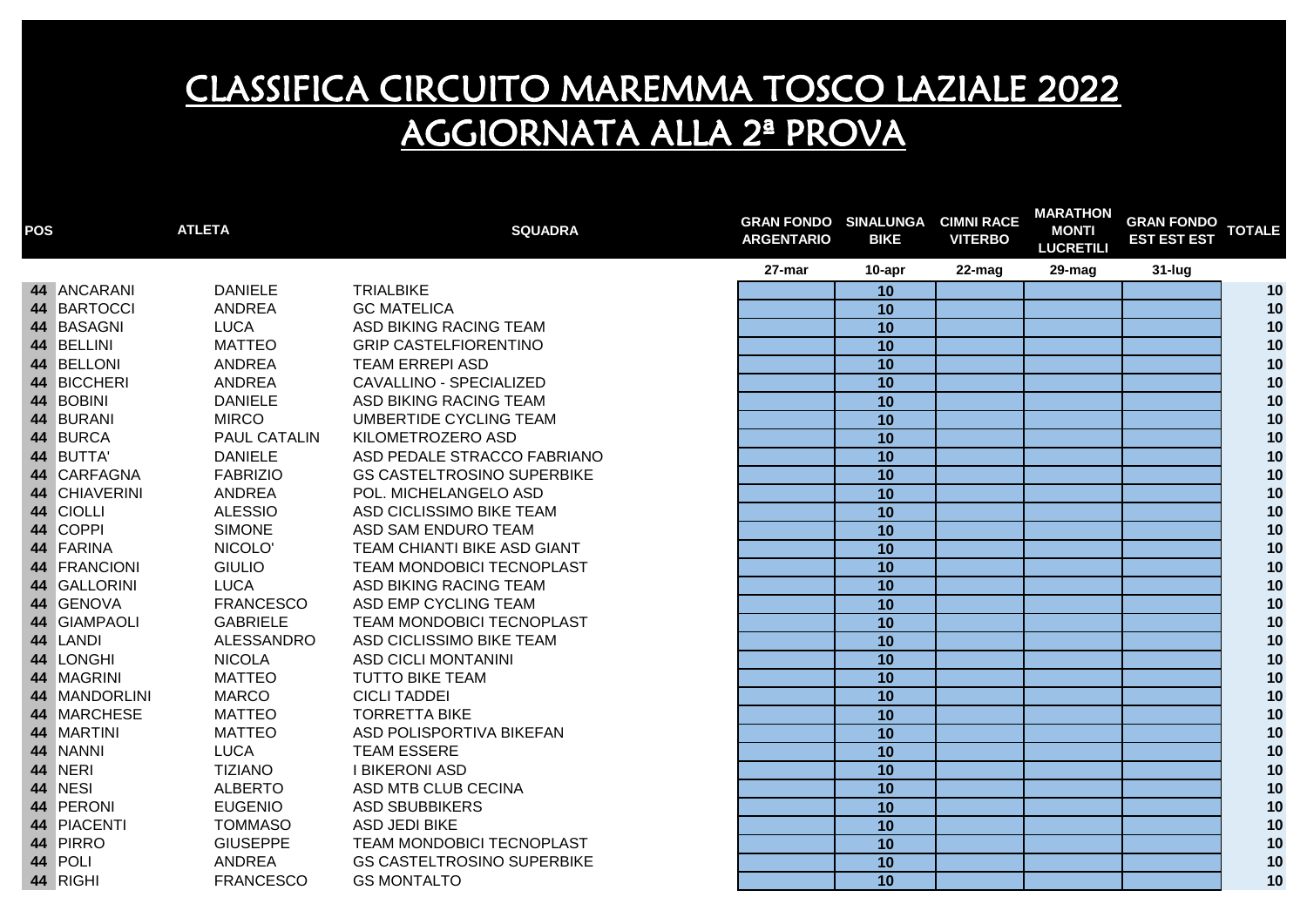| <b>POS</b>     |                    | <b>ATLETA</b>    | <b>SQUADRA</b>                     | <b>GRAN FONDO SINALUNGA CIMNI RACE</b><br><b>ARGENTARIO</b> | <b>BIKE</b>          | <b>VITERBO</b> | <b>MARATHON</b><br><b>MONTI</b><br><b>LUCRETILI</b> | <b>GRAN FONDO</b><br><b>EST EST EST</b> | <b>TOTALE</b> |
|----------------|--------------------|------------------|------------------------------------|-------------------------------------------------------------|----------------------|----------------|-----------------------------------------------------|-----------------------------------------|---------------|
|                |                    |                  |                                    | 27-mar                                                      | 10-apr               | 22-mag         | 29-mag                                              | $31$ -lug                               |               |
|                | 44 SANCHINI        | <b>STEFANO</b>   | ASD CICLISMO MONTECCHIO            |                                                             | 10                   |                |                                                     |                                         | 10            |
|                | 79 CHISCI          | NICCOLO'         | <b>RACING TEAM FANELLI</b>         |                                                             | 1                    |                |                                                     |                                         | $\mathbf{1}$  |
|                |                    |                  | <b>MASTER 2</b>                    |                                                             |                      |                |                                                     |                                         |               |
|                | 1 FIORINI          | <b>STEFANO</b>   | <b>ALATRI BIKE ASD</b>             | 900                                                         | 400                  |                |                                                     |                                         | 1300          |
|                | 2 D'ORIA           | ANDREA           | <b>CICLI TADDEI</b>                |                                                             | 1000                 |                |                                                     |                                         | 1000          |
|                | 2 FANCIULLI        | <b>CLAUDIO</b>   | MT BIKE ARGENTARIO                 | 1000                                                        |                      |                |                                                     |                                         | 1000          |
| $\overline{4}$ | <b>DI RAIMO</b>    | <b>DANIELE</b>   | ASD BIKE GARAGE RACING TEAM        | 700                                                         | 220                  |                |                                                     |                                         | 920           |
|                | 5 TASSINI          | <b>SIMONE</b>    | TEAM SCOTT PASQUINI STELLA AZZURRA |                                                             | 900                  |                |                                                     |                                         | 900           |
| 6              | <b>ROSSI</b>       | <b>DANIELE</b>   | ARRETIUM TEAM SPECIALIZED          |                                                             | 800                  |                |                                                     |                                         | 800           |
| 6              | <b>TALIANI</b>     | CRISTIANO        | ASDGC TONDI SPORT                  | 800                                                         |                      |                |                                                     |                                         | 800           |
| 8              | <b>CICCHINELLI</b> | <b>ITALO</b>     | ASD ANIENE BIKE TEAM               | 750                                                         |                      |                |                                                     |                                         | 750           |
| 8              | <b>VANNI</b>       | <b>TOMMASO</b>   | <b>CICLI TADDEI</b>                |                                                             | 750                  |                |                                                     |                                         | 750           |
|                | 10 COLLINI         | <b>FRANCESCO</b> | <b>TEAM ESSERE</b>                 |                                                             | 700                  |                |                                                     |                                         | 700           |
|                | 11 MIRANDOLA       | <b>ANTONIO</b>   | ASD TEAM BIKE PALOMBARA SABINA     | 560                                                         | $\frac{130}{ }$      |                |                                                     |                                         | 690           |
|                | 12 ERAMO           | <b>JONATHAN</b>  | ASD ANIENE BIKE TEAM               | 650                                                         |                      |                |                                                     |                                         | 650           |
|                | 13 RICCI           | <b>FEDERICO</b>  | TEAM SCOTT PASQUINI STELLA AZZURRA |                                                             | 650                  |                |                                                     |                                         | 650           |
|                | 14 CONCORDIA       | <b>DANIELE</b>   | <b>CASTOM4 TEAM CASELLI</b>        |                                                             | 600                  |                |                                                     |                                         | 600           |
|                | 14 TANZI           | <b>TOMMASO</b>   | MTB PICO LUPI DEGLI AURUNCI        | 600                                                         |                      |                |                                                     |                                         | 600           |
|                | 16 FAMMONI         | ANDREA           | ASD CICLISSIMO BIKE TEAM           |                                                             | 560                  |                |                                                     |                                         | 560           |
|                | 17 BASTONI         | <b>MATTEO</b>    | <b>SC VILLAFRANCA</b>              | 520                                                         |                      |                |                                                     |                                         | 520           |
|                | 17 TADEI           | <b>MICHELE</b>   | <b>TEAM CINGOLANI</b>              |                                                             | 520                  |                |                                                     |                                         | 520           |
|                | 19 GIAMPAOLETTI    | <b>FEDERICO</b>  | <b>TEAM CINGOLANI</b>              |                                                             | 480                  |                |                                                     |                                         | 480           |
|                | 19 OLIVIERI        | <b>ANDREA</b>    | <b>SC VILLAFRANCA</b>              | 480                                                         |                      |                |                                                     |                                         | 480           |
|                | 21 PETRONE         | <b>ROBERTO</b>   | <b>GS CICLI GAUDENZI</b>           |                                                             | 440                  |                |                                                     |                                         | 440           |
|                | 21 POLVERINI       | <b>MATTEO</b>    | <b>ASD CENTER BIKE</b>             | 440                                                         |                      |                |                                                     |                                         | 440           |
|                | 23 UBERTINI        | <b>MARCO</b>     | <b>CIAMPINO 2R</b>                 | 400                                                         |                      |                |                                                     |                                         | 400           |
|                | 24 PETRI           | <b>SIMONE</b>    | ASD TEAM BIKE PALOMBARA SABINA     | 370                                                         | 10                   |                |                                                     |                                         | 380           |
|                | 25 CAPPELLAZZI     | <b>DENNY</b>     | <b>TEAM ESSERE</b>                 |                                                             | 370                  |                |                                                     |                                         | 370           |
|                | 26 BENINI          | ALESSANDRO       | <b>MTB CAPALBIO ASD</b>            |                                                             | 340                  |                |                                                     |                                         | 340           |
|                | 26 GALLI           | <b>ANDREA</b>    | A.S.D. MBM                         | 340                                                         |                      |                |                                                     |                                         | 340           |
|                | 28 BERNINI         | <b>RICCARDO</b>  | <b>BALLONI ACADEMY</b>             | 310                                                         | $\blacktriangleleft$ |                |                                                     |                                         | 311           |
|                | 29 BARTOLINI       | <b>MATTEO</b>    | <b>TEAM CINGOLANI</b>              |                                                             | 310                  |                |                                                     |                                         | 310           |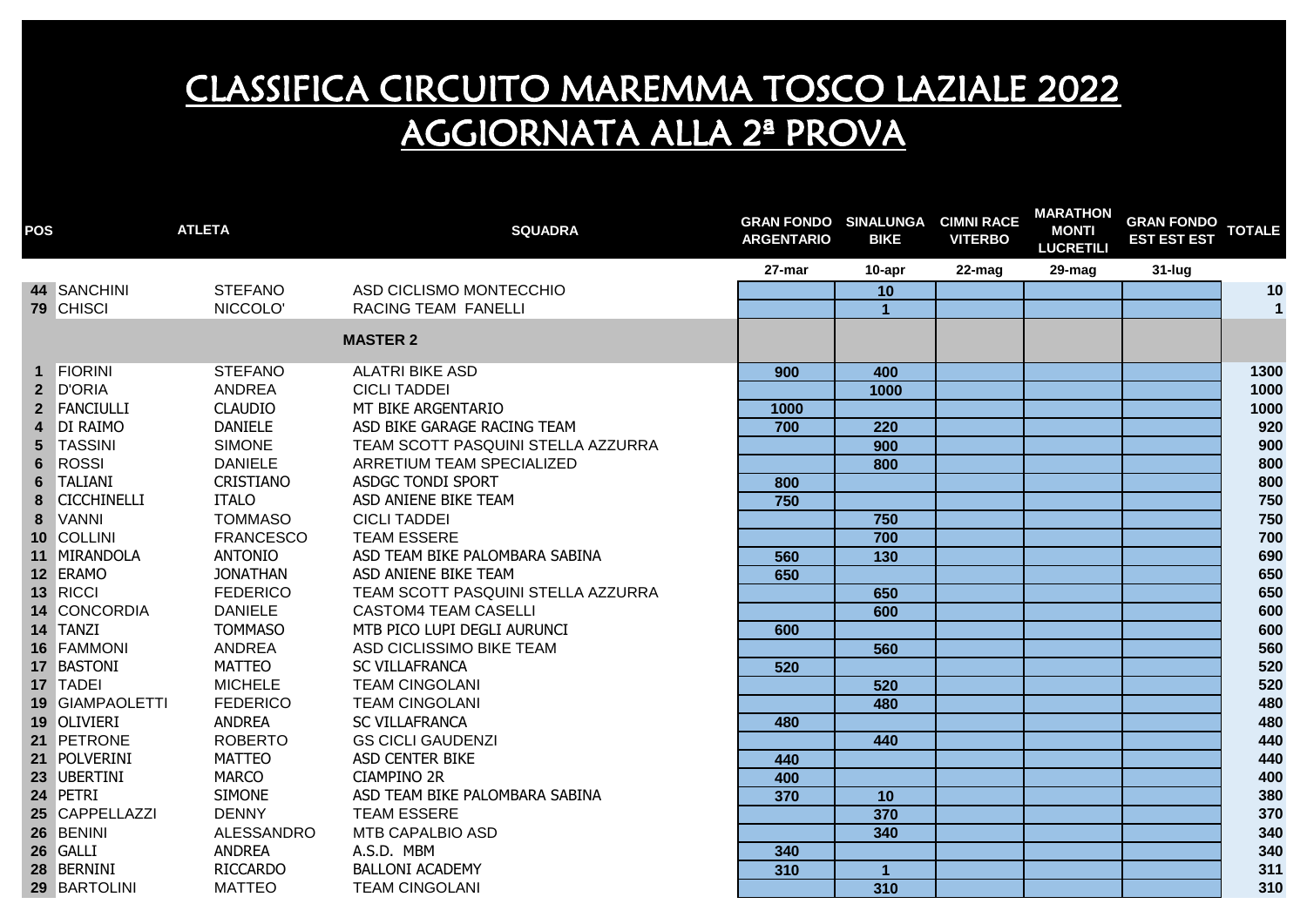| <b>POS</b> | <b>ATLETA</b>    |                      | <b>SQUADRA</b>                              | <b>GRAN FONDO SINALUNGA CIMNI RACE</b><br><b>ARGENTARIO</b> | <b>BIKE</b>     | <b>VITERBO</b> | <b>MARATHON</b><br><b>MONTI</b><br><b>LUCRETILI</b> | GRAN FONDO TOTALE<br><b>EST EST EST</b> |            |
|------------|------------------|----------------------|---------------------------------------------|-------------------------------------------------------------|-----------------|----------------|-----------------------------------------------------|-----------------------------------------|------------|
|            |                  |                      |                                             | 27-mar                                                      | 10-apr          | 22-mag         | 29-mag                                              | 31-lug                                  |            |
|            | 30 GEORGIEV      | <b>VIKTOR</b>        | <b>TEAM AS BIKE</b>                         | 280                                                         | 10              |                |                                                     |                                         | 290        |
|            | 31 MUGNAINI      | <b>MICHELE</b>       | <b>ZEROZERO IKI SPORT</b>                   |                                                             | 280             |                |                                                     |                                         | 280        |
|            | 32 DE CICCO      | <b>STEFANO</b>       | MAREVETTAMARE ASD                           | 250                                                         |                 |                |                                                     |                                         | 250        |
|            | 32 LACCHINI      | <b>FLORIAN</b>       | CAPOLIVERI BIKE PARK MTB CLUB               |                                                             | 250             |                |                                                     |                                         | 250        |
|            | 34 DE LEO        | <b>MARCO</b>         | ASD MTB CASTELLI ROMANI                     | $\overline{220}$                                            |                 |                |                                                     |                                         | 220        |
|            | 35 GONZALES      | <b>HANS KRISTIAN</b> | ASD BIKE GARAGE RACING TEAM                 | 190                                                         |                 |                |                                                     |                                         | 190        |
|            | 35 ROMANO        | <b>GIUSEPPE</b>      | <b>TEAM ERREPI ASD</b>                      |                                                             | 190             |                |                                                     |                                         | 190        |
|            | 37 GALLINARI     | <b>LUCA</b>          |                                             | 170                                                         |                 |                |                                                     |                                         | 170        |
|            | 37 SPADONI       | <b>GIACOMO</b>       | ASD CICLISSIMO BIKE TEAM                    |                                                             | 170             |                |                                                     |                                         | 170        |
|            | 39 PROSPERI      | <b>DANIELE</b>       | PRO BIKE RIDING TEAM                        | 150                                                         |                 |                |                                                     |                                         | 150        |
|            | 39 SBARBATI      | <b>MATTEO</b>        | <b>TEAM CINGOLANI</b>                       |                                                             | 150             |                |                                                     |                                         | 150        |
|            | 41 FATATA        | EMILIANO             | ASD MTB CASTELLI ROMANI                     | 130                                                         |                 |                |                                                     |                                         | 130        |
|            | 42 DI TULLIO     | <b>SIMONE</b>        | ASD TEAM CIVITA BIKE                        | 110                                                         |                 |                |                                                     |                                         | 110        |
|            | 42 ZAMA          | <b>LORENZO</b>       | <b>TEAM PASSION FAENTINA</b>                |                                                             | 110             |                |                                                     |                                         | 110        |
|            | 44 FORMICONI     | <b>MARIO</b>         | ASD CIVITABIKE                              | 90                                                          |                 |                |                                                     |                                         | 90         |
|            | 44 GIOVANNELLI   | <b>IACOPO</b>        | <b>TUTTO BIKE TEAM</b>                      |                                                             | 90              |                |                                                     |                                         | 90         |
|            | 46 GIOVINE       | <b>SABINO</b>        | 100% BIKE                                   |                                                             | $\overline{70}$ |                |                                                     |                                         | $70\,$     |
|            | 46 GROENEWALD    |                      | MICHAEL DOUGLAS ASD BIKE GARAGE RACING TEAM | 70                                                          |                 |                |                                                     |                                         | $70$       |
|            | 48 BOCCHINI      | <b>ALESSANDRO</b>    | ASD BIKE GARAGE RACING TEAM                 | 50                                                          |                 |                |                                                     |                                         | ${\bf 50}$ |
|            | 48 PACCIARINI    | <b>MANUEL</b>        | CAVALLINO - SPECIALIZED                     |                                                             | 50              |                |                                                     |                                         | $50\,$     |
|            | 50 SANTI         | <b>VALERIO</b>       | <b>ASD DIEMME CICLI</b>                     |                                                             | 40              |                |                                                     |                                         | 40         |
|            | 51 SECCHIAROLI   | SILVIO               | <b>GS CASTELTROSINO SUPERBIKE</b>           |                                                             | 30              |                |                                                     |                                         | 30         |
|            | 52 MARINI        | <b>MIRKO</b>         | ASD CICLOSPORT POGGIBONSI                   |                                                             | 20              |                |                                                     |                                         | $20\,$     |
|            | 53 ABRAMI        | <b>MARCO</b>         | ASD BICI CLUB SIBILLINI                     |                                                             | 10              |                |                                                     |                                         | 10         |
|            | 53 ALBIANI       | ALESSANDRO           | ASD CICLISSIMO BIKE TEAM                    |                                                             | 10              |                |                                                     |                                         | 10         |
|            | 53 BOCCHINI      | ALESSANDRO           | ASD BIKE GARAGE RACING TEAM                 |                                                             | 10              |                |                                                     |                                         | 10         |
|            | 53 BUONCRISTIANI | ANDREA               | POLISPORTIVA SANGIULIANESE                  |                                                             | $\overline{10}$ |                |                                                     |                                         | 10         |
|            | 53 CALAMAI       | <b>ROSSANO</b>       | TEAM TREDICI DOUBLE CAM ASD                 |                                                             | 10              |                |                                                     |                                         | 10         |
|            | 53 CANTERINI     | <b>SIMONE</b>        | TEAM SCOTT PASQUINI STELLA AZZURRA          |                                                             | 10              |                |                                                     |                                         | $10$       |
|            | 53 CAPPELLETTI   | <b>MAURO</b>         | <b>ASD RAVEN TEAM</b>                       |                                                             | 10              |                |                                                     |                                         | 10         |
|            | 53 CARLETTI      | <b>DAVIDE</b>        | <b>AVIS BIKE CINGOLI</b>                    |                                                             | 10              |                |                                                     |                                         | 10         |
|            | 53 CATANIA       | <b>SANTO</b>         | <b>TEAM ESSERE</b>                          |                                                             | 10              |                |                                                     |                                         | 10         |
|            | 53 CHIRIELETTI   | <b>WILLIAM</b>       | <b>ASD CICLI MONTANINI</b>                  |                                                             | 10              |                |                                                     |                                         | 10         |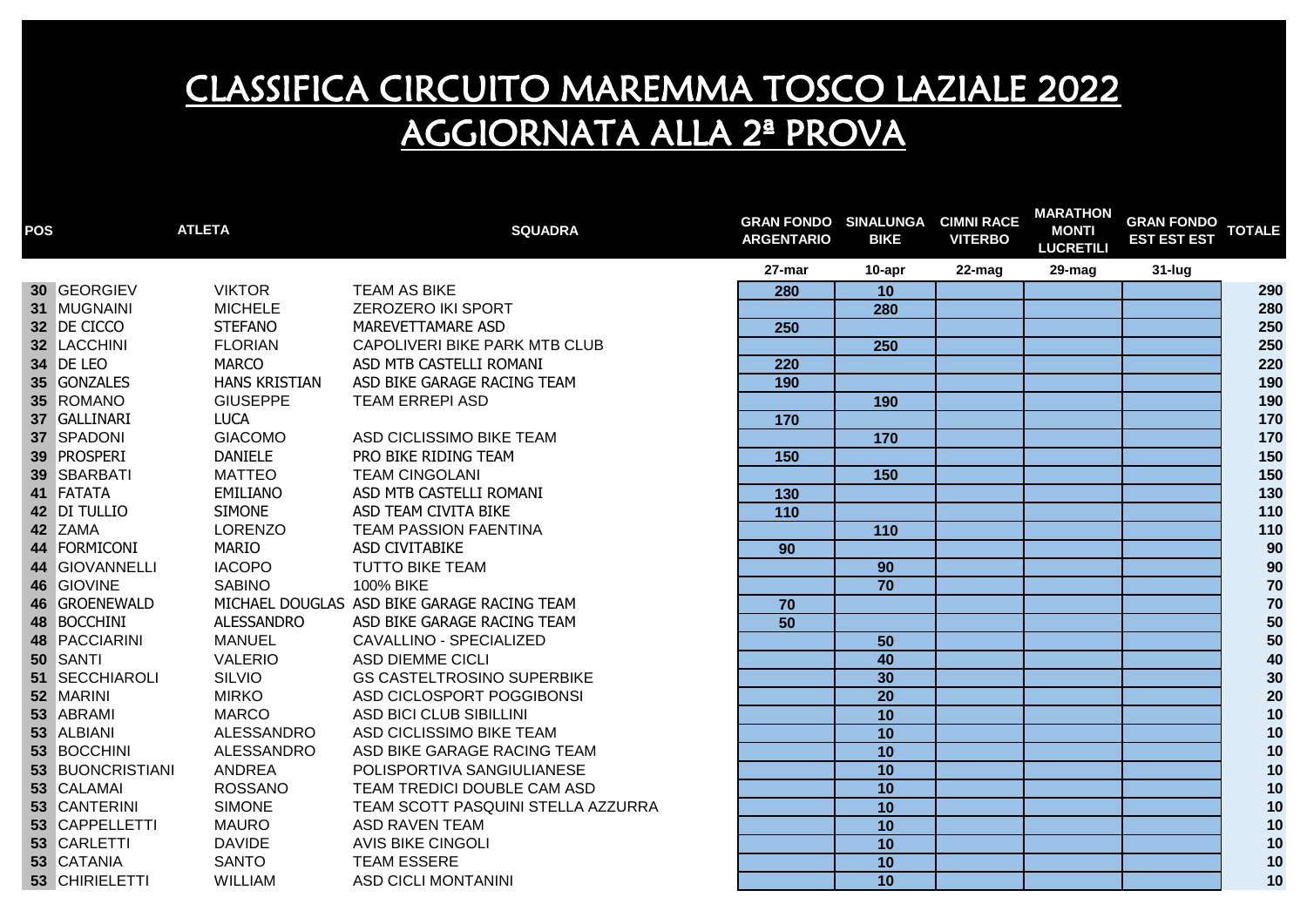| <b>POS</b> |                 | <b>ATLETA</b>       | <b>SQUADRA</b>                     | <b>GRAN FONDO SINALUNGA</b><br><b>ARGENTARIO</b> | <b>BIKE</b>     | <b>CIMNI RACE</b><br><b>VITERBO</b> | <b>MARATHON</b><br><b>MONTI</b><br><b>LUCRETILI</b> | <b>GRAN FONDO</b><br><b>EST EST EST</b> | <b>TOTALE</b> |
|------------|-----------------|---------------------|------------------------------------|--------------------------------------------------|-----------------|-------------------------------------|-----------------------------------------------------|-----------------------------------------|---------------|
|            |                 |                     |                                    | 27-mar                                           | 10-apr          | 22-mag                              | 29-mag                                              | $31$ -lug                               |               |
|            | 53 CRUCIANI     | <b>GABRIELE</b>     | UMBERTIDE CYCLING TEAM             |                                                  | 10              |                                     |                                                     |                                         | 10            |
|            | 53 FERRONI      | ALESSANDRO          | <b>ASD MTB RIETI</b>               |                                                  | 10              |                                     |                                                     |                                         | 10            |
|            | 53 FRANCI       | ALESSANDRO          | <b>GS POCCIANTI</b>                |                                                  | 10              |                                     |                                                     |                                         | 10            |
|            | <b>53 IEZZI</b> | <b>CHRISTIAN</b>    | <b>ASD INFINITY BIKE</b>           |                                                  | 10              |                                     |                                                     |                                         | 10            |
|            | 53 LAMI         | <b>ALESSIO</b>      | <b>ASD BY BIKE</b>                 |                                                  | 10              |                                     |                                                     |                                         | 10            |
|            | 53 LOMBARDI     | <b>CLAUDIO</b>      | <b>ASD BIKENERGY</b>               |                                                  | 10              |                                     |                                                     |                                         | 10            |
|            | 53 MANCINI      | <b>EUGENIO</b>      | ASD TEAM 2014                      |                                                  | $\overline{10}$ |                                     |                                                     |                                         | 10            |
|            | 53 MARACCI      | ALESSANDRO          | <b>ASD RAVEN TEAM</b>              |                                                  | 10              |                                     |                                                     |                                         | 10            |
|            | 53 MARTINI      | <b>GIANCARLO</b>    | <b>GS MONTALTO</b>                 |                                                  | 10              |                                     |                                                     |                                         | 10            |
|            | 53 MARTINI      | <b>DIEGO</b>        | ASD I MUFLONI RACING TEAM          |                                                  | 10              |                                     |                                                     |                                         | 10            |
|            | 53 MENICHETTI   | <b>LORENZO</b>      | <b>DIEFFE BIKE</b>                 |                                                  | 10              |                                     |                                                     |                                         | 10            |
|            | 53 MOGAVERO     | <b>DAVIDE</b>       | DONKEY BIKE CLUB SINALUNGA         |                                                  | 10              |                                     |                                                     |                                         | 10            |
|            | 53 MORMILE      | <b>DAVIDE</b>       | ASD DIEMME CICLI                   |                                                  | 10              |                                     |                                                     |                                         | 10            |
|            | 53 NICOLO'      | <b>IVAN</b>         | ASD MTB CLUB CECINA                |                                                  | 10              |                                     |                                                     |                                         | 10            |
|            | 53 PARDINI      | <b>MASSIMILIANO</b> | POLISPORTIVA SANGIULIANESE         |                                                  | 10              |                                     |                                                     |                                         | 10            |
|            | 53 PEDANA       | <b>ANDREA</b>       | TEAM MONDOBICI TECNOPLAST          |                                                  | 10              |                                     |                                                     |                                         | 10            |
|            | 53 RIVITUSO     | <b>FABIO</b>        | ASD TEAM SIENA BIKE                |                                                  | $\overline{10}$ |                                     |                                                     |                                         | 10            |
|            | 53 SEVERONI     | <b>MATTEO</b>       | <b>ASD CERRO BIKE</b>              |                                                  | 10              |                                     |                                                     |                                         | 10            |
|            | 53 SIROCCHI     | ALESSANDRO          | <b>GS CASTELTROSINO SUPERBIKE</b>  |                                                  | 10              |                                     |                                                     |                                         | 10            |
|            | 53 SPINI        | <b>STEFANO</b>      | UMBERTIDE CYCLING TEAM             |                                                  | 10              |                                     |                                                     |                                         | 10            |
|            | 53 VERDINI      | <b>TOMMASO</b>      | <b>TEAM CINGOLANI</b>              |                                                  | 10              |                                     |                                                     |                                         | 10            |
|            | 53 ZACCHEI      | <b>STEFANO</b>      | DONKEY BIKE CLUB SINALUNGA         |                                                  | 10              |                                     |                                                     |                                         | 10            |
|            | <b>53 ZOI</b>   | <b>DANIELE</b>      | PACINI FACTORY TEAM                |                                                  | 10              |                                     |                                                     |                                         | 10            |
|            |                 |                     | <b>MASTER 3</b>                    |                                                  |                 |                                     |                                                     |                                         |               |
|            | 1 TURCONI       | <b>IVAN ANGELO</b>  | ASD TEAM BIKE PALOMBARA SABINA     | 900                                              | 340             |                                     |                                                     |                                         | 1240          |
|            | 2 BALDUCCI      | <b>MIRCO</b>        | ASDGC TONDI SPORT                  | 1000                                             |                 |                                     |                                                     |                                         | 1000          |
|            | 2 ROSELLI       | <b>FRANCESCO</b>    | ASD BIKING RACING TEAM             |                                                  | 1000            |                                     |                                                     |                                         | 1000          |
| 4          | <b>CORSETTI</b> | <b>NICOLA</b>       | <b>GS AVIS PRATOVECCHIO</b>        |                                                  | 900             |                                     |                                                     |                                         | 900           |
| 5          | <b>LAUDATI</b>  | <b>GRAZIANO</b>     | ACIDO LATTICO MTB PASSO CORESE ASD | 800                                              | 90              |                                     |                                                     |                                         | 890           |
| 6          | <b>CHIARINI</b> | <b>LUCA</b>         | BOMBARDIER SQUADRA CORSE ASD       |                                                  | 800             |                                     |                                                     |                                         | 800           |
|            | 7 CHERUBINI     | <b>DIEGO</b>        | PROCYCLING TEAM CASELLI            | 750                                              | 10              |                                     |                                                     |                                         | 760           |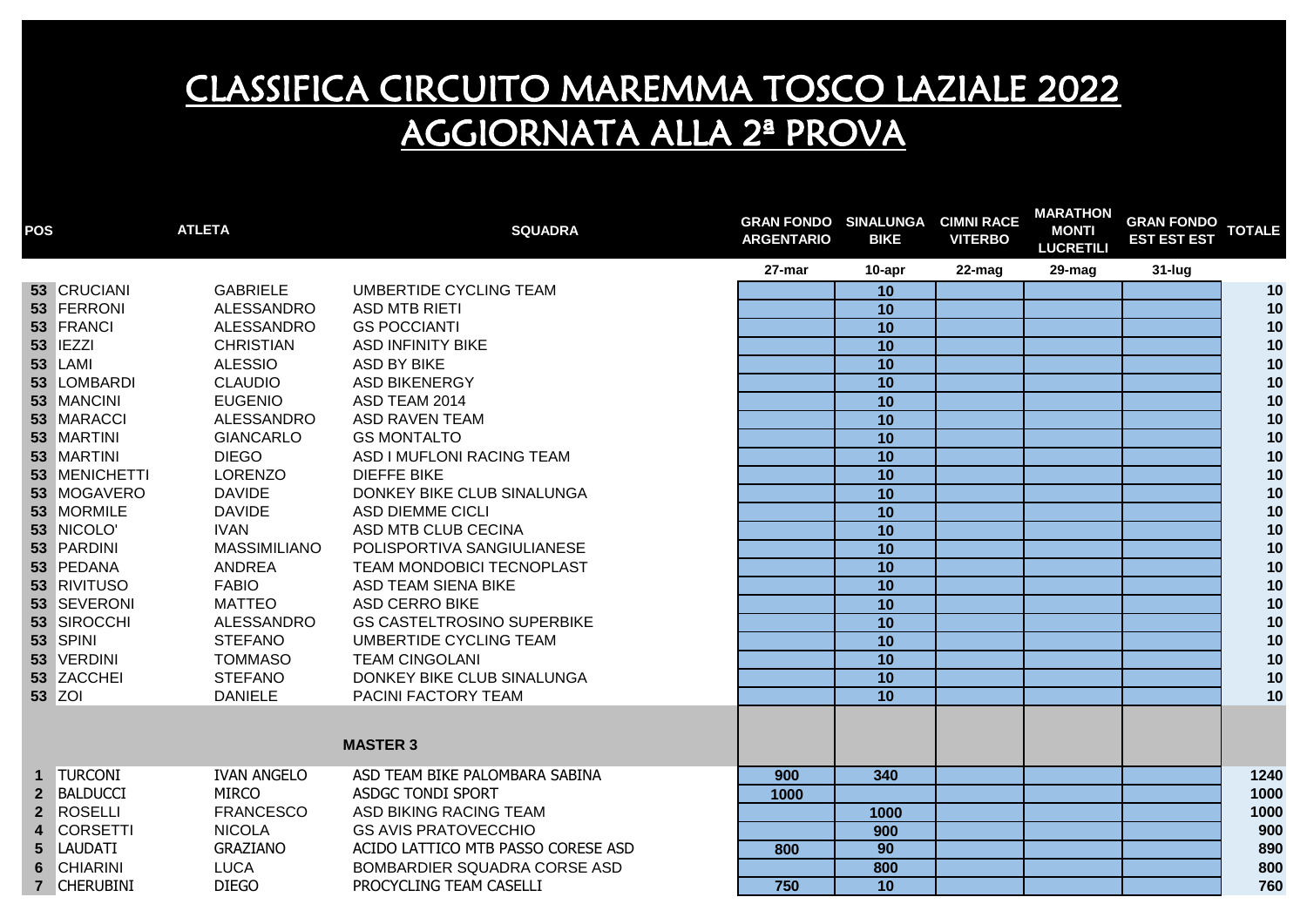| <b>POS</b> |                      | <b>ATLETA</b>      | <b>SQUADRA</b>                      | <b>GRAN FONDO SINALUNGA CIMNI RACE</b><br><b>ARGENTARIO</b> | <b>BIKE</b>      | <b>VITERBO</b> | <b>MARATHON</b><br><b>MONTI</b><br><b>LUCRETILI</b> | <b>GRAN FONDO</b><br><b>EST EST EST</b> | <b>TOTALE</b> |
|------------|----------------------|--------------------|-------------------------------------|-------------------------------------------------------------|------------------|----------------|-----------------------------------------------------|-----------------------------------------|---------------|
|            |                      |                    |                                     | 27-mar                                                      | 10-apr           | 22-mag         | $29$ -mag                                           | 31-lug                                  |               |
|            | 8 CELLINI            | <b>ALESSIO</b>     | CTM CENTRO DEDICATO AL CICLISMO ASD |                                                             | 750              |                |                                                     |                                         | 750           |
|            | 9 BOSCAGLI           | <b>MIRKO</b>       | ASDGC TONDI SPORT                   | 700                                                         |                  |                |                                                     |                                         | 700           |
| 9          | FORMELLI             | ALESSANDRO         | ARRETIUM TEAM SPECIALIZED           |                                                             | 700              |                |                                                     |                                         | 700           |
|            | 11 MAZZEO            | AMERICO            | ROMA TEAM EDIL CIMINI               | 650                                                         |                  |                |                                                     |                                         | 650           |
|            | 11 RIPA              | <b>STEFANO</b>     | ASCD VALLE DEL CONCA                |                                                             | 650              |                |                                                     |                                         | 650           |
|            | 13 D'ALBENZO         | <b>RICCARDO</b>    | ASD CENTER BIKE                     | 600                                                         |                  |                |                                                     |                                         | 600           |
|            | 13 MASONI            | <b>EMANUELE</b>    | <b>CICLI TADDEI</b>                 |                                                             | 600              |                |                                                     |                                         | 600           |
|            | 15 DEL MANZO         | <b>FABIO</b>       | ASD CICLO TECH                      | 560                                                         |                  |                |                                                     |                                         | 560           |
|            | <b>15 SANTACROCE</b> | <b>SALVATORE</b>   | <b>TUTTO BIKE TEAM</b>              |                                                             | 560              |                |                                                     |                                         | 560           |
|            | 17 BITTI             | <b>ALESSIO</b>     | TEAM AS BIKE                        | 520                                                         | 10               |                |                                                     |                                         | 530           |
|            | 18 LUNGHI            | <b>SIMONE</b>      | TEAM MONDOBICI TECNOPLAST           |                                                             | 520              |                |                                                     |                                         | 520           |
|            | 19 RONCOLONI         | <b>MARCELLO</b>    | LAKE BRACCIANO BIKE                 | 480                                                         |                  |                |                                                     |                                         | 480           |
|            | <b>19 TINI</b>       | <b>STEFANO</b>     | BOMBARDIER SQUADRA CORSE ASD        |                                                             | 480              |                |                                                     |                                         | 480           |
|            | 21 MADERA            | <b>FRANCESCO</b>   | <b>VELOCLUB PONTEDERA</b>           |                                                             | 440              |                |                                                     |                                         | 440           |
|            | 21 VECCHIONI         | <b>SIMONE</b>      | ASD IL BICICLO TEAM NEW LIMITS      | 440                                                         |                  |                |                                                     |                                         | 440           |
|            | 23 MICHELETTI        | <b>PAOLO</b>       | MTB MONTEFIASCONE                   | 400                                                         | $\mathbf{1}$     |                |                                                     |                                         | 401           |
|            | 24 ANGELINI          | <b>TOMMASO</b>     | <b>ASD STAR BIKE</b>                |                                                             | 400              |                |                                                     |                                         | 400           |
|            | 25 CEREDI            | <b>DANIELE</b>     | <b>TEAM ESSERE</b>                  |                                                             | 370              |                |                                                     |                                         | 370           |
|            | 25 MENICHELLI        | <b>ALESSANDRO</b>  | ASD ANIENE BIKE TEAM                | 370                                                         |                  |                |                                                     |                                         | 370           |
|            | 27 ROSSI             | <b>EMANUELE</b>    | TEAM BIKE TERENZI                   | 340                                                         |                  |                |                                                     |                                         | 340           |
|            | 27 TURCONI           | <b>IVAN ANGELO</b> | ASD TEAM BIKE PALOMBARA SABINA      |                                                             | 340              |                |                                                     |                                         | 340           |
|            | 29 ARDENGHI          | <b>MARCO</b>       | A.S.D MTB AMIATA                    | 310                                                         |                  |                |                                                     |                                         | 310           |
|            | 29 PINTI             | <b>EMANUELE</b>    | GIULIODORI RENZO ASD                |                                                             | 310              |                |                                                     |                                         | 310           |
|            | 31 BRACA             | <b>LUCA</b>        | ASD VO2 CYCLING LAB                 | 280                                                         | $\overline{10}$  |                |                                                     |                                         | 290           |
|            | 32 MANDOZZI          | <b>LUCA</b>        | <b>TEAM CINGOLANI</b>               |                                                             | 280              |                |                                                     |                                         | 280           |
|            | 33 PASQUALI          | <b>LUCA</b>        | ASD ALSIUM BIKE TEAM                | 250                                                         |                  |                |                                                     |                                         | 250           |
|            | 33 SANTONI           | <b>MICHELE</b>     | ASD CAPITANI MINUTERIE METALLICHE   |                                                             | $\overline{250}$ |                |                                                     |                                         | 250           |
|            | 35 PARIS             | <b>NICOLA</b>      | ASD VO2 CYCLING LAB                 | $\overline{220}$                                            | 10               |                |                                                     |                                         | 230           |
|            | 36 MENCATTINI        | <b>STEFANO</b>     | <b>GS AVIS PRATOVECCHIO</b>         |                                                             | $\overline{220}$ |                |                                                     |                                         | 220           |
|            | 37 MERLINI           | <b>FRANCESCO</b>   | A.S.D. MBM                          | 190                                                         |                  |                |                                                     |                                         | 190           |
|            | 37 MICHELI           | <b>DANIELE</b>     | <b>ZEROZERO IKI SPORT</b>           |                                                             | 190              |                |                                                     |                                         | 190           |
|            | 39 CAVALLETTO        | <b>ALESSIO</b>     | SBR <sub>3</sub>                    | 170                                                         |                  |                |                                                     |                                         | 170           |
|            | 39 TIBERI            | <b>ENRICO</b>      | TEAM MONDOBICI TECNOPLAST           |                                                             | 170              |                |                                                     |                                         | 170           |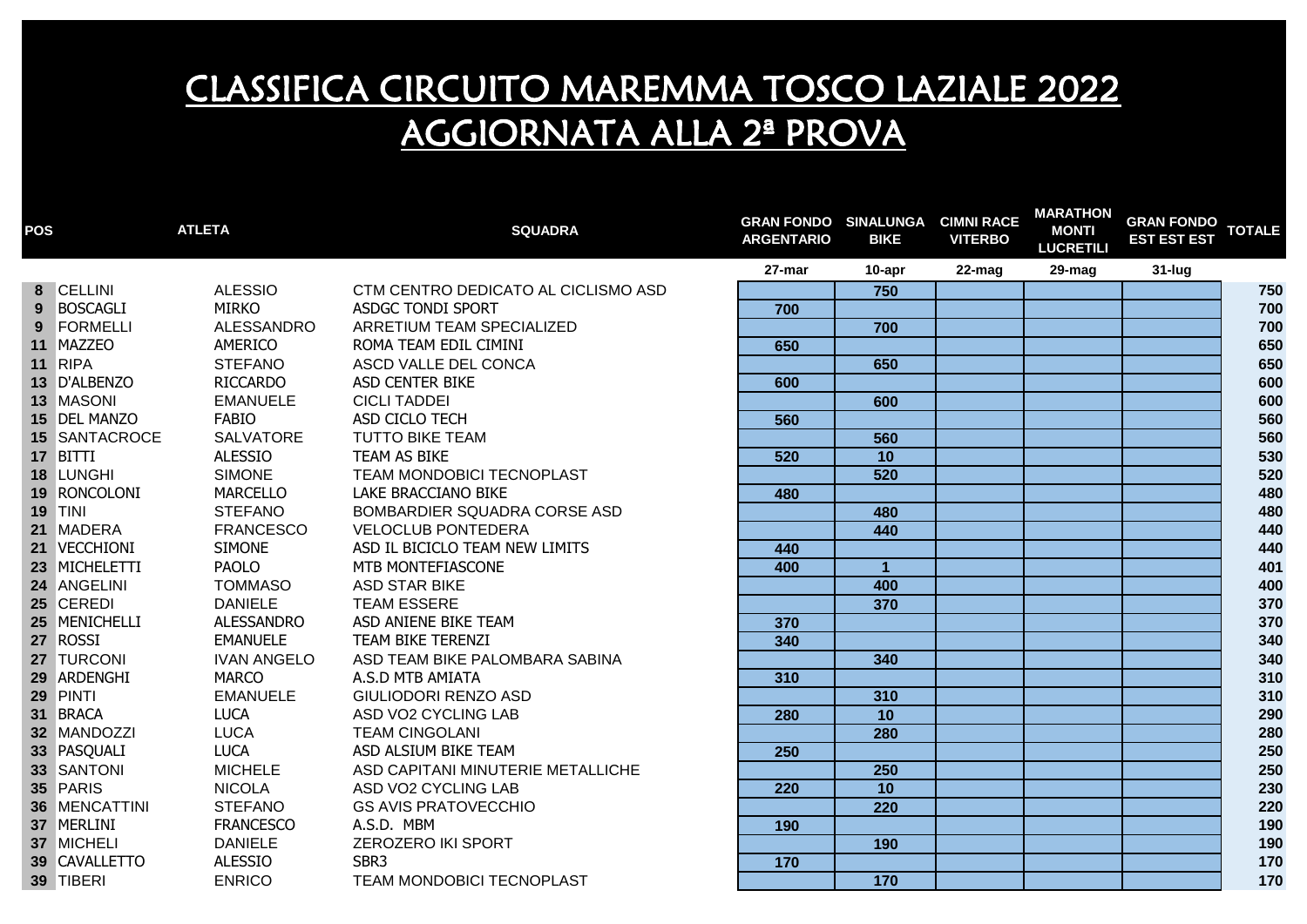| <b>POS</b> |                   | <b>ATLETA</b>     | <b>SQUADRA</b>                          | <b>GRAN FONDO SINALUNGA CIMNI RACE</b><br><b>ARGENTARIO</b> | <b>BIKE</b>     | <b>VITERBO</b> | <b>MARATHON</b><br><b>MONTI</b><br><b>LUCRETILI</b> | <b>GRAN FONDO</b><br><b>EST EST EST</b> | <b>TOTALE</b> |
|------------|-------------------|-------------------|-----------------------------------------|-------------------------------------------------------------|-----------------|----------------|-----------------------------------------------------|-----------------------------------------|---------------|
|            |                   |                   |                                         | 27-mar                                                      | 10-apr          | 22-mag         | 29-mag                                              | 31-lug                                  |               |
|            | 41 FABBRI         | ALESSANDRO        | ASCD VALLE DEL CONCA                    |                                                             | 150             |                |                                                     |                                         | 150           |
|            | 41 SERAVALLE      | <b>MARCO</b>      | ASD GRUPPO CICLISTICO TONDI SPORT       | 150                                                         |                 |                |                                                     |                                         | 150           |
|            | 43 CARLETTI       | <b>DANIELE</b>    | TEAM AS BIKE                            | $\overline{130}$                                            | 10              |                |                                                     |                                         | 140           |
|            | 44 ROSSI          | <b>GIORGIO</b>    | ASD BIKING RACING TEAM                  |                                                             | 130             |                |                                                     |                                         | 130           |
|            | 45 ROSETTI        | <b>GIANLUCA</b>   | PASSATEMPO CYCLING TEAM ASD             |                                                             | 110             |                |                                                     |                                         | 110           |
|            | 45 VALERIANI      | <b>VINCENZO</b>   | <b>ASD CENTER BIKE</b>                  | 110                                                         |                 |                |                                                     |                                         | 110           |
|            | 47 MUSILLI        | <b>ROBERTO</b>    | ASD MTB CASTELLI ROMANI                 | 90                                                          |                 |                |                                                     |                                         | 90            |
|            | 48 CORSETTI       | <b>FRANCESCO</b>  | <b>GS AVIS PRATOVECCHIO</b>             |                                                             | 70              |                |                                                     |                                         | 70            |
|            | 48 LATTANZI       | <b>MAURO</b>      | CICLISMO CIVITA CASTELLANA A.S.D.       | $\overline{70}$                                             |                 |                |                                                     |                                         | 70            |
|            | 50 MONDA          | <b>DANIELE</b>    | LAKE BRACCIANO BIKE                     | $\overline{50}$                                             | 10              |                |                                                     |                                         | 60            |
|            | 51 CIARROCCHI     | <b>DAVID</b>      | <b>ASD ARES BIKE TEAM</b>               |                                                             | 50              |                |                                                     |                                         | 50            |
|            | 52 FARINELLI      | <b>PAOLO</b>      | <b>UC PETRIGNANO</b>                    |                                                             | 40              |                |                                                     |                                         | 40            |
|            | 52 GRASSI         | <b>ALESSANDRO</b> | S. S. D FORHANS TEAM A.R.L.             | 40                                                          |                 |                |                                                     |                                         | $40\,$        |
|            | <b>54 PATTOIA</b> | <b>NICOLA</b>     | <b>ASD TESTI CICLI</b>                  |                                                             | 30              |                |                                                     |                                         | $30\,$        |
|            | 54 RICCI          | <b>IVANO</b>      | ASD TEAM ITALIANA OCCHIALI              | 30                                                          |                 |                |                                                     |                                         | $30\,$        |
|            | 56 BENFATTI       | EMILIANO          | A.S.D. CICLI TADDEI                     | $\overline{20}$                                             |                 |                |                                                     |                                         | ${\bf 20}$    |
|            | 56 LANCIANESI     | ANTIMO            | ASD BIKE GARAGE RACING TEAM             | $\overline{10}$                                             | 10              |                |                                                     |                                         | ${\bf 20}$    |
|            | 56 RUFFINI        | <b>ALESSIO</b>    | TEAM SCOTT PASQUINI STELLA AZZURRA      |                                                             | 20              |                |                                                     |                                         | $20\,$        |
|            | 59 ANDREOLI       | <b>CARLO</b>      | ASD TIBUR BIKE TEAM                     | 10                                                          |                 |                |                                                     |                                         | 10            |
|            | 59 ANGIOLETTI     | ALESSANDRO        | <b>GS MONTALTO</b>                      |                                                             | 10              |                |                                                     |                                         | 10            |
|            | 59 ANGORI         | ANDREA            | <b>UC TRASIMENO</b>                     |                                                             | 10              |                |                                                     |                                         | $10$          |
|            | 59 AVELLA         | <b>SIMONE</b>     | <b>AVIS VERAG PRATO EST</b>             |                                                             | 10              |                |                                                     |                                         | 10            |
|            | 59 BARBERI        | <b>MICHELE</b>    | <b>TEAM SPEEDY BIKE</b>                 |                                                             | 10              |                |                                                     |                                         | 10            |
|            | 59 BATISTINI      | <b>PAOLO</b>      | DONKEY BIKE CLUB SINALUNGA              |                                                             | $\overline{10}$ |                |                                                     |                                         | 10            |
|            | 59 BERTINI        | <b>WALTER</b>     | <b>GS ARCI PERIGNANO</b>                |                                                             | 10              |                |                                                     |                                         | 10            |
|            | 59 BIANCHI        | <b>ROBERTO</b>    | ASD TEAM LADISPOLI PROFESSIONE CICLISMO | 10                                                          |                 |                |                                                     |                                         | 10            |
|            | 59 BRACCI         | <b>YURI</b>       | <b>GS POCCIANTI</b>                     |                                                             | 10              |                |                                                     |                                         | 10            |
|            | 59 BRUNETTI       | <b>ALESSIO</b>    | MORELLO'S BROTHERS                      | 10                                                          |                 |                |                                                     |                                         | 10            |
|            | 59 BUSOLIN        | <b>FEDERICO</b>   | PACINI FACTORY TEAM                     |                                                             | 10              |                |                                                     |                                         | 10            |
|            | 59 CALLONI        | <b>NICOLA</b>     | POLISPORTIVA SANGIULIANESE              |                                                             | 10              |                |                                                     |                                         | 10            |
|            | 59 CANTAGALLI     | <b>FILIPPO</b>    | <b>SC ALFREDO ORIANI</b>                |                                                             | 10              |                |                                                     |                                         | 10            |
|            | 59 CAPPELLI       | <b>GIACOMO</b>    | <b>TEAM BIKE PIONIERI</b>               |                                                             | 10              |                |                                                     |                                         | 10            |
|            | 59 CASCARDI       | <b>FRANCESCO</b>  | ASD BIKESHOP TEAM ROMA                  | 10                                                          |                 |                |                                                     |                                         | 10            |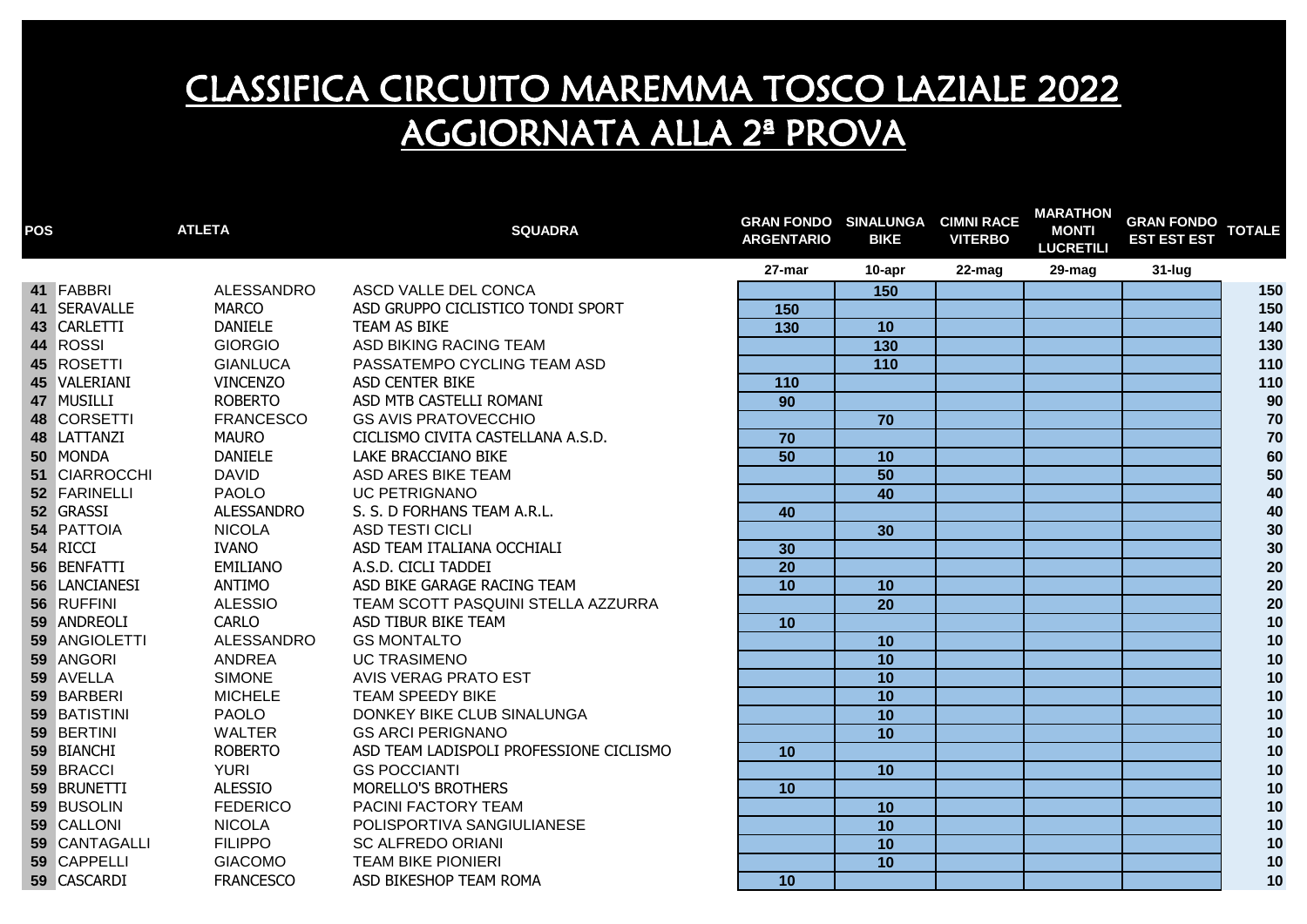| <b>POS</b> |                   | <b>ATLETA</b>     | <b>SQUADRA</b>                          | <b>GRAN FONDO SINALUNGA CIMNI RACE</b><br><b>ARGENTARIO</b> | <b>BIKE</b>     | <b>VITERBO</b> | MARATHON<br><b>MONTI</b><br><b>LUCRETILI</b> | <b>GRAN FONDO TOTALE</b><br><b>EST EST EST</b> |      |
|------------|-------------------|-------------------|-----------------------------------------|-------------------------------------------------------------|-----------------|----------------|----------------------------------------------|------------------------------------------------|------|
|            |                   |                   |                                         | 27-mar                                                      | 10-apr          | 22-mag         | 29-mag                                       | 31-lug                                         |      |
|            | 59 CENTANNI       | <b>MICHELE</b>    | 100% BIKE                               |                                                             | 10              |                |                                              |                                                | 10   |
|            | 59 CESALI         | <b>MAURO</b>      | ASD TEAM ITALIANA OCCHIALI              | 10                                                          |                 |                |                                              |                                                | 10   |
|            | 59 CHIARINI       | <b>FRANCESCO</b>  | <b>GSC CASENTINESE</b>                  |                                                             | 10              |                |                                              |                                                | 10   |
|            | 59 CHIERCHINI     | <b>MARCO</b>      | <b>ASD LARIS BIKE</b>                   |                                                             | 10              |                |                                              |                                                | 10   |
|            | <b>59 CINI</b>    | <b>FRANCESCO</b>  | POLISPORTIVA SANGIULIANESE              |                                                             | 10              |                |                                              |                                                | 10   |
|            | 59 CIPOLLA        | <b>LUCA</b>       | TONI BIKE ASD                           | 10                                                          |                 |                |                                              |                                                | 10   |
|            | 59 CODOGNOLA      | <b>ALESSANDRO</b> | ASD TEAM LADISPOLI PROFESSIONE CICLISMO | $\overline{10}$                                             |                 |                |                                              |                                                | 10   |
|            | 59 COLETTA        | <b>DAVID</b>      | MTB PICO LUPI DEGLI AURUNCI             | 10                                                          |                 |                |                                              |                                                | 10   |
|            | 59 D'AMICO        | <b>ALESSANDRO</b> | ASD TEAM ITALIANA OCCHIALI              | 10                                                          |                 |                |                                              |                                                | 10   |
|            | 59 DELLEMONACHE   | <b>MIRKO</b>      | <b>GC CAPRANICHESE - AVIS</b>           | $\overline{10}$                                             |                 |                |                                              |                                                | 10   |
|            | 59 DELL'EUGENIO   | <b>DENIS</b>      | CAVALLINO - SPECIALIZED                 |                                                             | 10              |                |                                              |                                                | 10   |
|            | 59 DI GIOVACCHINO | <b>GABRIELE</b>   | ASD PEDALE STRACCO FABRIANO             |                                                             | 10              |                |                                              |                                                | $10$ |
|            | 59 DUCA           | ALESSANDRO        | ASD CRAZY BIKE CAMERANO                 |                                                             | 10              |                |                                              |                                                | $10$ |
|            | 59 FABRIZI        | <b>FRANCESCO</b>  | <b>GC MATELICA</b>                      |                                                             | 10              |                |                                              |                                                | $10$ |
|            | 59 FALBO          | <b>SIMONE</b>     | ASD MTB CASTELLI ROMANI                 | 10                                                          |                 |                |                                              |                                                | $10$ |
|            | 59 FLAMINI        | LORENZO           | ASD TORMATIC PEDALE SETTEMPEDANO        |                                                             | 10              |                |                                              |                                                | 10   |
|            | 59 FRANCESCONI    | <b>GIORGIO</b>    | <b>BIKE THERAPY ASD</b>                 |                                                             | 10              |                |                                              |                                                | 10   |
|            | 59 GAGLIARDINI    | <b>DANIELE</b>    | <b>UMBERTIDE CYCLING TEAM</b>           |                                                             | 10              |                |                                              |                                                | 10   |
|            | 59 GALGANI        | <b>STEPHEN</b>    | CICLI BRANDI ELBA TEAM                  |                                                             | 10              |                |                                              |                                                | $10$ |
|            | 59 GIANNOTTI      | <b>MARCO</b>      | <b>ASD CICLI FATATO</b>                 |                                                             | 10              |                |                                              |                                                | 10   |
|            | 59 GIOVAGNOLI     | <b>LUCA</b>       | TEAM MONDOBICI TECNOPLAST               |                                                             | 10              |                |                                              |                                                | 10   |
|            | 59 GNAZI          | MASSIMILIANO      | ASD TEAM LADISPOLI PROFESSIONE CICLISMO | 10                                                          |                 |                |                                              |                                                | 10   |
|            | 59 GRANDE         | <b>PAOLO</b>      | <b>ASD BIKENERGY</b>                    |                                                             | 10              |                |                                              |                                                | 10   |
|            | 59 GRONCHI        | <b>JONATHAN</b>   | POLISPORTIVA SANGIULIANESE              |                                                             | 10              |                |                                              |                                                | 10   |
|            | 59 GUERRIERI      | <b>ALESSIO</b>    | ASD MTB CLUB CECINA                     |                                                             | 10              |                |                                              |                                                | 10   |
|            | 59 INNOCENTI      | <b>LORENZO</b>    | <b>GS CASTELTROSINO SUPERBIKE</b>       |                                                             | 10              |                |                                              |                                                | 10   |
|            | 59 ISOLA          | <b>LUIGI</b>      | <b>MONKEY RACING TEAM</b>               |                                                             | $\overline{10}$ |                |                                              |                                                | 10   |
|            | 59 LAMPAZZI       | <b>TULLIO</b>     | <b>ASD PROVIS BIKE</b>                  |                                                             | 10              |                |                                              |                                                | 10   |
|            | 59 LANDI          | <b>ROBERTO</b>    | <b>GS MONTALTO</b>                      |                                                             | 10              |                |                                              |                                                | 10   |
|            | 59 LENZI          | ANDREA            | ASD MTB CLUB CECINA                     |                                                             | 10              |                |                                              |                                                | 10   |
|            | 59 LISOTTI        | LUCA              | ASD POLISPORTIVA BIKEFAN                |                                                             | 10              |                |                                              |                                                | 10   |
|            | <b>59 LIVI</b>    | <b>GIACOMO</b>    | <b>GS MONTEMARCIANO</b>                 |                                                             | 10              |                |                                              |                                                | 10   |
|            | 59 LOMBARDINI     | <b>GIANLUCA</b>   | POLISPORTIVA VAL DI LORETO              |                                                             | $\overline{10}$ |                |                                              |                                                | 10   |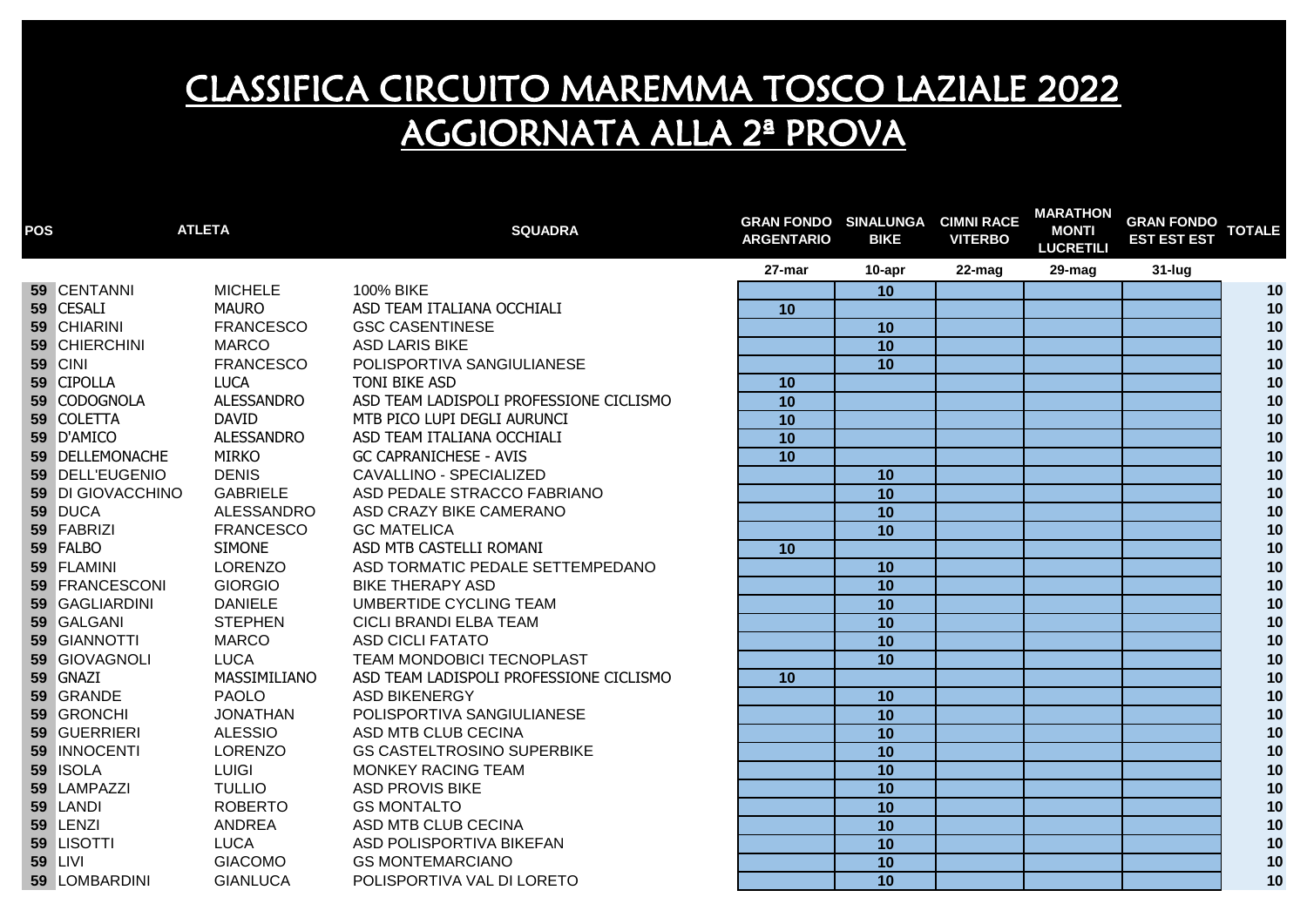| <b>POS</b> | <b>ATLETA</b>                         |            | <b>SQUADRA</b>                                                | <b>GRAN FONDO SINALUNGA CIMNI RACE</b><br><b>ARGENTARIO</b> | <b>BIKE</b>     | <b>VITERBO</b> | MARATHON<br><b>MONTI</b><br><b>LUCRETILI</b> | <b>GRAN FONDO TOTALE</b><br><b>EST EST EST</b> |      |
|------------|---------------------------------------|------------|---------------------------------------------------------------|-------------------------------------------------------------|-----------------|----------------|----------------------------------------------|------------------------------------------------|------|
|            |                                       |            |                                                               | 27-mar                                                      | 10-apr          | 22-mag         | 29-mag                                       | 31-lug                                         |      |
|            | <b>DAVIDE</b><br>59 MARINI            |            | <b>GS CASTELTROSINO SUPERBIKE</b>                             |                                                             | 10              |                |                                              |                                                | 10   |
|            | <b>MICHELE</b><br>59 MATTERA          |            | ASD MTB CASTELLI ROMANI                                       | 10                                                          |                 |                |                                              |                                                | 10   |
|            | 59 MAZZONI<br><b>FABRIZIO</b>         |            | <b>AVIS VERAG PRATO EST</b>                                   |                                                             | 10              |                |                                              |                                                | 10   |
|            | 59 MELZANI<br>MATTEO                  |            | MTB PERTICA BASSA A.S.D.                                      | 10                                                          |                 |                |                                              |                                                | 10   |
|            | 59 MENCARELLI<br><b>ROBERTO</b>       |            | <b>ASD LARIS BIKE</b>                                         |                                                             | 10              |                |                                              |                                                | 10   |
|            | 59 MICALI<br><b>ALESSANDRO</b>        |            | <b>TRAILBIKE TEAM ASD</b>                                     | 10                                                          |                 |                |                                              |                                                | 10   |
|            | 59 MINOTTI<br><b>JURI</b>             |            | MORELLO'S BROTHERS                                            | $\overline{10}$                                             |                 |                |                                              |                                                | 10   |
|            | 59 MONDINI<br><b>FRANCESCO</b>        |            | A.S.D. VO2 CYCLING LAB                                        | 10                                                          |                 |                |                                              |                                                | 10   |
|            | 59 MONTANARI<br><b>FABRIZIO</b>       |            | <b>TRIAL BIKE LUGO</b>                                        |                                                             | 10              |                |                                              |                                                | 10   |
|            | <b>59 MONTECCHIARI</b><br><b>LUCA</b> |            | <b>AVIS BIKE CINGOLI</b>                                      |                                                             | 10              |                |                                              |                                                | 10   |
|            | 59 MONTI                              | ALESSANDRO | <b>TEAM ESSERE</b>                                            |                                                             | 10              |                |                                              |                                                | 10   |
|            | 59 NOTTOLI<br><b>ALESSIO</b>          |            | UMBERTIDE CYCLING TEAM                                        |                                                             | 10              |                |                                              |                                                | 10   |
|            | 59 PACCUSSE<br><b>DAMIANO</b>         |            | ASD RUOTA LIBERA MOIE                                         |                                                             | 10              |                |                                              |                                                | 10   |
|            | 59 PALETTA<br><b>LUIGI</b>            |            | ASD TEAM ZAMPARELLA                                           |                                                             | 10              |                |                                              |                                                | $10$ |
|            | 59 PANDOLFI<br><b>LORENZO</b>         |            | ASD PEDALE STRACCO FABRIANO                                   |                                                             | 10              |                |                                              |                                                | 10   |
|            | 59 PAOLINO<br><b>GIUSEPPE</b>         |            | <b>UC PETRIGNANO</b>                                          |                                                             | 10              |                |                                              |                                                | 10   |
|            | 59 PAPERINI<br><b>PATRIZIO</b>        |            | TEAM SCOTT PASQUINI STELLA AZZURRA                            |                                                             | 10              |                |                                              |                                                | $10$ |
|            | 59 PARIGI<br><b>FABIO</b>             |            | <b>GS MONTEMARCIANO</b>                                       |                                                             | 10              |                |                                              |                                                | $10$ |
|            | 59 PARIS<br><b>FABIO</b>              |            | CICLI BRANDI ELBA TEAM                                        |                                                             | 10              |                |                                              |                                                | 10   |
|            | 59 PATAMIA<br><b>DOMENICO</b>         |            | ASD CRAZY BIKE CAMERANO                                       |                                                             | 10              |                |                                              |                                                | 10   |
|            | 59 PAZZETTA<br><b>GIORDANO</b>        |            | <b>ASD CICLI MONTANINI</b>                                    |                                                             | 10              |                |                                              |                                                | 10   |
|            | 59 PIAGNERELLI<br><b>MATTEO</b>       |            | <b>TEAM CINGOLANI</b>                                         |                                                             | 10              |                |                                              |                                                | 10   |
|            | 59 PORCARI<br><b>DAVID</b>            |            | <b>ASD PRENESTE BIKE</b>                                      |                                                             | 10              |                |                                              |                                                | 10   |
|            | 59 RICEPUTI<br>LUCA                   |            | <b>TEAM ESSERE</b>                                            |                                                             | 10              |                |                                              |                                                | 10   |
|            | 59 RISPOLI<br><b>FEDERICO</b>         |            | A.S.D TEAM GIANNINI                                           | 10                                                          |                 |                |                                              |                                                | 10   |
|            | 59 ROSIGNOLI<br><b>CESARE</b>         |            | DONKEY BIKE CLUB SINALUNGA                                    |                                                             | 10              |                |                                              |                                                | 10   |
|            | 59 ROSSINI<br><b>MIRKO</b>            |            | <b>AVIS BIKE CINGOLI</b>                                      |                                                             | $\overline{10}$ |                |                                              |                                                | 10   |
|            |                                       |            | 59 SANCHEZ TORQUATI RODRIGO JAVIER GS CASTELTROSINO SUPERBIKE |                                                             | 10              |                |                                              |                                                | 10   |
|            | 59 SARDINI<br><b>MARCO</b>            |            | <b>GS CASTELTROSINO SUPERBIKE</b>                             |                                                             | 10              |                |                                              |                                                | 10   |
|            | 59 SAVARELLI<br><b>FEDERICO</b>       |            | DONKEY BIKE CLUB SINALUNGA                                    |                                                             | 10              |                |                                              |                                                | 10   |
|            | 59 SCARPELLI<br><b>DANIELE</b>        |            | VITAM-IN CYCLING TEAM ASD                                     |                                                             | 10              |                |                                              |                                                | 10   |
|            | 59 SCARPONI<br><b>CLAUDIO</b>         |            | CICLOTURISTICA MASSA MARTANA                                  |                                                             | 10              |                |                                              |                                                | 10   |
|            | 59 SCHIAROLI<br><b>MARCO</b>          |            | <b>TEAM CINGOLANI</b>                                         |                                                             | 10              |                |                                              |                                                | 10   |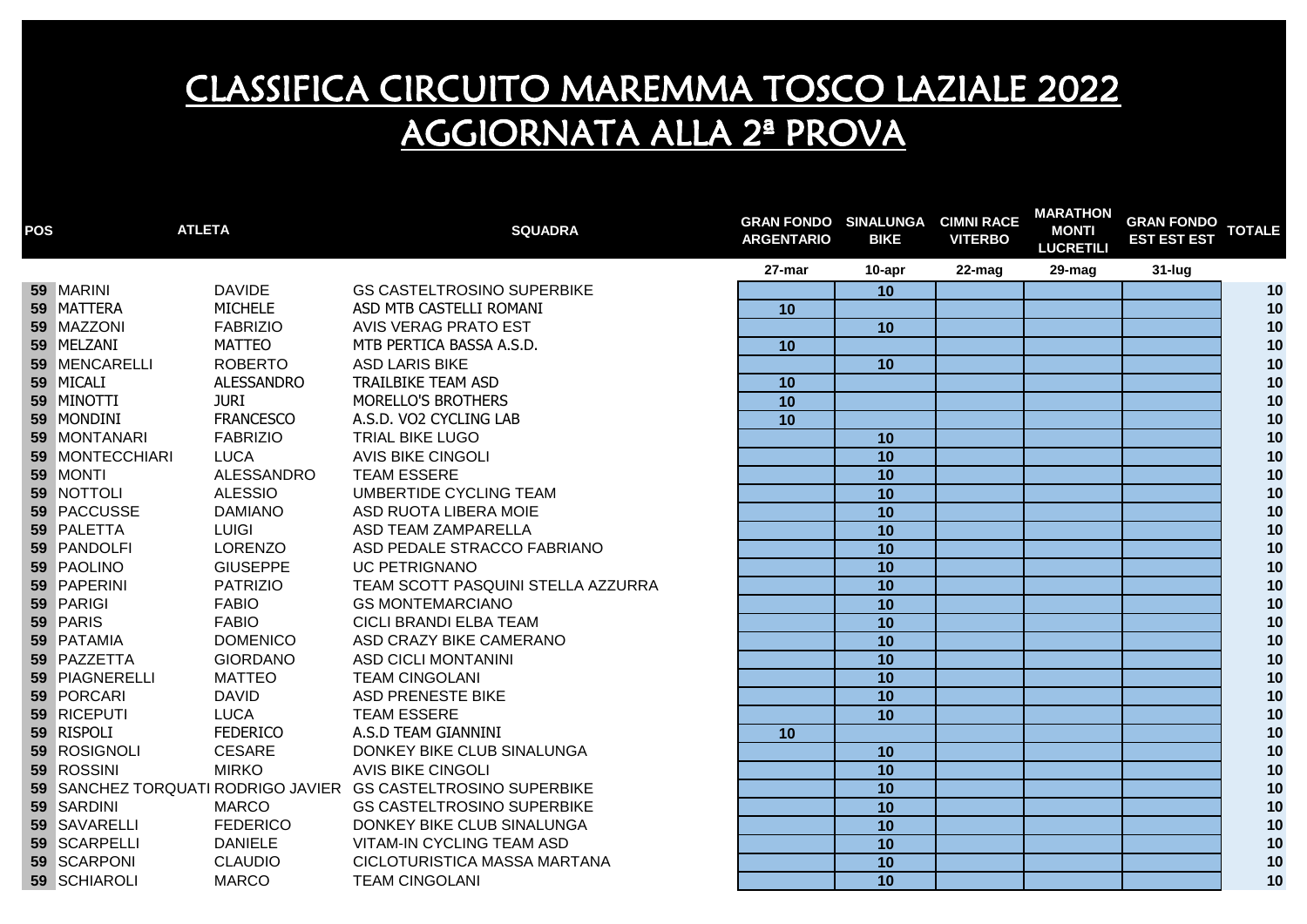| <b>POS</b>              |                  | <b>ATLETA</b>     | <b>SQUADRA</b>                    | <b>GRAN FONDO SINALUNGA</b><br><b>ARGENTARIO</b> | <b>BIKE</b>       | <b>CIMNI RACE</b><br><b>VITERBO</b> | <b>MARATHON</b><br><b>MONTI</b><br><b>LUCRETILI</b> | <b>GRAN FONDO</b><br><b>EST EST EST</b> | <b>TOTALE</b> |
|-------------------------|------------------|-------------------|-----------------------------------|--------------------------------------------------|-------------------|-------------------------------------|-----------------------------------------------------|-----------------------------------------|---------------|
|                         |                  |                   |                                   | 27-mar                                           | 10-apr            | $22$ -mag                           | 29-mag                                              | 31-lug                                  |               |
|                         | 59 SERBOLI       | <b>CLAUDIO</b>    | <b>GS MONTEMARCIANO</b>           |                                                  | 10                |                                     |                                                     |                                         | 10            |
|                         | 59 SETTIMI       | VALENTINO         | ASD ALSIUM BIKE TEAM              | 10                                               |                   |                                     |                                                     |                                         | 10            |
|                         | 59 SIMONELLI     | <b>ANDREA</b>     | ASD SCOGLIO CYCLING TEAM          | 10                                               |                   |                                     |                                                     |                                         | 10            |
|                         | 59 STEFANINI     | <b>FABIO</b>      | ASD CICLISSIMO BIKE TEAM          |                                                  | 10                |                                     |                                                     |                                         | 10            |
|                         | 59 SURIANI       | <b>ALESSANDRO</b> | <b>ASD TM3 TRAINING</b>           |                                                  | 10                |                                     |                                                     |                                         | 10            |
|                         | 59 TRAVELLI      | <b>MARCO</b>      | POLISPORTIVA OLTRARNO             |                                                  | 10                |                                     |                                                     |                                         | 10            |
|                         | 59 TRONCI        | <b>ROBERTO</b>    | BIKE AND RIDE MSP ROMA            | 10                                               |                   |                                     |                                                     |                                         | 10            |
|                         | 59 VINCI         | <b>FEDERICO</b>   | <b>TRAILBIKE TEAM ASD</b>         | 10                                               |                   |                                     |                                                     |                                         | 10            |
|                         | 59 ZIBELLINI     | <b>MASSIMO</b>    | <b>CICLI TADDEI</b>               |                                                  | 10                |                                     |                                                     |                                         | 10            |
|                         | 59 ZUCCHETTI     | <b>SANDRO</b>     | ASD NUOVA CICLISTI FORANO         |                                                  | 10                |                                     |                                                     |                                         | 10            |
|                         |                  |                   | <b>MASTER 4</b>                   |                                                  |                   |                                     |                                                     |                                         |               |
|                         | <b>DE SANTIS</b> | <b>STEFANO</b>    | DONKEY BIKE CLUB SINALUNGA        | 1000                                             | 1000              |                                     |                                                     |                                         | 2000          |
| 2 <sup>2</sup>          | MIGLIORE         | <b>ALESSANDRO</b> | ASD TEAM BIKE PALOMBARA SABINA    | 900                                              | 480               |                                     |                                                     |                                         | 1380          |
| 3 <sup>1</sup>          | FABBRI           | <b>CHRISTIAN</b>  | <b>TEAM ESSERE</b>                |                                                  | 900               |                                     |                                                     |                                         | 900           |
| $\overline{\mathbf{4}}$ | <b>CUOMO</b>     | <b>ANDREA</b>     | ASD TEAM BIKE PALOMBARA SABINA    | 800                                              | 90                |                                     |                                                     |                                         | 890           |
| 5 <sup>5</sup>          | <b>GIACOMINI</b> | <b>MAURIZIO</b>   | <b>PROBIKERS</b>                  |                                                  | 800               |                                     |                                                     |                                         | 800           |
| $6\phantom{1}$          | MATERAZZINI      | <b>LUCA</b>       | ASD TEAM BIKE PALOMBARA SABINA    | 750                                              | $\overline{10}$   |                                     |                                                     |                                         | 760           |
| $\overline{7}$          | <b>GESSI</b>     | ANDREA            | ASCD VALLE DEL CONCA              |                                                  | 750               |                                     |                                                     |                                         | 750           |
| $\overline{7}$          | <b>MANCINI</b>   | <b>DANIELE</b>    | TEAM CASTELLO BIKE-RACE MONTAIN   | 700                                              | $\overline{50}$   |                                     |                                                     |                                         | 750           |
| 9                       | <b>DILETTI</b>   | ALESSANDRO        | <b>GS CASTELTROSINO SUPERBIKE</b> |                                                  | 700               |                                     |                                                     |                                         | 700           |
|                         | 10 RUFINI        | <b>LUCIANO</b>    | <b>MTB CLUB RIETI</b>             | 560                                              | $\frac{110}{110}$ |                                     |                                                     |                                         | 670           |
|                         | 11 GRELLI        | <b>EMANUELE</b>   | <b>UC PETRIGNANO</b>              |                                                  | 650               |                                     |                                                     |                                         | 650           |
|                         | 11 ROCCHI        | <b>RICCARDO</b>   | V02 CYCLING TEAM ASD              | 650                                              |                   |                                     |                                                     |                                         | 650           |
|                         | 13 AGOSTINI      | <b>DANILO</b>     | A.S.D. VO2 CYCLING LAB            | 600                                              | 10                |                                     |                                                     |                                         | 610           |
|                         | 14 FIORENTINI    | <b>FRANCESCO</b>  | <b>CICLI TADDEI</b>               |                                                  | 600               |                                     |                                                     |                                         | 600           |
|                         | 15 PULINA        | <b>DAVIDE</b>     | <b>ASD STAR BIKE</b>              |                                                  | 560               |                                     |                                                     |                                         | 560           |
|                         | 16 SILVANI       | <b>ALESSANDRO</b> | ASD VITTORIO BIKE MONTEFOGLIANO   | 520                                              | $\overline{10}$   |                                     |                                                     |                                         | 530           |
|                         | 17 PRUNETI       | <b>GUIDO</b>      | ZEROZERO IKI SPORT                |                                                  | 520               |                                     |                                                     |                                         | 520           |
|                         | 18 BRANCHINELLI  | <b>MATTEO</b>     | TRIONO RACING S.C. CENTROBICI     | 480                                              |                   |                                     |                                                     |                                         | 480           |
|                         | 19 FELICI        | <b>LORENZO</b>    | DONKEY BIKE CLUB SINALUNGA        |                                                  | 440               |                                     |                                                     |                                         | 440           |
|                         | 19 MUCCITELLI    | <b>ARMANDO</b>    | ASD TEAM BIKE PALOMBARA SABINA    | 440                                              |                   |                                     |                                                     |                                         | 440           |
|                         | 21 AGNELLI       | <b>GIANNI</b>     | ASDILETTANTISTICA FISICAMENTE     | 400                                              |                   |                                     |                                                     |                                         | 400           |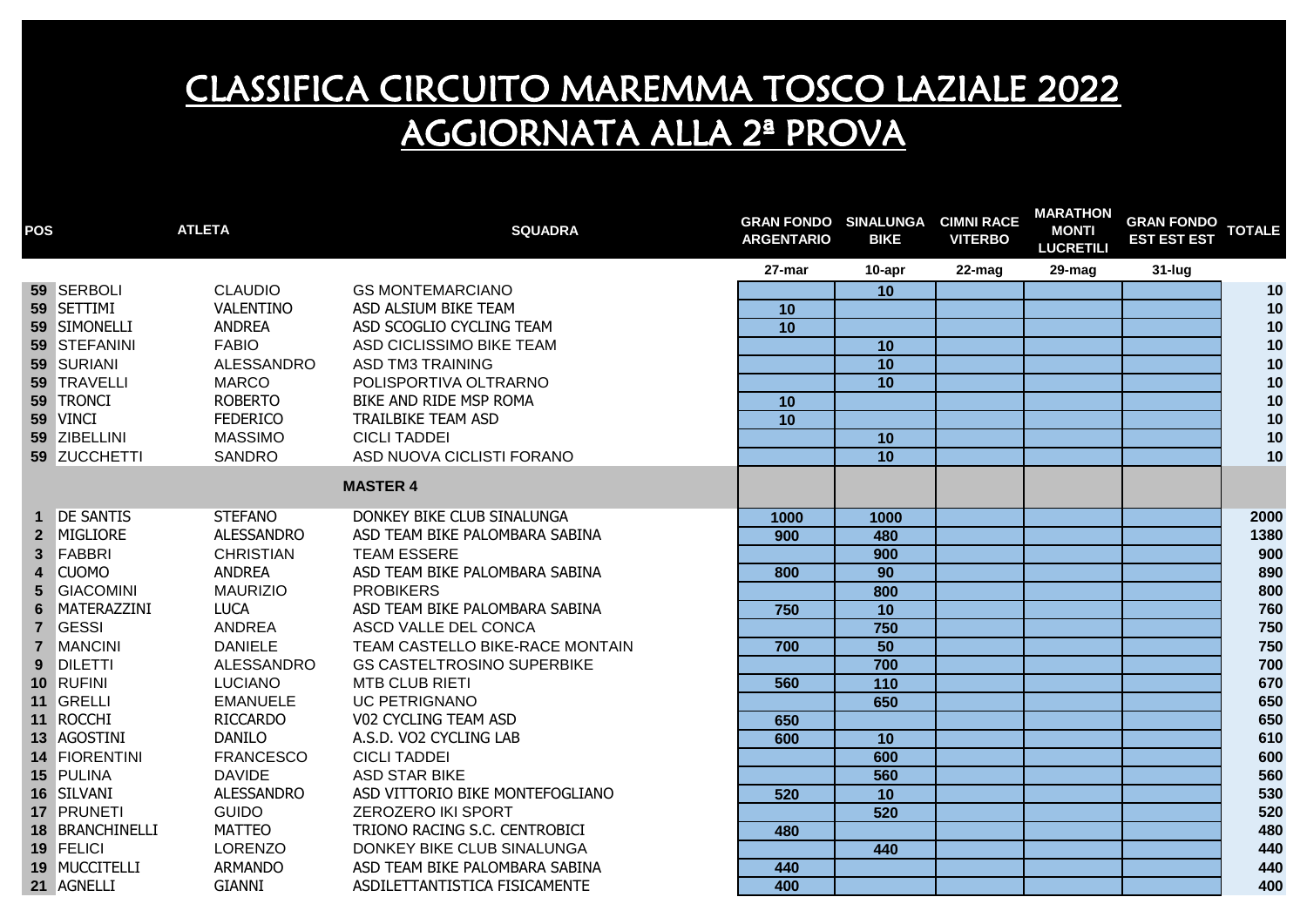| <b>POS</b> |                  | <b>ATLETA</b>   | <b>SQUADRA</b>                                     | <b>GRAN FONDO SINALUNGA CIMNI RACE</b><br><b>ARGENTARIO</b> | <b>BIKE</b>     | <b>VITERBO</b> | <b>MARATHON</b><br><b>MONTI</b><br><b>LUCRETILI</b> | GRAN FONDO TOTALE<br><b>EST EST EST</b> |     |
|------------|------------------|-----------------|----------------------------------------------------|-------------------------------------------------------------|-----------------|----------------|-----------------------------------------------------|-----------------------------------------|-----|
|            |                  |                 |                                                    | 27-mar                                                      | 10-apr          | 22-mag         | 29-mag                                              | $31$ -lug                               |     |
|            | 21 BARTOLINI     | SAURO           | <b>TEAM ERREPI ASD</b>                             |                                                             | 400             |                |                                                     |                                         | 400 |
|            | 23 DI CARLO      | PIERINO         | ASD TEAM BIKE PALOMBARA SABINA                     | 370                                                         | $\overline{10}$ |                |                                                     |                                         | 380 |
|            | 24 FUCCELLI      | <b>NICO</b>     | TEAM SCOTT PASQUINI STELLA AZZURRA                 |                                                             | 370             |                |                                                     |                                         | 370 |
|            | 25 PIERI         |                 | MANUEL CARLO AI TEAM SCOTT PASQUINI STELLA AZZURRA |                                                             | 340             |                |                                                     |                                         | 340 |
|            | 25 STELLA        | <b>GIUSEPPE</b> | POLISPORTIVA AERONAUTICA                           | 340                                                         |                 |                |                                                     |                                         | 340 |
|            | 27 ASTOLFI       | <b>OMAR</b>     | ASD H3O RACE TEAM                                  |                                                             | 310             |                |                                                     |                                         | 310 |
|            | 27 BRUNI         | <b>DARIO</b>    | A.S.D. RED WHITE                                   | 310                                                         |                 |                |                                                     |                                         | 310 |
|            | 29 CONTI         | <b>GIANLUCA</b> | BI.ZI. BIKE LAGO DI VICO ASD                       | 280                                                         |                 |                |                                                     |                                         | 280 |
|            | <b>29 LUZI</b>   | <b>LUIGI</b>    | <b>GS CASTELTROSINO SUPERBIKE</b>                  |                                                             | 280             |                |                                                     |                                         | 280 |
|            | 31 LAURENTI      | <b>ANDREA</b>   | TEAM AS BIKE                                       | 250                                                         | $\overline{10}$ |                |                                                     |                                         | 260 |
|            | 32 BIGI          | <b>MARCO</b>    | ASD BIKING RACING TEAM                             |                                                             | 250             |                |                                                     |                                         | 250 |
|            | 33 DE SANTIS     | <b>UGO</b>      | LAKE BRACCIANO BIKE                                | 220                                                         | 10              |                |                                                     |                                         | 230 |
|            | 34 PIZZI         | <b>IURI</b>     | RACING TEAM FANELLI                                |                                                             | 220             |                |                                                     |                                         | 220 |
|            | 35 BOCCALI       | <b>ANGELO</b>   | TEAM MONDOBICI TECNOPLAST                          |                                                             | 190             |                |                                                     |                                         | 190 |
|            | 35 MAZZINI       | <b>ANDREA</b>   | ASD MTB CASTELLI ROMANI                            | 190                                                         |                 |                |                                                     |                                         | 190 |
|            | 37 CASETTI       | LUIGI           | ASD BIKE GARAGE RACING TEAM                        | 170                                                         | 10              |                |                                                     |                                         | 180 |
|            | 38 MARTELLA      | ALFREDO         | <b>ASD MC2 BIKE</b>                                |                                                             | $\frac{1}{170}$ |                |                                                     |                                         | 170 |
|            | 39 PAGLIARANI    | <b>MARCO</b>    | <b>ASD MEDINOX</b>                                 |                                                             | 150             |                |                                                     |                                         | 150 |
|            | 39 ROSSELLI      | <b>ALBERTO</b>  | LIVORNO TEAM BIKE ASD                              | 150                                                         |                 |                |                                                     |                                         | 150 |
|            | 41 CANNONE       | <b>ANGELO</b>   | PIESSE CYCLING TEAM                                |                                                             | $\frac{130}{ }$ |                |                                                     |                                         | 130 |
|            | 41 CASSARO       | CRISTIANO       | ASD MTB CASTELLI ROMANI                            | 130                                                         |                 |                |                                                     |                                         | 130 |
|            | 43 STEFANELLI    | <b>MARCO</b>    | LAKE BRACCIANO BIKE                                | 110                                                         | 10              |                |                                                     |                                         | 120 |
|            | 44 GUIDI         | <b>SIMONE</b>   | <b>VELO CLUB PONTEDERA</b>                         | 90                                                          |                 |                |                                                     |                                         | 90  |
|            | 45 BURLASCHI     | <b>DIEGO</b>    | ASCD VALLE DEL CONCA                               |                                                             | 70              |                |                                                     |                                         | 70  |
|            | 45 PIROMALLI     | <b>ANDREA</b>   | A.S.D. LAZIO OUTDOOR                               | 70                                                          |                 |                |                                                     |                                         | 70  |
|            | 47 CARINELLI     | <b>MICHELE</b>  | PASSEPARTOUT                                       | 50                                                          | 10              |                |                                                     |                                         | 60  |
|            | 48 AGOSTINELLI   | MASSIMO         | ASD TEAM BIKE PALOMBARA SABINA                     | 40                                                          | $\overline{10}$ |                |                                                     |                                         | 50  |
|            | 49 ROMETTI       | ANDREA          | VIVO-MG.K VIS-DAL COLLE                            |                                                             | 40              |                |                                                     |                                         | 40  |
|            | 50 CORINALDESI   | <b>SIMONE</b>   | <b>AVIS BIKE CINGOLI</b>                           |                                                             | $\overline{30}$ |                |                                                     |                                         | 30  |
|            | 50 FEUDO         | <b>GABRIELE</b> | ASD MTB CASTELLI ROMANI                            | 30 <sup>°</sup>                                             |                 |                |                                                     |                                         | 30  |
|            | 52 GRANTURCHELLI | <b>LORENZO</b>  | UMBERTIDE CYCLING TEAM                             |                                                             | 20              |                |                                                     |                                         | 20  |
|            | 52 MARTINELLI    | STEFANO PIETRO  | ASD CICLI MONTANINI.IT                             | 10                                                          | 10              |                |                                                     |                                         | 20  |
|            | 52 SUADONI       | <b>GIORGIO</b>  | A. S. D. ATLETICA ORTE                             | $\overline{20}$                                             |                 |                |                                                     |                                         | 20  |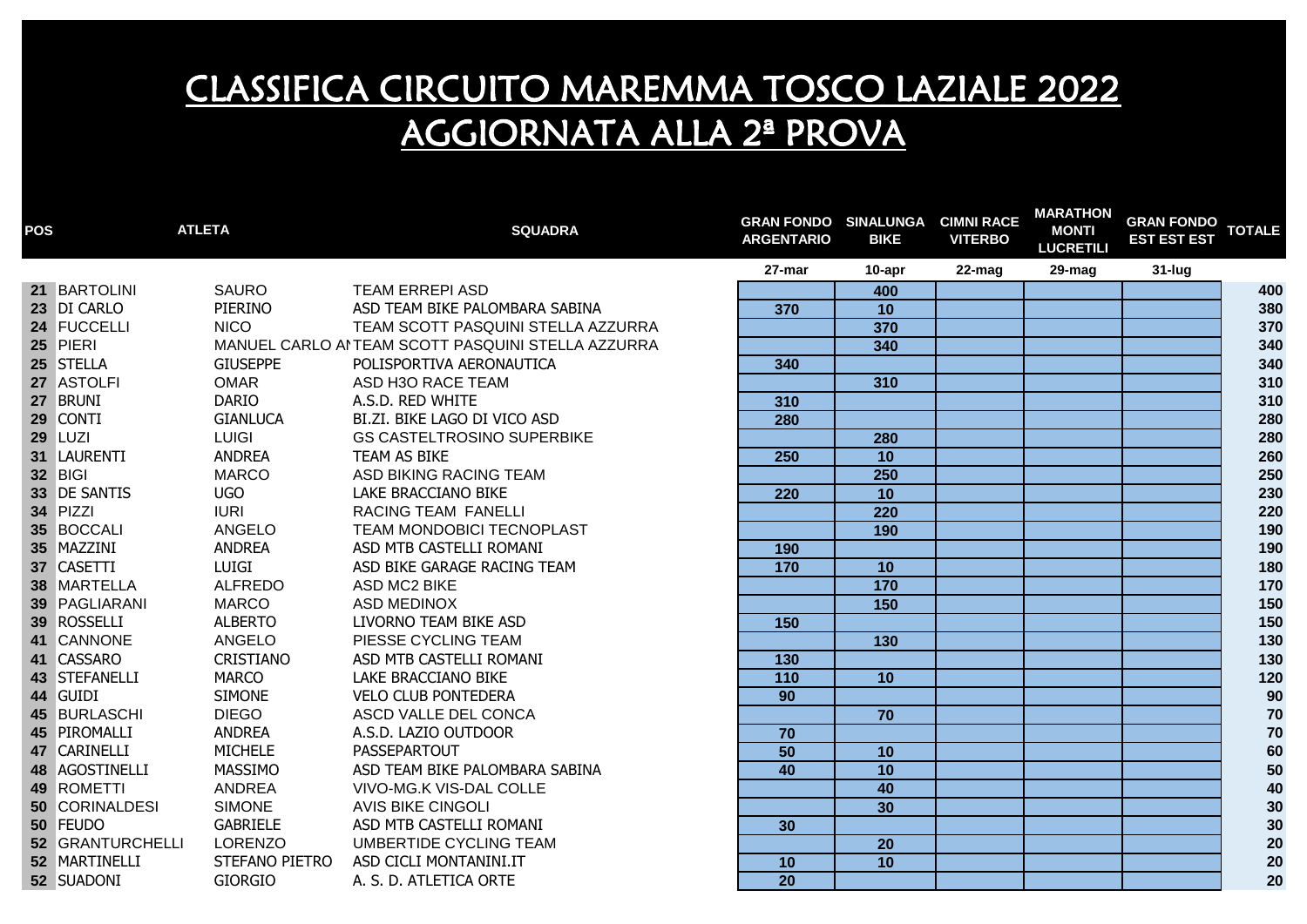| <b>POS</b> | <b>ATLETA</b>     |                     | <b>SQUADRA</b>                          | <b>GRAN FONDO SINALUNGA CIMNI RACE</b><br><b>ARGENTARIO</b> | <b>BIKE</b>     | <b>VITERBO</b> | <b>MARATHON</b><br><b>MONTI</b><br><b>LUCRETILI</b> | <b>GRAN FONDO</b><br><b>EST EST EST</b> | <b>TOTALE</b> |
|------------|-------------------|---------------------|-----------------------------------------|-------------------------------------------------------------|-----------------|----------------|-----------------------------------------------------|-----------------------------------------|---------------|
|            |                   |                     |                                         | 27-mar                                                      | 10-apr          | $22$ -mag      | 29-mag                                              | 31-lug                                  |               |
|            | 55 ADAMI          | <b>FABIO</b>        | ASD BIKE ROMA CLUB                      | 10                                                          |                 |                |                                                     |                                         | 10            |
|            | 55 AGATI          | <b>MASSIMILIANO</b> | AVIS VERAG PRATO EST                    |                                                             | 10              |                |                                                     |                                         | 10            |
|            | 55 ALBERTAZZI     | <b>GIORGIO</b>      | ASD CICLO TECH                          | 10                                                          |                 |                |                                                     |                                         | 10            |
|            | 55 ALUNNO SELLERI | LUCA                | CAVALLINO - SPECIALIZED                 |                                                             | 10              |                |                                                     |                                         | 10            |
|            | 55 ANGELI         | <b>MARCO</b>        | <b>GRUPPO TNT</b>                       |                                                             | 10              |                |                                                     |                                         | 10            |
|            | 55 ARDITO         |                     | GIUSEPPE SALVAT GS AVIS PRATOVECCHIO    |                                                             | 10              |                |                                                     |                                         | 10            |
|            | 55 BADIOLI        | <b>FABIO</b>        | ASD MONTELABBATE PEDALA                 |                                                             | 10              |                |                                                     |                                         | 10            |
|            | 55 BENVENUTI      | <b>MATTEO</b>       | TEAM MONDOBICI TECNOPLAST               |                                                             | 10              |                |                                                     |                                         | 10            |
|            | 55 BERARDI        | <b>GIORGIO</b>      | <b>TEAM CINGOLANI</b>                   |                                                             | 10              |                |                                                     |                                         | 10            |
|            | 55 BRARDI         | <b>MIRCO</b>        | MTB CASTIGLIONE DEL LAGO                |                                                             | $\overline{10}$ |                |                                                     |                                         | 10            |
|            | 55 CAMAIANI       | <b>MIRCO</b>        | PACINI FACTORY TEAM                     |                                                             | 10              |                |                                                     |                                         | 10            |
|            | 55 CANNAS         | <b>MATTEO</b>       | A.S.D. VO2 CYCLING LAB                  | 10                                                          |                 |                |                                                     |                                         | 10            |
|            | 55 CANTARINI      | <b>GABRIELE</b>     | <b>AVIS BIKE CINGOLI</b>                |                                                             | 10              |                |                                                     |                                         | 10            |
|            | 55 CAPUCCINI      | <b>MARCO</b>        | MTB CASTIGLIONE DEL LAGO                |                                                             | 10              |                |                                                     |                                         | 10            |
|            | 55 CARDUCCI       | <b>DANIELE</b>      | ASD TORMATIC PEDALE SETTEMPEDANO        |                                                             | 10              |                |                                                     |                                         | 10            |
|            | 55 CAVINI         | <b>ADRIANO</b>      | <b>SC ALFREDO ORIANI</b>                |                                                             | 10              |                |                                                     |                                         | 10            |
|            | 55 CECCHINI       | <b>MARCO</b>        | POLISPORTIVA SANGIULIANESE              |                                                             | 10              |                |                                                     |                                         | 10            |
|            | 55 CLINI          | <b>MIRKO</b>        | ASD MONTELABBATE PEDALA                 |                                                             | 10              |                |                                                     |                                         | 10            |
|            | 55 CORSI          | ANDREA              | <b>GS MONTEMARCIANO</b>                 |                                                             | 10              |                |                                                     |                                         | 10            |
|            | 55 CORZANI        | <b>CESARE</b>       | <b>TRIAL BIKE LUGO</b>                  |                                                             | 10              |                |                                                     |                                         | 10            |
|            | 55 D'ALLESTRO     | <b>ELIO</b>         | CICLO CLUB QUOTA MILLE                  |                                                             | 10              |                |                                                     |                                         | 10            |
|            | 55 DE MASI        | <b>MASSIMO</b>      | TEAM SCOTT PASQUINI STELLA AZZURRA      |                                                             | 10              |                |                                                     |                                         | 10            |
|            | 55 DE PAOLA       | RICCARDO            | ASD MTB CASTELLI ROMANI                 | 10                                                          |                 |                |                                                     |                                         | 10            |
|            | 55 DELLE PIANE    | <b>ALESSANDRO</b>   | ASD TEAM LADISPOLI PROFESSIONE CICLISMO | 10                                                          |                 |                |                                                     |                                         | 10            |
|            | 55 ERCOLANI       | <b>EMANUELE</b>     | TEAM HERO MY BIKE S.MARINO              |                                                             | 10              |                |                                                     |                                         | 10            |
|            | 55 FATTORI        | <b>MARCO</b>        | MORELLO'S BROTHERS                      | 10                                                          |                 |                |                                                     |                                         | 10            |
|            | 55 FIORENZANI     | <b>FEDERICO</b>     | MONTECALVI TRAIL                        | 10                                                          |                 |                |                                                     |                                         | 10            |
|            | 55 FORTI          | <b>FABIO</b>        | <b>TEAM ESSERE</b>                      |                                                             | 10              |                |                                                     |                                         | 10            |
|            | 55 FUSCO          | <b>STEFANO</b>      | ASD EMP CYCLING TEAM                    |                                                             | 10              |                |                                                     |                                         | 10            |
|            | 55 GASPARI        | <b>EMILIO</b>       | <b>GS CASTELTROSINO SUPERBIKE</b>       |                                                             | 10              |                |                                                     |                                         | 10            |
|            | 55 GASPERONI      | LEONARDO            | TEAM HERO MY BIKE S.MARINO              |                                                             | 10              |                |                                                     |                                         | 10            |
|            | 55 GIORI          | <b>ANTONIO</b>      | A.S.D. LAZIO OUTDOOR                    | 10                                                          |                 |                |                                                     |                                         | 10            |
|            | 55 GIUBILEI       | <b>CARLO</b>        | ALBISOLA BIKE                           | $\overline{10}$                                             |                 |                |                                                     |                                         | 10            |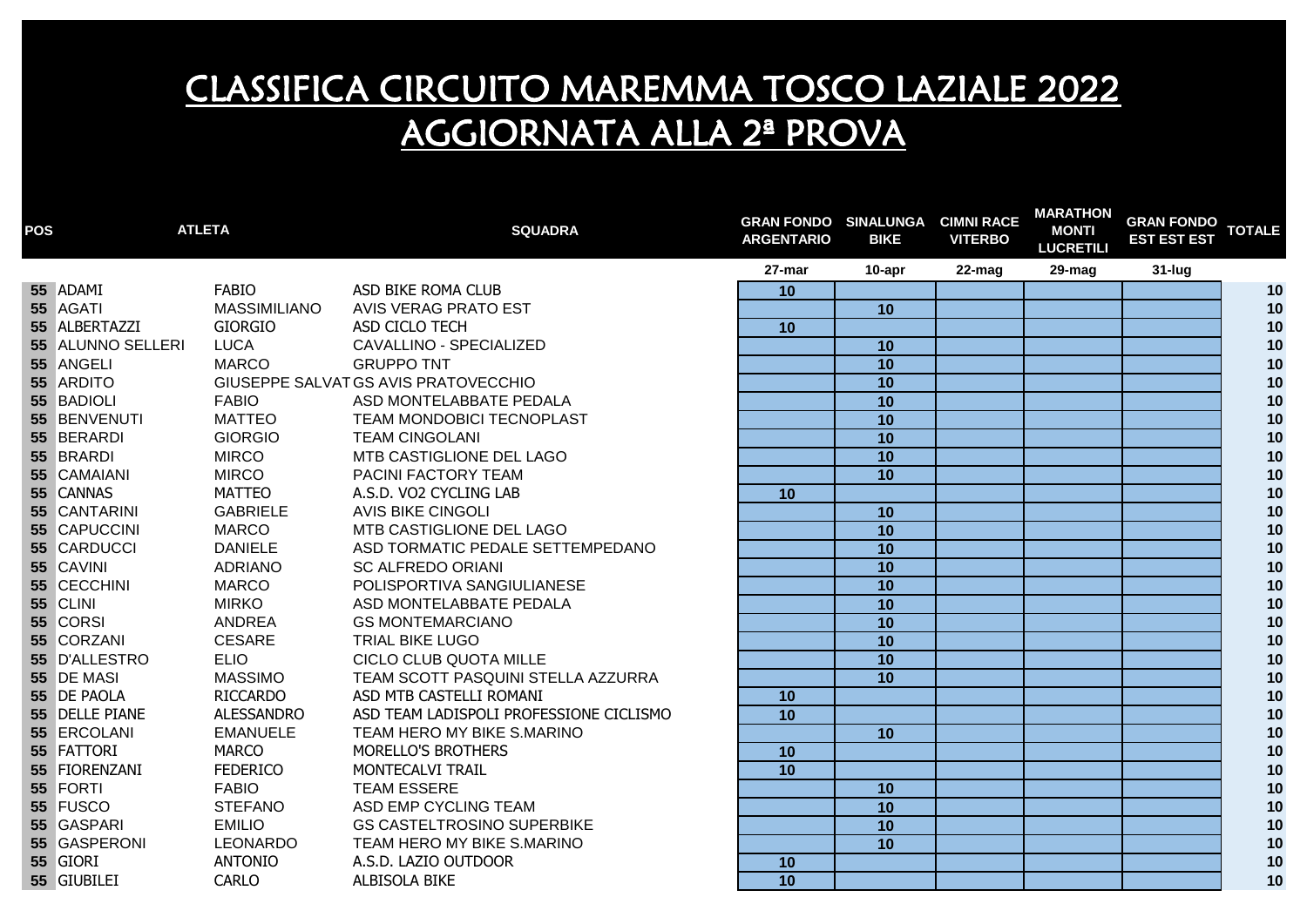| <b>POS</b> | <b>ATLETA</b>                |                   | <b>SQUADRA</b>               | <b>GRAN FONDO SINALUNGA</b><br><b>ARGENTARIO</b> | <b>BIKE</b>     | <b>CIMNI RACE</b><br><b>VITERBO</b> | <b>MARATHON</b><br><b>MONTI</b><br><b>LUCRETILI</b> | <b>GRAN FONDO</b><br><b>EST EST EST</b> | <b>TOTALE</b> |
|------------|------------------------------|-------------------|------------------------------|--------------------------------------------------|-----------------|-------------------------------------|-----------------------------------------------------|-----------------------------------------|---------------|
|            |                              |                   |                              | 27-mar                                           | 10-apr          | 22-mag                              | 29-mag                                              | 31-lug                                  |               |
|            | 55 GIULIANINI                | <b>MIRKO</b>      | ASD CICLOSPORT POGGIBONSI    |                                                  | 10              |                                     |                                                     |                                         | 10            |
|            | <b>55 GORI</b>               | <b>NICOLA</b>     | <b>ASD LARIS BIKE</b>        |                                                  | 10              |                                     |                                                     |                                         | 10            |
|            | <b>55 GORI</b>               | <b>ROBERTO</b>    | CICLO CLUB QUOTA MILLE       |                                                  | 10              |                                     |                                                     |                                         | 10            |
|            | 55 LAMANNA                   | <b>MICHELE</b>    | ASD MTB CASTELLI ROMANI      | 10                                               |                 |                                     |                                                     |                                         | 10            |
|            | 55 LATTANZIO                 | <b>STEFANO</b>    | ASD CIVITABIKE               | 10                                               |                 |                                     |                                                     |                                         | 10            |
|            | 55 LORENZI                   | <b>MICHELE</b>    | ASD TEAM BICISPORT CARRARA   |                                                  | 10              |                                     |                                                     |                                         | 10            |
|            | 55 LUCIANI                   | <b>LORENZO</b>    | MORELLO'S BROTHERS           | 10                                               |                 |                                     |                                                     |                                         | 10            |
|            | 55 MALVESTUTO GRILLI MASSIMO |                   | <b>ASD INFINITY BIKE</b>     |                                                  | 10              |                                     |                                                     |                                         | 10            |
|            | 55 MANGIAFERRO               | <b>MARCO</b>      | ASD CICLISSIMO BIKE TEAM     |                                                  | 10              |                                     |                                                     |                                         | 10            |
|            | 55 MARI                      | <b>CRISTIAN</b>   | ASD POLISPORTIVA BIKEFAN     |                                                  | $\overline{10}$ |                                     |                                                     |                                         | 10            |
|            | 55 MARTINI                   | <b>ANDREA</b>     | ASD EMP CYCLING TEAM         |                                                  | 10              |                                     |                                                     |                                         | 10            |
|            | 55 MARZIALI                  | <b>JADER</b>      | ASD POLISPORTIVA BIKEFAN     |                                                  | 10              |                                     |                                                     |                                         | 10            |
|            | 55 MASTROFRANCESCO           | <b>GIANLUCA</b>   | ASD MTB CASTELLI ROMANI      | 10                                               |                 |                                     |                                                     |                                         | $10$          |
|            | 55 MAZZILLI                  | EMILIANO          | ASD MTB CASTELLI ROMANI      | 10                                               |                 |                                     |                                                     |                                         | $10$          |
|            | 55 MONTEFIORI                | <b>MASSIMO</b>    | <b>SC ALFREDO ORIANI</b>     |                                                  | 10              |                                     |                                                     |                                         | $10$          |
|            | 55 MORETTI                   | <b>ANDREA</b>     | ASD MTB CASTELLI ROMANI      | 10                                               |                 |                                     |                                                     |                                         | $10$          |
|            | 55 MORUCCI                   | <b>PAOLO</b>      | TEAM AS BIKE                 | $\overline{10}$                                  |                 |                                     |                                                     |                                         | $10$          |
|            | <b>55 NERI</b>               | <b>FABIO</b>      | <b>TEAM SPEEDY BIKE</b>      |                                                  | 10              |                                     |                                                     |                                         | $10$          |
|            | 55 NUCCI                     | <b>IURI</b>       | ZEROZERO IKI SPORT           |                                                  | 10              |                                     |                                                     |                                         | $10$          |
|            | 55 OLIVETTI                  | <b>EMIDIO</b>     | <b>ASD PRENESTE BIKE</b>     |                                                  | 10              |                                     |                                                     |                                         | 10            |
|            | 55 OTTAVIANI                 | <b>ORAZIO</b>     | ASD CICLI MONTANINI.IT       | 10                                               |                 |                                     |                                                     |                                         | 10            |
|            | 55 PACI                      | <b>FILIPPO</b>    | <b>RABITI DURI</b>           |                                                  | 10              |                                     |                                                     |                                         | $10$          |
|            | 55 PALAZZI                   | <b>LUCA</b>       | <b>BIKE LR ASD</b>           |                                                  | 10              |                                     |                                                     |                                         | 10            |
|            | 55 PAPAGNI                   | MAURO             | TIPPETOPPE MTB CLUB TUSCANIA |                                                  | 10              |                                     |                                                     |                                         | 10            |
|            | 55 PASQUALI                  | <b>IGOR</b>       | ASD BIKE GARAGE RACING TEAM  |                                                  | 10              |                                     |                                                     |                                         | 10            |
|            | 55 PATROCCHI                 | <b>DANIELE</b>    | ASD GS POPPI BP MOTION       |                                                  | 10              |                                     |                                                     |                                         | 10            |
|            | 55 PERSIGILLI                | <b>ELOI</b>       | ASD ALTA VALLE DEL POTENZA   |                                                  | 10              |                                     |                                                     |                                         | 10            |
|            | 55 PETROLATI                 | <b>MAURO</b>      | PIESSE CYCLING TEAM          |                                                  | 10              |                                     |                                                     |                                         | 10            |
|            | 55 PIERINI                   | ANDREA            | ASD MONTELABBATE PEDALA      |                                                  | 10              |                                     |                                                     |                                         | 10            |
|            | 55 PIETRUCCI                 | <b>ALESSANDRO</b> | ASD MTB CASTELLI ROMANI      | 10                                               |                 |                                     |                                                     |                                         | 10            |
|            | 55 PISANI                    | <b>GIANLUCA</b>   | <b>GRUPPO TNT</b>            |                                                  | 10              |                                     |                                                     |                                         | 10            |
|            | 55 PITAU                     | <b>LUCCA</b>      | <b>DELIZIA BIKE TEAM</b>     |                                                  | 10              |                                     |                                                     |                                         | 10            |
|            | 55 PLATANIA                  | <b>MANUELE</b>    | ASD CICLI DI STEFANO         | 10                                               |                 |                                     |                                                     |                                         | 10            |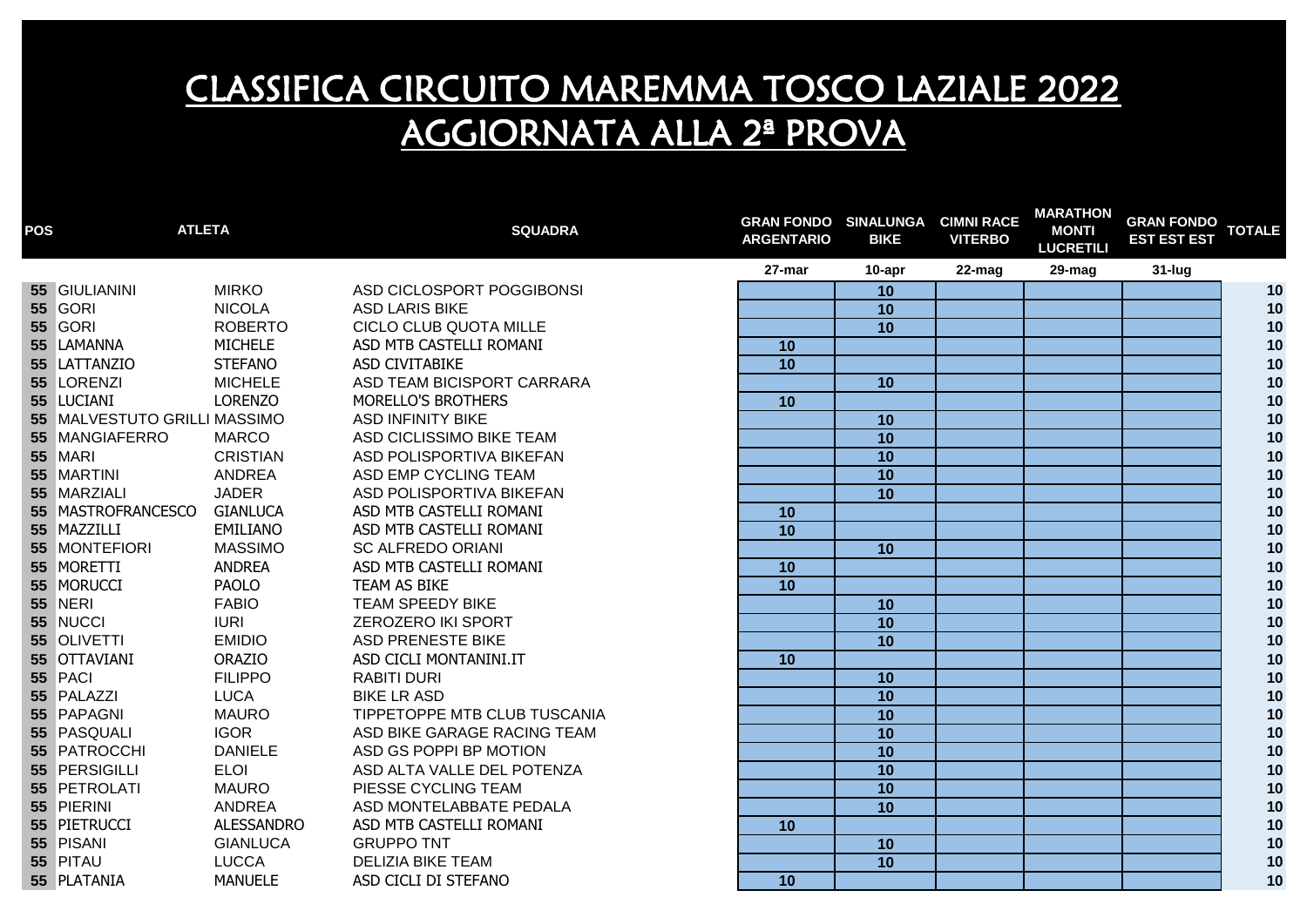| <b>POS</b> |              | <b>ATLETA</b>       | <b>SQUADRA</b>                    | <b>GRAN FONDO SINALUNGA CIMNI RACE</b><br><b>ARGENTARIO</b> | <b>BIKE</b>     | <b>VITERBO</b> | <b>MARATHON</b><br><b>MONTI</b><br><b>LUCRETILI</b> | <b>GRAN FONDO</b><br><b>EST EST EST</b> | <b>TOTALE</b> |
|------------|--------------|---------------------|-----------------------------------|-------------------------------------------------------------|-----------------|----------------|-----------------------------------------------------|-----------------------------------------|---------------|
|            |              |                     |                                   | 27-mar                                                      | 10-apr          | 22-mag         | 29-mag                                              | $31$ -lug                               |               |
|            | 55 POLVERARI | <b>PAOLO</b>        | <b>TEAM CINGOLANI</b>             |                                                             | 10              |                |                                                     |                                         | 10            |
|            | 55 POSSENTI  | <b>FABIO</b>        | <b>DISLIVELLO CAMP ASD</b>        |                                                             | 10              |                |                                                     |                                         | 10            |
|            | 55 PUCCIOTTI | <b>LUCA</b>         | MORELLO'S BROTHERS                | 10                                                          |                 |                |                                                     |                                         | 10            |
|            | 55 QUATTRINI | <b>MARCO</b>        | <b>VELO CLUB PONTEDERA</b>        | $\overline{10}$                                             |                 |                |                                                     |                                         | 10            |
|            | 55 RAVAZIOL  | <b>GABRIELE</b>     | ASD MTB CASTELLI ROMANI           | $\overline{10}$                                             |                 |                |                                                     |                                         | 10            |
|            | 55 REDDITI   | <b>GIANNI</b>       | CAVALLINO - SPECIALIZED           |                                                             | 10              |                |                                                     |                                         | 10            |
|            | 55 RENZONI   | <b>FRANCESCO</b>    | DONKEY BIKE CLUB SINALUNGA        |                                                             | $\overline{10}$ |                |                                                     |                                         | 10            |
|            | 55 RICCI     | <b>SIMONE</b>       | CICLISMO CIVITA CASTELLANA A.S.D. | 10                                                          |                 |                |                                                     |                                         | 10            |
|            | 55 ROCCHI    | <b>LEANDRO</b>      | MORELLO'S BROTHERS                | $\overline{10}$                                             |                 |                |                                                     |                                         | 10            |
|            | 55 ROSSI     | <b>MATTEO</b>       | ASD MTB CLUB CECINA               |                                                             | 10              |                |                                                     |                                         | 10            |
|            | 55 SAFFIOTI  | <b>MASSIMO</b>      | <b>GS CICLISTI GRASSINA ASD</b>   |                                                             | 10              |                |                                                     |                                         | 10            |
|            | 55 SALA      | <b>DENIS</b>        | HARD ROCK RACE TEAM               | 10                                                          |                 |                |                                                     |                                         | 10            |
|            | 55 SALIS     | <b>MASSIMILIANO</b> | ASD GS POPPI BP MOTION            |                                                             | 10              |                |                                                     |                                         | 10            |
|            | 55 SAMBUCHI  | <b>FRANCESCO</b>    | ASD CICLISMO MONTECCHIO           |                                                             | 10              |                |                                                     |                                         | 10            |
|            | 55 SANTILLI  | <b>FABIO</b>        | ASD 4 STORMO                      | 10                                                          |                 |                |                                                     |                                         | 10            |
|            | 55 SANTINI   | <b>LUCA</b>         | MTB MONTEFIASCONE                 | 10                                                          |                 |                |                                                     |                                         | 10            |
|            | 55 SASSOLINI | <b>DANIELE</b>      | <b>ASD FUTURA TEAM</b>            |                                                             | 10              |                |                                                     |                                         | 10            |
|            | 55 SCARFONE  | <b>GIUSEPPE</b>     | CONTI D'ANGELI POMEZIA            | 10                                                          |                 |                |                                                     |                                         | 10            |
|            | 55 SCIAMANNA | <b>FABIO</b>        | <b>ASD CICLI MONTANINI</b>        |                                                             | 10              |                |                                                     |                                         | 10            |
|            | 55 SIMONETTI | <b>CLAUDIO</b>      | MORELLO'S BROTHERS                | 10                                                          |                 |                |                                                     |                                         | 10            |
|            | 55 SOLDINI   | <b>MARCO</b>        |                                   | 10                                                          |                 |                |                                                     |                                         | 10            |
|            | 55 SPADONI   | <b>GABRIELE</b>     | <b>TEAM CINGOLANI</b>             |                                                             | 10              |                |                                                     |                                         | 10            |
|            | 55 TARANTINO | <b>MAURO</b>        | PROCYCLING TEAM CASELLI           | 10                                                          |                 |                |                                                     |                                         | 10            |
|            | 55 TASSINARI | <b>MARCO</b>        | ASD MTB CASTELLI ROMANI           | 10                                                          |                 |                |                                                     |                                         | 10            |
|            | 55 TAZZI     | <b>LORENZO</b>      | MORELLO'S BROTHERS                | 10                                                          |                 |                |                                                     |                                         | 10            |
|            | 55 VANNI     | <b>ANDREA</b>       | BOTTECCHIA FACTORY TEAM           |                                                             | 10              |                |                                                     |                                         | 10            |
|            | 55 VANNINI   | <b>TIZIANO</b>      | ASD GS POPPI BP MOTION            |                                                             | 10              |                |                                                     |                                         | 10            |
|            | 55 VENTURA   | <b>GIUSEPPE</b>     | <b>GS CASTELTROSINO SUPERBIKE</b> |                                                             | 10              |                |                                                     |                                         | 10            |
|            | 55 VICINI    | <b>CRISTIANO</b>    | ASD CICLOTECH                     | 10                                                          |                 |                |                                                     |                                         | 10            |
|            | 55 ZARRILLO  | <b>FRANCESCO</b>    | CICLO CLUB QUOTA MILLE            |                                                             | 10              |                |                                                     |                                         | 10            |
|            |              |                     | <b>MASTER 5</b>                   |                                                             |                 |                |                                                     |                                         |               |
|            | 1 CHIODI     | <b>LUCA</b>         | <b>CUSTOM4 TEAM CASELLI</b>       | 1000                                                        | 1000            |                |                                                     |                                         | 2000          |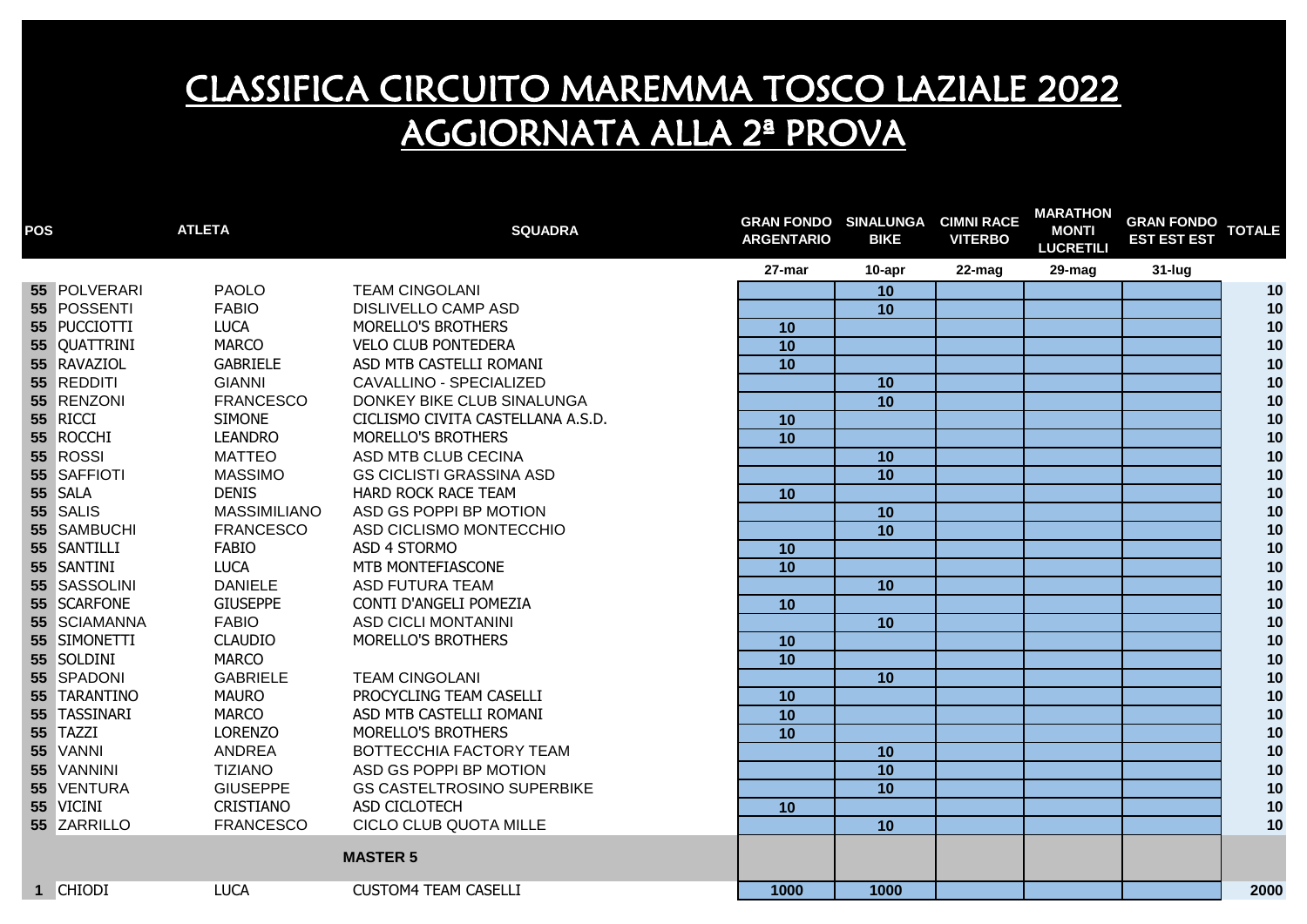| <b>POS</b>     |                   | <b>ATLETA</b>   | <b>SQUADRA</b>                 | <b>GRAN FONDO SINALUNGA CIMNI RACE</b><br><b>ARGENTARIO</b> | <b>BIKE</b> | <b>VITERBO</b> | <b>MARATHON</b><br><b>MONTI</b><br><b>LUCRETILI</b> | GRAN FONDO TOTALE<br><b>EST EST EST</b> |      |
|----------------|-------------------|-----------------|--------------------------------|-------------------------------------------------------------|-------------|----------------|-----------------------------------------------------|-----------------------------------------|------|
|                |                   |                 |                                | 27-mar                                                      | 10-apr      | 22-mag         | 29-mag                                              | $31$ -lug                               |      |
|                | 2 MOSTARDA        | <b>DARIO</b>    | MOUNTAIN BIKE CLUB RIETI       | 800                                                         | 370         |                |                                                     |                                         | 1170 |
|                | 3 BOCCINI         | <b>CLAUDIO</b>  | V02 CYCLING TEAM ASD           | 900                                                         |             |                |                                                     |                                         | 900  |
| 3              | ZOCO              | <b>MARIANO</b>  | ASD TEAM BIKE PALOMBARA SABINA |                                                             | 900         |                |                                                     |                                         | 900  |
| 5 <sup>5</sup> | <b>MESSANO</b>    | <b>DANIELE</b>  | <b>TUTTO BIKE TEAM</b>         |                                                             | 800         |                |                                                     |                                         | 800  |
| 6              | PROCACCINI        | <b>DINO</b>     | ASD MA.AN.RT                   | 750                                                         |             |                |                                                     |                                         | 750  |
| 6              | <b>VALLOREIA</b>  | <b>MARCO</b>    | <b>ZEROZERO IKI SPORT</b>      |                                                             | 750         |                |                                                     |                                         | 750  |
| 8              | <b>CASTELLANO</b> | <b>RENZO</b>    | ASD CICLI FATATO               | 700                                                         |             |                |                                                     |                                         | 700  |
| 8              | <b>GAMBELLI</b>   | <b>MASSIMO</b>  | <b>TEAM CINGOLANI</b>          |                                                             | 700         |                |                                                     |                                         | 700  |
|                | 10 PENNONE        | <b>STEFANO</b>  | ASD MTBIKE ARGENTARIO          | 650                                                         | 10          |                |                                                     |                                         | 660  |
|                | 11 GUGLIELMI      | <b>MATTEO</b>   | <b>TEAM ESSERE</b>             |                                                             | 650         |                |                                                     |                                         | 650  |
|                | 12 MENICHETTI     | <b>LUCA</b>     | <b>ASDGC TONDI SPORT</b>       | 600                                                         |             |                |                                                     |                                         | 600  |
|                | 12 MONTI          | ANDREA          | <b>TEAM PASSION FAENTINA</b>   |                                                             | 600         |                |                                                     |                                         | 600  |
|                | 14 MARZOLI        | <b>PATRIZIO</b> | ASD TEAM BIKE PALOMBARA SABINA | 560                                                         | 10          |                |                                                     |                                         | 570  |
|                | 15 SANTELLI       | <b>GIUSEPPE</b> | <b>TEAM CINGOLANI</b>          |                                                             | 560         |                |                                                     |                                         | 560  |
|                | 16 LAUDATI        | WALTER          | ACIDO LATTICO MTB PASSOCORESE  | 520                                                         | 20          |                |                                                     |                                         | 540  |
|                | 17 POTRISI        | <b>STEFANO</b>  | <b>ASD BICIPEDIA</b>           |                                                             | 520         |                |                                                     |                                         | 520  |
|                | 18 GORACCI        | <b>FABIO</b>    | A.S.D. RED WHITE               | 480                                                         |             |                |                                                     |                                         | 480  |
|                | 18 MAZZONI        | <b>MARCO</b>    | <b>TEAM PROMOTECH</b>          |                                                             | 480         |                |                                                     |                                         | 480  |
|                | 20 MACCABEI       | <b>ANDREA</b>   | PASSEPARTOUT                   | 440                                                         | 10          |                |                                                     |                                         | 450  |
|                | 21 GERINI         | <b>MAURIZIO</b> | <b>TEAM ERREPI ASD</b>         |                                                             | 440         |                |                                                     |                                         | 440  |
|                | 22 EGIDI          | MASSIMO         | <b>GC CANINO</b>               | 400                                                         |             |                |                                                     |                                         | 400  |
|                | 22 FONTANA        | <b>FRANCO</b>   | CICLI BRANDI ELBA TEAM         |                                                             | 400         |                |                                                     |                                         | 400  |
|                | 24 SILVI          | <b>FABRIZIO</b> | ASD MA.AN.RT                   | 370                                                         |             |                |                                                     |                                         | 370  |
|                | 25 BIANCHI        | <b>MAURO</b>    | ASD ALTA VALLE DEL POTENZA     | 340                                                         |             |                |                                                     |                                         | 340  |
|                | 25 DANI           | <b>ALESSIO</b>  | <b>ASD BY BIKE</b>             |                                                             | 340         |                |                                                     |                                         | 340  |
|                | 27 GRAMOSCELLI    | MASSIMILIANO    | <b>GC CANINO</b>               | 310                                                         |             |                |                                                     |                                         | 310  |
|                | 27 MENGHETTI      | <b>FABIO</b>    | <b>TEAM PASSION FAENTINA</b>   |                                                             | 310         |                |                                                     |                                         | 310  |
|                | 29 PUZIELLI       | GIULIANO        | ASD BIKE CENTER PRO TEAM MTB   | 280                                                         | 10          |                |                                                     |                                         | 290  |
|                | 30 AGOSTINI       | <b>GIACOMO</b>  | TEAM MONDOBICI TECNOPLAST      |                                                             | 280         |                |                                                     |                                         | 280  |
|                | 31 LALLI          | <b>GIANLUCA</b> | ASD S E P BIKE                 |                                                             | 250         |                |                                                     |                                         | 250  |
|                | 31 RIGANELLI      | <b>STEFANO</b>  | ASD CIVITABIKE                 | 250                                                         |             |                |                                                     |                                         | 250  |
|                | 33 PERUZZI        | <b>ROBERTO</b>  | ASD CICLISSIMO BIKE TEAM       |                                                             | 220         |                |                                                     |                                         | 220  |
|                | 33 SEPICACCHI     | <b>MASSIMO</b>  | <b>ASD IRON BIKE</b>           | 220                                                         |             |                |                                                     |                                         | 220  |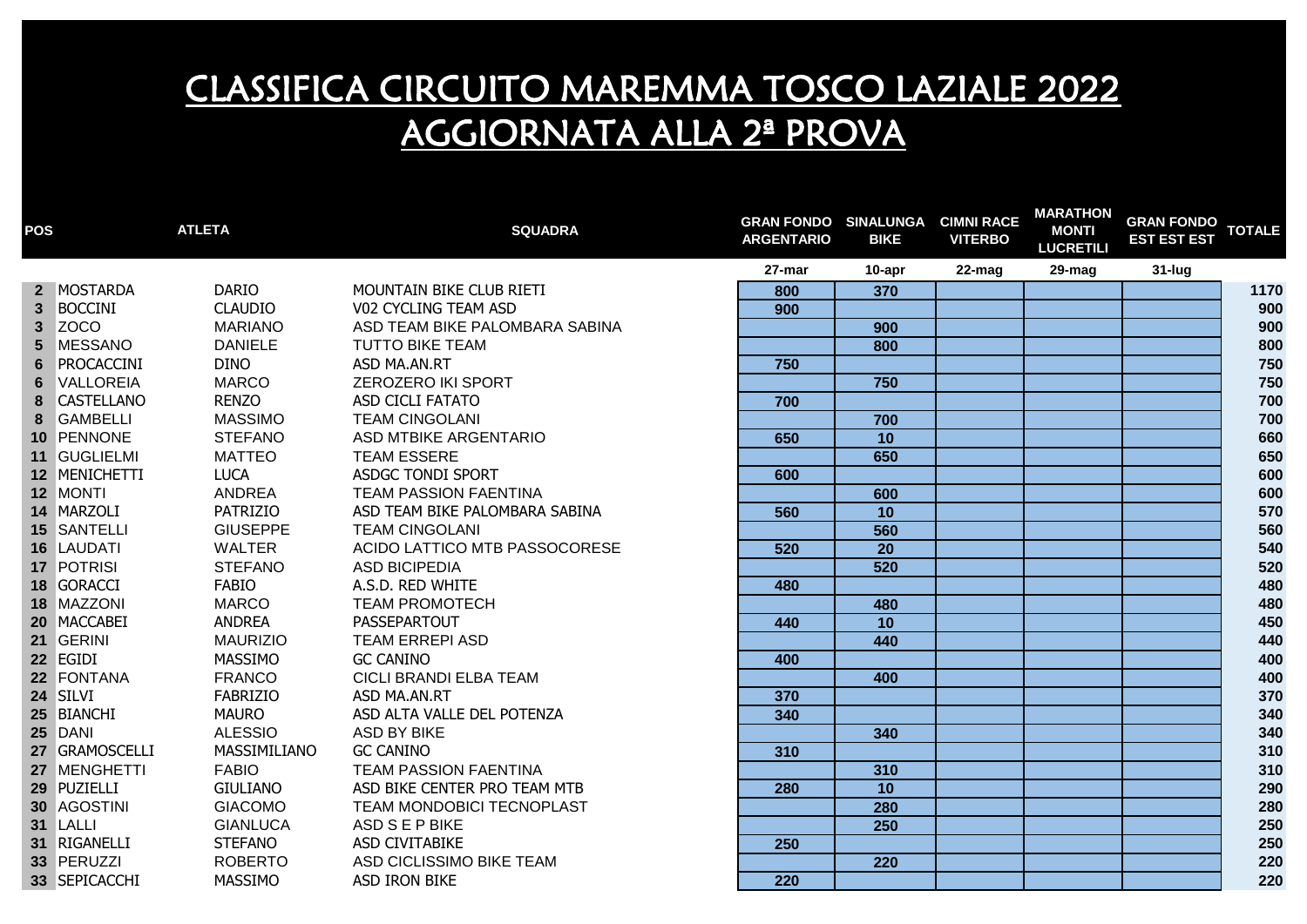| <b>POS</b> |                | <b>ATLETA</b>     | <b>SQUADRA</b>                          | <b>GRAN FONDO SINALUNGA CIMNI RACE</b><br><b>ARGENTARIO</b> | <b>BIKE</b>     | <b>VITERBO</b> | <b>MARATHON</b><br><b>MONTI</b><br><b>LUCRETILI</b> | <b>GRAN FONDO</b><br><b>EST EST EST</b> | <b>TOTALE</b> |
|------------|----------------|-------------------|-----------------------------------------|-------------------------------------------------------------|-----------------|----------------|-----------------------------------------------------|-----------------------------------------|---------------|
|            |                |                   |                                         | 27-mar                                                      | 10-apr          | 22-mag         | 29-mag                                              | $31$ -lug                               |               |
|            | 35 MARCHETTI   | <b>FRANCESCO</b>  | ASD LAKE BRACCIANO BIKE                 | 190                                                         | 10              |                |                                                     |                                         | 200           |
|            | 36 ANDREANI    | <b>MICHELE</b>    | <b>ASD TESTI CICLI</b>                  |                                                             | 190             |                |                                                     |                                         | 190           |
|            | 37 BORGHI      | <b>ETTORE</b>     | TEAM MONDOBICI TECNOPLAST               |                                                             | 170             |                |                                                     |                                         | 170           |
|            | 37 STAGNARI    | <b>GIANLUCA</b>   | ASD TEMERARI TIVOLI                     | 170                                                         |                 |                |                                                     |                                         | 170           |
|            | 39 PARIGI      | <b>SIMONE</b>     | ZEROZERO IKI SPORT                      |                                                             | 150             |                |                                                     |                                         | 150           |
|            | 39 SOLETI      | <b>ALESSANDRO</b> | ASD CICLI MONTANINI.IT                  | 150                                                         |                 |                |                                                     |                                         | 150           |
|            | 41 DI GAETANO  | <b>DANIELE</b>    | MAREVETTAMARE ASD                       | $\overline{130}$                                            |                 |                |                                                     |                                         | 130           |
|            | 41 POLI        | <b>MASSIMO</b>    | ASD CICLISSIMO BIKE TEAM                |                                                             | 130             |                |                                                     |                                         | 130           |
|            | 43 ROSELLI     | <b>MICHELE</b>    | ASD I MUFLONI RACING TEAM               |                                                             | 110             |                |                                                     |                                         | 110           |
|            | 43 TRASARTI    | LUIGI             | A.S.D. VO2 CYCLING LAB                  | 110                                                         |                 |                |                                                     |                                         | 110           |
|            | 45 CENTI       | LUCA              | ASD TOSCANA DYNAMO PISTOIA              |                                                             | 90              |                |                                                     |                                         | 90            |
|            | 45 CIPICCIA    | MASSIMO           | TRIONO RACING S.C. CENTROBICI           | 90                                                          |                 |                |                                                     |                                         | 90            |
|            | 47 DE LUCA     | <b>FILIPPO</b>    | ASD SQUADRA FORTISSIMI                  | $\overline{70}$                                             |                 |                |                                                     |                                         | $70\,$        |
|            | 47 SORICHETTI  | <b>PAOLO</b>      | PASSATEMPO CYCLING TEAM ASD             |                                                             | 70              |                |                                                     |                                         | $70\,$        |
|            | 49 CRUCIANELLI | <b>FABIO</b>      | POLISPORTIVA AERONAUTICA                | 50                                                          |                 |                |                                                     |                                         | $50\,$        |
|            | 49 MENGHINI    | <b>GIAMPIERO</b>  | <b>TEAM CINGOLANI</b>                   |                                                             | 50              |                |                                                     |                                         | 50            |
|            | 51 CITTADINI   | <b>DANIELE</b>    | POLISPORTIVA SANGIULIANESE              |                                                             | 40              |                |                                                     |                                         | 40            |
|            | 51 GIOVANNELLI | ANTONIO           | MOUNTAIN BIKE CLUB RIETI ASD            | 40                                                          |                 |                |                                                     |                                         | 40            |
|            | 53 LOPS        | <b>VITO</b>       | ASD TEAM BIKE PALOMBARA SABINA          | $\overline{20}$                                             | 10              |                |                                                     |                                         | 30            |
|            | 53 NOCCIOLINI  | <b>ROBERTO</b>    | CICLO CLUB QUOTA MILLE                  |                                                             | 30              |                |                                                     |                                         | 30            |
|            | 53 ROSSI       | AGOSTINO          | ASD PEDALE CASTELLANO                   | 30                                                          |                 |                |                                                     |                                         | 30            |
|            | 56 CANTALUPI   | <b>ALESSIO</b>    | ASD TEAM BIKE PALOMBARA SABINA          | 10                                                          | 10              |                |                                                     |                                         | 20            |
|            | 56 LEONARDI    | <b>ALESSANDRO</b> | BIKE AND RIDE MSP ROMA                  | 10                                                          | 10              |                |                                                     |                                         | 20            |
|            | 56 PALMIERI    | <b>ANTONIO</b>    | ASD LAKE BRACCIANO BIKE                 | $\overline{10}$                                             | $\overline{10}$ |                |                                                     |                                         | 20            |
|            | 59 ALBERTAZZI  | MASSIMILIANO      | ASD CICLO TECH                          | 10                                                          |                 |                |                                                     |                                         | 10            |
|            | 59 ALFONSI     | <b>SIMONE</b>     | TEAM MONDOBICI TECNOPLAST               |                                                             | 10              |                |                                                     |                                         | 10            |
|            | 59 BACCI       | ALEXANDRO         | <b>TEAM BIKE PIONIERI</b>               |                                                             | $\overline{10}$ |                |                                                     |                                         | 10            |
|            | 59 BALDETTI    | <b>EMANUELE</b>   | PASSATEMPO CYCLING TEAM ASD             |                                                             | 10              |                |                                                     |                                         | 10            |
|            | 59 BALDONI     | <b>LUCIANO</b>    | <b>VEN MTB</b>                          |                                                             | 10              |                |                                                     |                                         | 10            |
|            | 59 BANELLI     | <b>FABIO</b>      | MTB RACE SUBBIANO                       |                                                             | 10              |                |                                                     |                                         | 10            |
|            | 59 BASTA       |                   | VINCENZO CARMIN PROCYCLING TEAM CASELLI |                                                             | 10              |                |                                                     |                                         | 10            |
|            | 59 BATTILANA   | <b>GIAMPAOLO</b>  | <b>GS CASTELTROSINO SUPERBIKE</b>       |                                                             | 10              |                |                                                     |                                         | 10            |
|            | 59 BECATTINI   | <b>MARCO</b>      | MTB SANTA MARINELLA CICLI MONTANINI     | 10                                                          |                 |                |                                                     |                                         | 10            |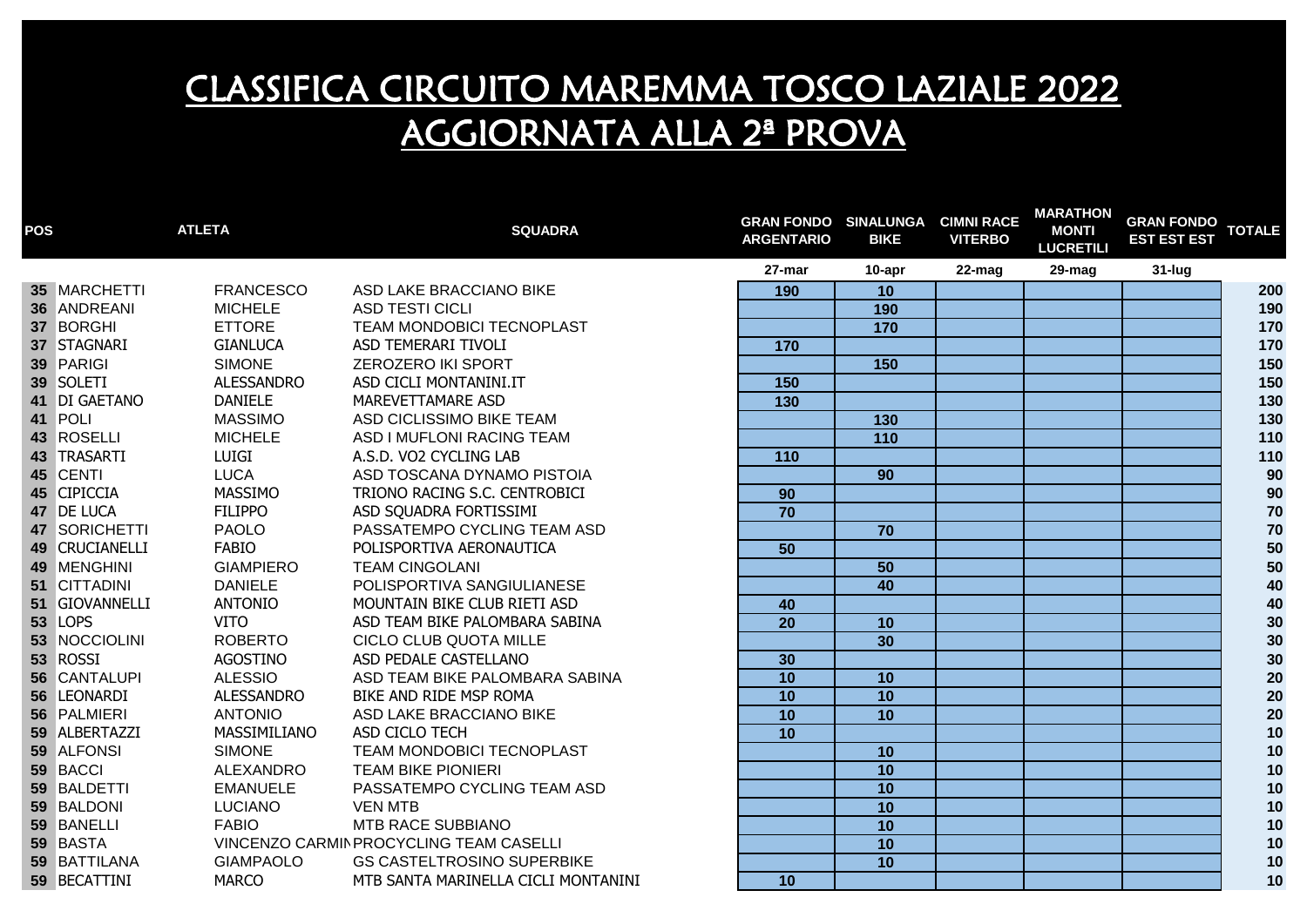| <b>POS</b> |                       | <b>ATLETA</b>       | <b>SQUADRA</b>                          | <b>GRAN FONDO SINALUNGA</b><br><b>ARGENTARIO</b> | <b>BIKE</b>     | <b>CIMNI RACE</b><br><b>VITERBO</b> | <b>MARATHON</b><br><b>MONTI</b><br><b>LUCRETILI</b> | <b>GRAN FONDO</b><br><b>EST EST EST</b> | <b>TOTALE</b> |
|------------|-----------------------|---------------------|-----------------------------------------|--------------------------------------------------|-----------------|-------------------------------------|-----------------------------------------------------|-----------------------------------------|---------------|
|            |                       |                     |                                         | 27-mar                                           | 10-apr          | 22-mag                              | 29-mag                                              | 31-lug                                  |               |
|            | 59 BELTRAMI           | <b>MASSIMO</b>      | <b>GRUPPO TNT</b>                       |                                                  | 10              |                                     |                                                     |                                         | 10            |
|            | 59 BENASSI            | <b>ANDREA</b>       | MORELLO'S BROTHERS                      | 10                                               |                 |                                     |                                                     |                                         | 10            |
|            | 59 BENATO             | <b>DIEGO</b>        | <b>ASD T. BIKE</b>                      |                                                  | 10              |                                     |                                                     |                                         | 10            |
|            | 59 BERETTA            | <b>SERGIO</b>       | INDIVIDUALE                             | 10                                               |                 |                                     |                                                     |                                         | 10            |
|            | 59 BERTOCCINI         | <b>RICCARDO</b>     | TEAM AS BIKE                            | 10                                               |                 |                                     |                                                     |                                         | 10            |
|            | 59 BUCCICHINI         | <b>MASSIMO</b>      | ASD BIKING RACING TEAM                  |                                                  | 10              |                                     |                                                     |                                         | 10            |
|            | 59 CAROSI             | <b>ROBERTO</b>      | ASD TEAM LADISPOLI PROFESSIONE CICLISMO | 10                                               |                 |                                     |                                                     |                                         | 10            |
|            | 59 CASELLA            | <b>MAURO</b>        | ASD TEAM BIKE PALOMBARA SABINA          | 10                                               |                 |                                     |                                                     |                                         | 10            |
|            | <b>59 CHIARAMONTI</b> | <b>SIMONE</b>       | TEAM GASTONE NENCINI PRATO              |                                                  | 10              |                                     |                                                     |                                         | 10            |
|            | 59 CIARMA             | <b>FABRIZIO</b>     | <b>GS CASTELTROSINO SUPERBIKE</b>       |                                                  | $\overline{10}$ |                                     |                                                     |                                         | 10            |
|            | 59 CIMINO             | <b>LUCA</b>         | ASD MTB CASTELLI ROMANI                 | 10                                               |                 |                                     |                                                     |                                         | 10            |
|            | 59 CONTICINI          | <b>STEFANO</b>      | <b>TUTTO BIKE TEAM</b>                  |                                                  | 10              |                                     |                                                     |                                         | 10            |
|            | 59 CORINALDESI        | <b>CLAUDIO</b>      | ASD CRAZY BIKE CAMERANO                 |                                                  | 10              |                                     |                                                     |                                         | 10            |
|            | 59 CORTI              | <b>MASSIMILIANO</b> | EVENTSPORT - SAN GALGANO RUNNERS        |                                                  | 10              |                                     |                                                     |                                         | 10            |
|            | 59 CORTIGIANI         | <b>TOMMASO</b>      | ASD CICLISSIMO BIKE TEAM                |                                                  | 10              |                                     |                                                     |                                         | 10            |
|            | <b>59 DE FEO</b>      | <b>FRANCESCO</b>    | LA BORRA A.S.D.                         | 10                                               |                 |                                     |                                                     |                                         | 10            |
|            | 59 DE MEIS            | Luigi               | <b>BIKESTORE #SOCIALMISFITS</b>         | $\overline{10}$                                  |                 |                                     |                                                     |                                         | 10            |
|            | 59 DONADI             | <b>MASSIMILIANO</b> | ASDC VALLE DEL CONCA                    |                                                  | 10              |                                     |                                                     |                                         | 10            |
|            | 59 EMIDI              | <b>DAVIDE</b>       | A.S.D. RUOTE LIBERE MANCIANO-PITIGLIANO | 10                                               |                 |                                     |                                                     |                                         | 10            |
|            | 59 FALOMI             | <b>MASSIMO</b>      | CICLO CLUB QUOTA MILLE                  |                                                  | 10              |                                     |                                                     |                                         | 10            |
|            | 59 FARSETTI           | ANDREA              | <b>MTB RACE SUBBIANO</b>                |                                                  | $\overline{10}$ |                                     |                                                     |                                         | 10            |
|            | 59 FERRAZZA           | <b>ROBERTO</b>      | ASD STUDIO IFI - CICLI GABRIELLI        | 10                                               |                 |                                     |                                                     |                                         | 10            |
|            | 59 FIORINI            | <b>MORENO</b>       | <b>MONTE CALVI TRAIL</b>                | 10                                               |                 |                                     |                                                     |                                         | 10            |
|            | 59 FLORINDI           | <b>FEDERICO</b>     | SIENA CYCLING ASD                       |                                                  | 10              |                                     |                                                     |                                         | 10            |
|            | 59 FONSECA            | <b>FLAVIO</b>       | ASD MTB CASTELLI ROMANI                 | 10                                               |                 |                                     |                                                     |                                         | 10            |
|            | 59 FUSINI             | <b>LUCA</b>         | ASD CICLISSIMO BIKE TEAM                |                                                  | 10              |                                     |                                                     |                                         | 10            |
|            | 59 GAMBELLA           | <b>DAVID</b>        | <b>VEN MTB</b>                          |                                                  | 10              |                                     |                                                     |                                         | 10            |
|            | 59 GIACCHERINI        | <b>PAOLO</b>        | <b>STEELSBIKES</b>                      |                                                  | 10              |                                     |                                                     |                                         | 10            |
|            | 59 GIORDANI           | <b>LUIGINO</b>      | <b>GC MATELICA</b>                      |                                                  | 10              |                                     |                                                     |                                         | 10            |
|            | 59 GIORGINI           | <b>DAVID</b>        | TEAM MONDOBICI TECNOPLAST               |                                                  | 10              |                                     |                                                     |                                         | 10            |
|            | 59 GNAGNI             | <b>EMANUELE</b>     | <b>DIEFFE BIKE</b>                      |                                                  | 10              |                                     |                                                     |                                         | 10            |
|            | 59 GRAZIUSO           | <b>RAFFAELE</b>     | SC PARLESCA RACING BIKES PG             |                                                  | 10              |                                     |                                                     |                                         | 10            |
|            | 59 GRECO              | <b>MARCO</b>        | <b>ASD IMOLA BIKE</b>                   |                                                  | 10              |                                     |                                                     |                                         | 10            |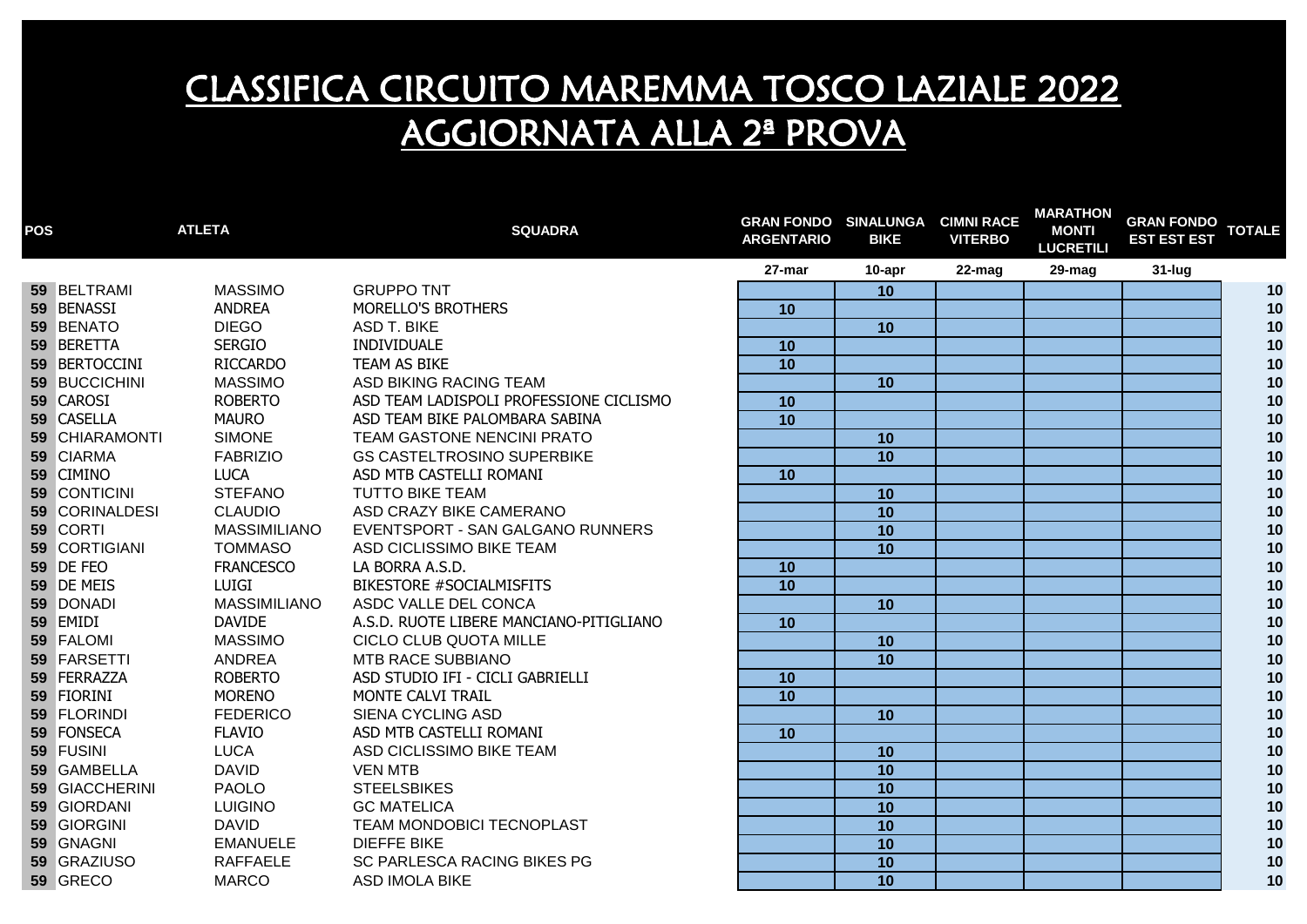| <b>POS</b> | <b>ATLETA</b>              |                       | <b>SQUADRA</b>                    | <b>GRAN FONDO SINALUNGA</b><br><b>ARGENTARIO</b> | <b>BIKE</b>     | <b>CIMNI RACE</b><br><b>VITERBO</b> | <b>MARATHON</b><br><b>MONTI</b><br><b>LUCRETILI</b> | <b>GRAN FONDO</b><br><b>EST EST EST</b> | <b>TOTALE</b> |
|------------|----------------------------|-----------------------|-----------------------------------|--------------------------------------------------|-----------------|-------------------------------------|-----------------------------------------------------|-----------------------------------------|---------------|
|            |                            |                       |                                   | 27-mar                                           | 10-apr          | 22-mag                              | 29-mag                                              | $31$ -lug                               |               |
|            | 59 LATTANZIO               | <b>MARCO</b>          | ASD FREEBIKE LATINA               | 10                                               |                 |                                     |                                                     |                                         | 10            |
|            | 59 LEONARDO                | ALESSANDRO            | TEAM BIKE LARCIANO ASD            |                                                  | 10              |                                     |                                                     |                                         | 10            |
|            | 59 LUGARINI                | <b>STEFANO</b>        | <b>TEAM BIKE PIONIERI</b>         |                                                  | 10              |                                     |                                                     |                                         | 10            |
|            | 59 LUPINO                  | <b>ALESSANDRO</b>     | ASD BIKE GARAGE RACING TEAM       | 10                                               |                 |                                     |                                                     |                                         | 10            |
|            | 59 MANCINI                 | <b>ROBERTO</b>        | <b>BIKE THERAPY ASD</b>           |                                                  | 10              |                                     |                                                     |                                         | 10            |
|            | 59 MARIOTTI                |                       | FRANCESCO MARI TEAM CINGOLANI     |                                                  | 10              |                                     |                                                     |                                         | 10            |
|            | 59 MARIUCCI                | <b>LUCA</b>           | ASD CUCCO IN BIKE                 |                                                  | 10              |                                     |                                                     |                                         | $10$          |
|            | 59 MARTINI                 | <b>MARCELLO</b>       | ASD BIKE GARAGE RACING TEAM       |                                                  | 10              |                                     |                                                     |                                         | 10            |
|            | 59 MELIFFI                 | CARLO                 | ASD I MUFLONI RACING TEAM         |                                                  | 10              |                                     |                                                     |                                         | $10$          |
|            | 59 MENCARELLI              | LUCA                  | <b>ASD LARIS BIKE</b>             |                                                  | 10              |                                     |                                                     |                                         | 10            |
|            | 59 MIGANI                  | <b>DENIS</b>          | ASCD VALLE DEL CONCA              |                                                  | 10              |                                     |                                                     |                                         | 10            |
|            | 59 MOGLIA                  | <b>LUCA</b>           | ASD GAGABIKE TEAM                 | 10                                               |                 |                                     |                                                     |                                         | $10$          |
|            | 59 MOMELLA MOMELLI STEFANO |                       | <b>ASD TESTI CICLI</b>            |                                                  | 10              |                                     |                                                     |                                         | $10$          |
|            | 59 MONACI                  | ANDREA                | <b>CICLISTICA VALDARBIA</b>       |                                                  | 10              |                                     |                                                     |                                         | $10$          |
|            | 59 NAPOLI                  | <b>GIORGIO FAUSTO</b> | MTB MONTEFIASCONE                 | 10                                               |                 |                                     |                                                     |                                         | $10$          |
|            | <b>59 NERI</b>             | <b>GIANLUCA</b>       | TEAM AS BIKE                      | 10                                               |                 |                                     |                                                     |                                         | 10            |
|            | 59 NICODEMO                | <b>GIOVANNI</b>       | ASD MTB CASTELLI ROMANI           | 10                                               |                 |                                     |                                                     |                                         | $10$          |
|            | 59 PANICHI                 | <b>FABIO</b>          | <b>GS CICLI GAUDENZI</b>          |                                                  | 10              |                                     |                                                     |                                         | $10$          |
|            | 59 PECCHIA                 | <b>RICCARDO</b>       | <b>VO2 CYCLING TEAM</b>           |                                                  | 10              |                                     |                                                     |                                         | 10            |
|            | 59 PIACENZA                | <b>ANDREA</b>         | ASD TEAM BICISPORT CARRARA        |                                                  | 10              |                                     |                                                     |                                         | 10            |
|            | 59 PIMPOLARI               | <b>MAURO</b>          | TRIONO RACING S.C. CENTROBICI     | 10                                               |                 |                                     |                                                     |                                         | 10            |
|            | 59 PISTORIO                | MASSIMILIANO          | A.S.D. LAZIO OUTDOOR              | 10                                               |                 |                                     |                                                     |                                         | 10            |
|            | 59 PRINCIPATO              | <b>PAOLO</b>          | ASD TEAM BIKE PALOMBARA SABINA    |                                                  | 10              |                                     |                                                     |                                         | 10            |
|            | 59 REPETI                  | <b>FRANCESCO</b>      | <b>ELBA BIKE - SCOTT</b>          |                                                  | $\overline{10}$ |                                     |                                                     |                                         | 10            |
|            | 59 RICCIONI                | <b>MASSIMO</b>        | <b>GC MATELICA</b>                |                                                  | 10              |                                     |                                                     |                                         | 10            |
|            | 59 RIINA                   | PIERLUIGI             | ASD MTB CASTELLI ROMANI           | 10                                               |                 |                                     |                                                     |                                         | 10            |
|            | 59 ROMANDINI               | <b>MASSIMO</b>        | <b>GS CASTELTROSINO SUPERBIKE</b> |                                                  | 10              |                                     |                                                     |                                         | 10            |
|            | 59 ROMANO                  | <b>MASSIMO</b>        | AVIS VERAG PRATO EST              |                                                  | 10              |                                     |                                                     |                                         | 10            |
|            | 59 ROMANO                  | <b>GIANLUCA</b>       | <b>GS CASTELTROSINO SUPERBIKE</b> |                                                  | $\overline{10}$ |                                     |                                                     |                                         | $10$          |
|            | 59 ROSATI                  | ANDREA                | <b>DIEFFE BIKE</b>                |                                                  | 10              |                                     |                                                     |                                         | 10            |
|            | 59 SABELLI                 | <b>SANDRO</b>         | ASD MTB CASTELLI ROMANI           | 10                                               |                 |                                     |                                                     |                                         | 10            |
|            | 59 SACCHELLI               | <b>FABIO</b>          | A.S.D. IMPERO                     | 10                                               |                 |                                     |                                                     |                                         | 10            |
|            | 59 SANCHINI                | <b>OSCAR</b>          | ASD MONKEY SURF RICCIONE          |                                                  | 10              |                                     |                                                     |                                         | 10            |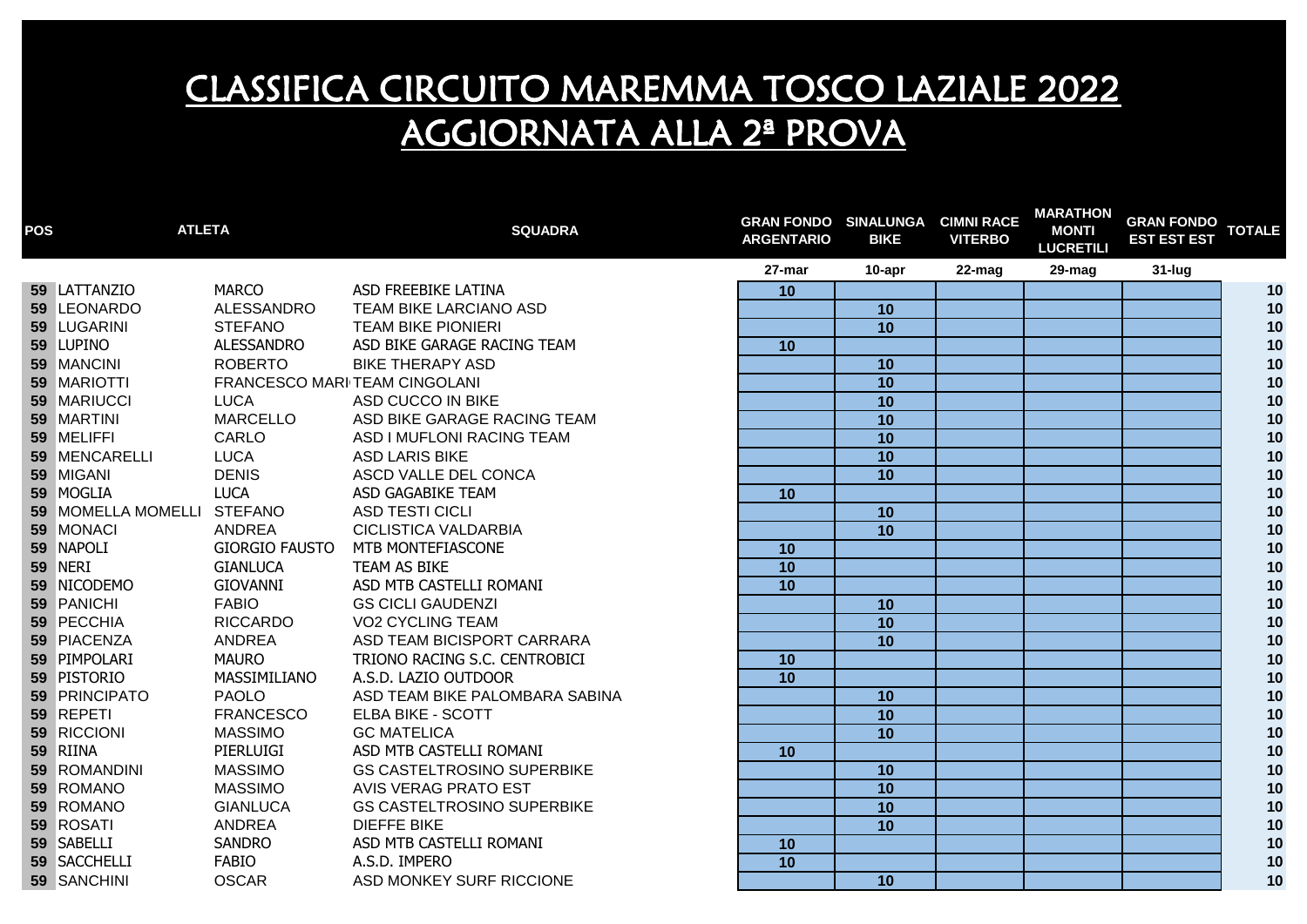| <b>POS</b>   |                   | <b>ATLETA</b>       | <b>SQUADRA</b>                    | <b>ARGENTARIO</b> | <b>GRAN FONDO SINALUNGA CIMNI RACE</b><br><b>BIKE</b> | <b>VITERBO</b> | <b>MARAIHON</b><br><b>MONTI</b><br><b>LUCRETILI</b> | <b>GRAN FONDO</b><br><b>EST EST EST</b> | <b>TOTALE</b> |
|--------------|-------------------|---------------------|-----------------------------------|-------------------|-------------------------------------------------------|----------------|-----------------------------------------------------|-----------------------------------------|---------------|
|              |                   |                     |                                   | 27-mar            | 10-apr                                                | 22-mag         | 29-mag                                              | $31$ -lug                               |               |
|              | 59 SARDI          | <b>MARIS</b>        | <b>VETTORIBIKE ASD</b>            |                   | 10                                                    |                |                                                     |                                         | 10            |
|              | 59 SAVINI         | <b>SIMONE</b>       | ASD I MUFLONI RACING TEAM         |                   | 10                                                    |                |                                                     |                                         | 10            |
|              | 59 SCARPELLI      | <b>STEFANO</b>      | ASD CICLISSIMO BIKE TEAM          |                   | 10                                                    |                |                                                     |                                         | 10            |
|              | 59 SCARPINI       | <b>PATRIZIO</b>     | <b>GS CASTELTROSINO SUPERBIKE</b> |                   | 10                                                    |                |                                                     |                                         | 10            |
|              | 59 SERANGELI      | <b>MASSIMO</b>      | <b>CICLI TADDEI</b>               |                   | 10                                                    |                |                                                     |                                         | 10            |
|              | 59 SERGIACOMI     | <b>MASSIMO</b>      | <b>GS CASTELTROSINO SUPERBIKE</b> |                   | $\overline{10}$                                       |                |                                                     |                                         | 10            |
|              | 59 SIDERI         | <b>PAOLO</b>        | ASD CICLISMO MONTECCHIO           |                   | 10                                                    |                |                                                     |                                         | 10            |
|              | 59 SIMONCINI      | <b>MARCO</b>        | ASD MTB CASTELLI ROMANI           | 10                |                                                       |                |                                                     |                                         | 10            |
|              | 59 SORCI          | <b>ALESSANDRO</b>   | <b>TEAM CINGOLANI</b>             |                   | 10                                                    |                |                                                     |                                         | 10            |
|              | 59 SPACCAZOCCHI   | <b>MASSIMILIANO</b> | ASD I MUFLONI RACING TEAM         |                   | $\overline{10}$                                       |                |                                                     |                                         | 10            |
|              | 59 TONINI         | <b>GIANLUCA</b>     | TEAM M.B.M. ASD CICLISMO          | 10                |                                                       |                |                                                     |                                         | 10            |
|              | 59 TOTO           | <b>ALFREDO</b>      | <b>ASD MBM</b>                    |                   | 10                                                    |                |                                                     |                                         | 10            |
|              | 59 UGOLINI        | <b>ENRICO</b>       | TEAM MONDOBICI TECNOPLAST         |                   | 10                                                    |                |                                                     |                                         | 10            |
|              | 59 URBANI         | <b>AUGUSTO</b>      | PROCYCLING TEAM CASELLI           | 10                |                                                       |                |                                                     |                                         | 10            |
|              | 59 VANNUCCI       | <b>GIAMPAOLO</b>    | <b>ASD JEDI BIKE</b>              |                   | 10                                                    |                |                                                     |                                         | 10            |
|              | 59 VANNUCCINI     | <b>STEFANO</b>      | <b>BIKE LR ASD</b>                |                   | 10                                                    |                |                                                     |                                         | 10            |
|              | 59 VIGLIETTA      | <b>MICHELE</b>      | ASD BIKE GARAGE RACING TEAM       | 10                |                                                       |                |                                                     |                                         | 10            |
|              |                   |                     | <b>MASTER 6</b>                   |                   |                                                       |                |                                                     |                                         |               |
|              | <b>MOROZZI</b>    | <b>NICOLA</b>       | <b>TUTTO BIKE TEAM</b>            |                   | 1000                                                  |                |                                                     |                                         | 1000          |
|              | <b>ZAGARESE</b>   | <b>FRANCESCO</b>    | BIKE PLUS VOLATA CYCLING          | 1000              |                                                       |                |                                                     |                                         | 1000          |
| $\mathbf{3}$ | <b>MASSARUCCI</b> | <b>ERNELIO</b>      | TRIONO RACING S.C. CENTROBICI     | 900               |                                                       |                |                                                     |                                         | 900           |
| $\mathbf{3}$ | PAPAVERI          | <b>RENATO</b>       | ARRETIUM TEAM SPECIALIZED         |                   | 900                                                   |                |                                                     |                                         | 900           |
| 5            | MASTACCHI         | <b>ANDREA</b>       | TEAM M.B.M. ASD CICLISMO          | 750               | 70                                                    |                |                                                     |                                         | 820           |
| 6            | <b>MONTELLA</b>   | <b>ENRICO</b>       | ASD CICLISSIMO BIKE TEAM          |                   | 800                                                   |                |                                                     |                                         | 800           |
| 6            | RINALDINI         | <b>SILVIO</b>       | <b>HIMOD BIKE</b>                 | 800               |                                                       |                |                                                     |                                         | 800           |
| 8            | <b>FROSINI</b>    | <b>FABIO</b>        | <b>ASD TESTI CICLI</b>            |                   | 750                                                   |                |                                                     |                                         | 750           |
| 9            | <b>DONATI</b>     | MASSIMILIANO        | +KUOTA ASD                        | 700               |                                                       |                |                                                     |                                         | 700           |
| 9            | <b>ROSSI</b>      | <b>MARIO</b>        | ASD H3O RACE TEAM                 |                   | 700                                                   |                |                                                     |                                         | 700           |
| 11           | <b>CIABATTI</b>   | <b>GIAMPIERO</b>    | <b>GS AVIS PRATOVECCHIO</b>       |                   | 650                                                   |                |                                                     |                                         | 650           |
|              | 11 RUSSO          | <b>VINICIO</b>      | ASD AMMAZZASOMARI                 | 650               |                                                       |                |                                                     |                                         | 650           |
|              | 13 AMERIGHI       | <b>FABRIZIO</b>     | BIKE PROJECT FOIANO CA            | 600               | 40                                                    |                |                                                     |                                         | 640           |
|              | 14 BATTISTINI     | ANDREA              | <b>CICLI TADDEI</b>               |                   | 600                                                   |                |                                                     |                                         | 600           |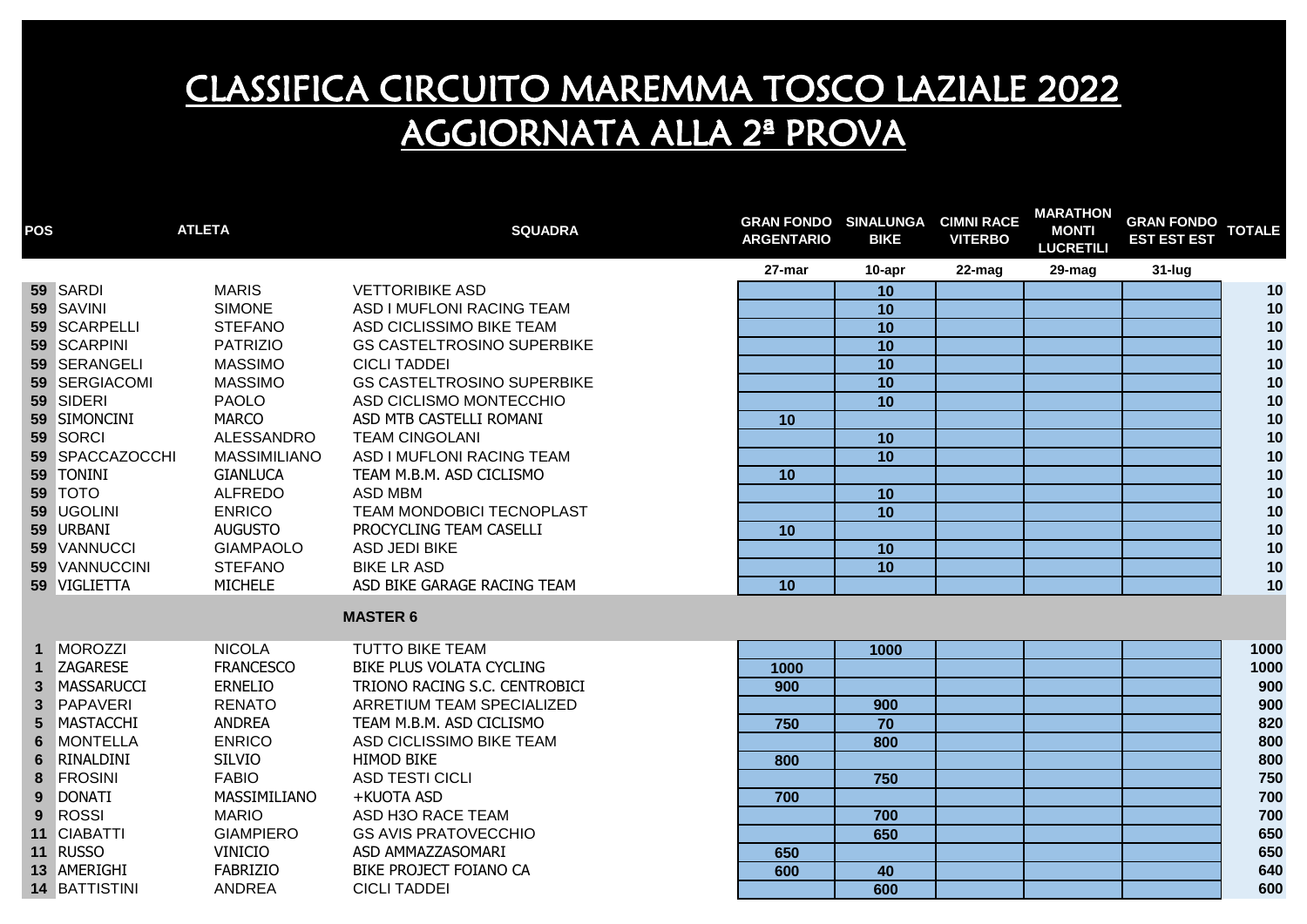| <b>POS</b> |                 | <b>ATLETA</b>     | <b>SQUADRA</b>                 | <b>GRAN FONDO SINALUNGA CIMNI RACE</b><br><b>ARGENTARIO</b> | <b>BIKE</b> | <b>VITERBO</b> | <b>MARATHON</b><br><b>MONTI</b><br><b>LUCRETILI</b> | <b>GRAN FONDO</b><br><b>EST EST EST</b> | <b>TOTALE</b> |
|------------|-----------------|-------------------|--------------------------------|-------------------------------------------------------------|-------------|----------------|-----------------------------------------------------|-----------------------------------------|---------------|
|            |                 |                   |                                | 27-mar                                                      | 10-apr      | 22-mag         | 29-mag                                              | $31$ -lug                               |               |
|            | 15 GIAMMARCHI   | FABIO             | GS CROCE VERDE ORZINUOVI ASD   | 560                                                         |             |                |                                                     |                                         | 560           |
|            | 15 RANFAGNI     | <b>SIMONE</b>     | ASD CICLISSIMO BIKE TEAM       |                                                             | 560         |                |                                                     |                                         | 560           |
|            | 17 CASSANELLI   | <b>GIOVANNI</b>   | VERNIA BIKE TEAM A.S.D.        | 520                                                         |             |                |                                                     |                                         | 520           |
|            | 17 PRUDENTE     | <b>GIUSEPPE</b>   | <b>VELOCLUB PONTEDERA</b>      |                                                             | 520         |                |                                                     |                                         | 520           |
|            | 19 COLOMBO      | <b>DAVIDE</b>     | MOUNTAIN BIKE CLUB RIETI ASD   | 480                                                         |             |                |                                                     |                                         | 480           |
|            | 19 SECCI        | <b>SIMONE</b>     | ASD CICLISSIMO BIKE TEAM       |                                                             | 480         |                |                                                     |                                         | 480           |
|            | 21 LUCCI        | <b>ANDREA</b>     | A.S.D. TEAM REVOLUTION BIKE    | 440                                                         |             |                |                                                     |                                         | 440           |
|            | 21 MURATORI     | <b>GIAMPAOLO</b>  | KILOMETROZERO ASD              |                                                             | 440         |                |                                                     |                                         | 440           |
|            | 23 BIONDI       | <b>MASSIMO</b>    | TEAM MONDOBICI TECNOPLAST      |                                                             | 400         |                |                                                     |                                         | 400           |
|            | 23 ONORATI      | MASSIMILIANO      | ASD BIKESHOP TEAM ROMA         | 400                                                         |             |                |                                                     |                                         | 400           |
|            | 25 GIANANGELI   | <b>STEFANO</b>    | <b>BIKENOW ASD</b>             | 370                                                         |             |                |                                                     |                                         | 370           |
|            | 25 PIATESI      | <b>STEFANO</b>    | <b>BARACCA LUGO MTB</b>        |                                                             | 370         |                |                                                     |                                         | 370           |
|            | 27 MAZZONI      | <b>CRISTIANO</b>  | <b>CICLI TADDEI</b>            |                                                             | 340         |                |                                                     |                                         | 340           |
|            | 27 PECHINI      | PIETRO            | <b>GC CANINO</b>               | 340                                                         |             |                |                                                     |                                         | 340           |
|            | 29 SADOTTI      | <b>LUCA</b>       | DONKEY BIKE CLUB SINALUNGA     |                                                             | 310         |                |                                                     |                                         | 310           |
|            | 29 SANSONE      | <b>MARIO</b>      | ASD TEAM ITALIANA OCCHIALI     | 310                                                         |             |                |                                                     |                                         | 310           |
|            | 31 BETTINI      | <b>ALESSANDRO</b> | ASD ALSIUM BIKE TEAM           | 280                                                         |             |                |                                                     |                                         | 280           |
|            | 31 MARCHEGGIANI | <b>CESARE</b>     | <b>BIKE THERAPY ASD</b>        |                                                             | 280         |                |                                                     |                                         | 280           |
|            | 33 CAMPANA      | <b>GIOVANNI</b>   | <b>GRUPPO MTB PEDALANDO AS</b> | 250                                                         |             |                |                                                     |                                         | 250           |
|            | 33 PARENTI      | <b>LORENZO</b>    | <b>GS POCCIANTI</b>            |                                                             | 250         |                |                                                     |                                         | 250           |
|            | 35 BENEDETTI    | <b>SERGIO</b>     | ASD TEAM BIKE PALOMBARA SABINA | 220                                                         |             |                |                                                     |                                         | 220           |
|            | 35 BORDONI      | <b>PIETRO</b>     | ASCD VALLE DEL CONCA           |                                                             | 220         |                |                                                     |                                         | 220           |
|            | 37 CENSINI      | <b>PAOLO</b>      | A.S.D.UMBERTIDE CYCLING TEAM   | 190                                                         |             |                |                                                     |                                         | 190           |
|            | 37 PAOLUCCI     | <b>GIANLUCA</b>   | ASD TEAM BIKE LUNANO           |                                                             | 190         |                |                                                     |                                         | 190           |
|            | 39 CINELLI      | LUIGI             | ASD TEAM BIKE PALOMBARA SABINA | 170                                                         | 10          |                |                                                     |                                         | 180           |
|            | 40 DONATI       | <b>LUCA</b>       | ASD GS POPPI BP MOTION         |                                                             | 170         |                |                                                     |                                         | 170           |
|            | 41 DEL VISCIO   | <b>LEONARDO</b>   | POLISPORTIVA AERONAUTICA       | 150                                                         |             |                |                                                     |                                         | 150           |
|            | 41 FABBRI       | <b>MAURO</b>      | TEAM BIKE COCIF.COM ASD        |                                                             | 150         |                |                                                     |                                         | 150           |
|            | 43 ALESSANDRINI | SAVERIO           | A.S.D. LAZIO OUTDOOR           | $\overline{130}$                                            |             |                |                                                     |                                         | 130           |
|            | 43 VAGNOLI      | <b>MAURO</b>      | <b>GS AVIS PRATOVECCHIO</b>    |                                                             | 130         |                |                                                     |                                         | 130           |
|            | 45 BERNARDINI   | <b>FRANCO</b>     | ASD BIKESHOP TEAM ROMA         | 110                                                         |             |                |                                                     |                                         | 110           |
|            | 45 CENNI        | <b>ANDREA</b>     | <b>TUTTO BIKE TEAM</b>         |                                                             | 110         |                |                                                     |                                         | 110           |
|            | 47 PUCCI        | <b>CLAUDIO</b>    | ASD CICLI DI STEFANO           | 90                                                          |             |                |                                                     |                                         | 90            |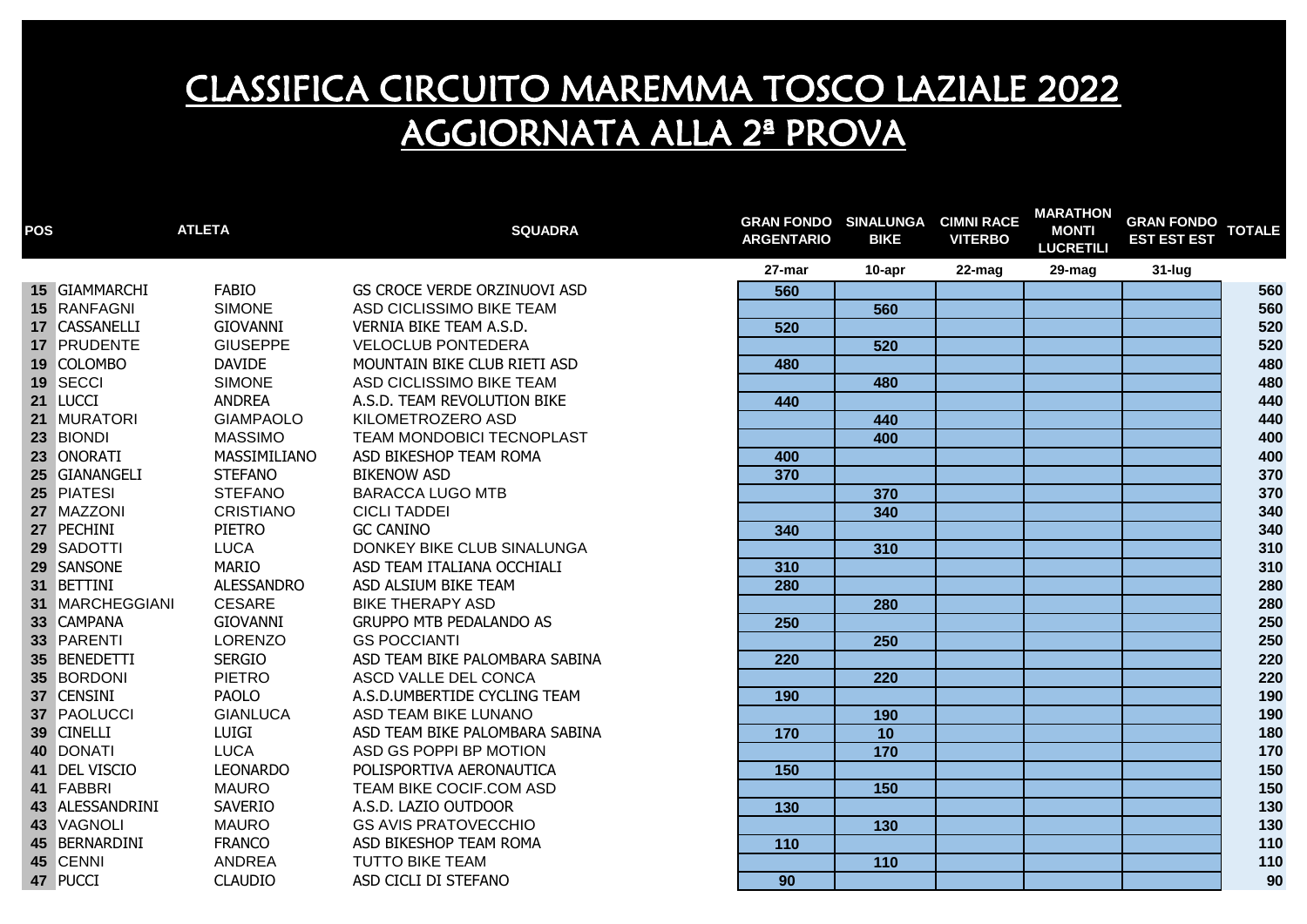| <b>POS</b> |                 | <b>ATLETA</b>     | <b>SQUADRA</b>                          | <b>GRAN FONDO SINALUNGA</b><br><b>ARGENTARIO</b> | <b>BIKE</b> | <b>CIMNI RACE</b><br><b>VITERBO</b> | <b>MARATHON</b><br><b>MONTI</b><br><b>LUCRETILI</b> | <b>GRAN FONDO</b><br><b>EST EST EST</b> | <b>TOTALE</b> |
|------------|-----------------|-------------------|-----------------------------------------|--------------------------------------------------|-------------|-------------------------------------|-----------------------------------------------------|-----------------------------------------|---------------|
|            |                 |                   |                                         | 27-mar                                           | 10-apr      | 22-mag                              | 29-mag                                              | 31-lug                                  |               |
|            | 47 SFORZA       | <b>GIOACCHINO</b> | ASD GC CANINO                           |                                                  | 90          |                                     |                                                     |                                         | 90            |
|            | 49 MANCINELLI   | <b>FRANCESCO</b>  | ASD ALSIUM BIKE TEAM                    | 70                                               |             |                                     |                                                     |                                         | 70            |
|            | 50 BARTOCCINI   | <b>ROSSANO</b>    | ASDILETTANTISTICA FISICAMENTE           | 50                                               |             |                                     |                                                     |                                         | 50            |
|            | 50 TACCINI      | ANDREA            | CICLI BRANDI ELBA TEAM                  |                                                  | 50          |                                     |                                                     |                                         | 50            |
|            | 52 PAZZAGLIA    | <b>LUCA</b>       | ASD TEAM BIKE ORBETELLO                 | 40                                               |             |                                     |                                                     |                                         | 40            |
|            | 53 CIOTTI       | <b>GIOVANNI</b>   | ASD MTB MONTE GIANO                     | $\overline{30}$                                  |             |                                     |                                                     |                                         | 30            |
|            | 53 MEUCCI       | <b>LUCIANO</b>    | ASD CICLOSPORT POGGIBONSI               |                                                  | 30          |                                     |                                                     |                                         | 30            |
|            | 55 PAMPALONI    | <b>FABRIZIO</b>   | TEAM BIKE BARBERINO MUGELLO             |                                                  | 20          |                                     |                                                     |                                         | 20            |
|            | 55 TONTORANELLI | <b>PAOLO</b>      | MAREVETTAMARE ASD                       | 20                                               |             |                                     |                                                     |                                         | 20            |
|            | 57 AMBROSETTI   | <b>MARCO</b>      | AVIS VERAG PRATO EST                    |                                                  | 10          |                                     |                                                     |                                         | 10            |
|            | 57 AMERINI      | <b>SIMONE</b>     | AVIS VERAG PRATO EST                    |                                                  | 10          |                                     |                                                     |                                         | 10            |
|            | 57 ANTONELLI    | <b>ALESSIO</b>    | CICLO CLUB QUOTA MILLE                  |                                                  | 10          |                                     |                                                     |                                         | 10            |
|            | 57 BARNA        | <b>ROBERTO</b>    | <b>TEAM ERREPI ASD</b>                  |                                                  | 10          |                                     |                                                     |                                         | 10            |
|            | 57 BARNI        | <b>MARCO</b>      | <b>AVIS VERAG PRATO EST</b>             |                                                  | 10          |                                     |                                                     |                                         | 10            |
|            | 57 BENEFORTI    | <b>STEFANO</b>    | ASD EMP CYCLING TEAM                    |                                                  | 10          |                                     |                                                     |                                         | 10            |
|            | 57 BIANCHI      | <b>MIRKO</b>      | ASD CICLISMO MONTECCHIO                 |                                                  | 10          |                                     |                                                     |                                         | 10            |
|            | 57 BORSI        | <b>CLAUDIO</b>    | ASD MARLIA BIKE E RUNNING               |                                                  | 10          |                                     |                                                     |                                         | 10            |
|            | 57 BOSSOLINI    | <b>ROBERTO</b>    | <b>GS CICLOSAVINESE</b>                 |                                                  | 10          |                                     |                                                     |                                         | 10            |
|            | 57 BRANDINI     | CARLO             | <b>TEAM BIKE PIONIERI</b>               |                                                  | 10          |                                     |                                                     |                                         | 10            |
|            | 57 BRESCHI      | <b>ALESSANDRO</b> | AVIS VERAG PRATO EST                    |                                                  | 10          |                                     |                                                     |                                         | 10            |
|            | 57 BRUNORI      | <b>STEFANO</b>    | ASD GC CANINO                           |                                                  | 10          |                                     |                                                     |                                         | 10            |
|            | 57 BRUTTO       | <b>MAURIZIO</b>   | <b>AVIS BIKE CINGOLI</b>                |                                                  | 10          |                                     |                                                     |                                         | 10            |
|            | 57 BURRONI      | <b>LUCA</b>       | <b>BIKE LR ASD</b>                      |                                                  | 10          |                                     |                                                     |                                         | 10            |
|            | 57 CARNEVALI    | <b>SIMONE</b>     | <b>GS AVIS PRATOVECCHIO</b>             |                                                  | 10          |                                     |                                                     |                                         | 10            |
|            | 57 CATRACCHIA   | <b>ROBERTO</b>    | ASD TEAM LADISPOLI PROFESSIONE CICLISMO | 10                                               |             |                                     |                                                     |                                         | 10            |
|            | 57 CECCHI       | ANDREA            | <b>TUTTO BIKE TEAM</b>                  |                                                  | 10          |                                     |                                                     |                                         | 10            |
|            | 57 CIACCI       | <b>ROBERTO</b>    | DONKEY BIKE CLUB SINALUNGA              |                                                  | 10          |                                     |                                                     |                                         | 10            |
|            | 57 CIPRIANI     | <b>MAURIZIO</b>   | MTB CASENTINO ASD                       |                                                  | 10          |                                     |                                                     |                                         | 10            |
|            | 57 DE MALDE     | <b>ENRICO</b>     | ASD POLISPORTIVA BIKEFAN                |                                                  | 10          |                                     |                                                     |                                         | 10            |
|            | 57 DE SANTIS    | <b>DARIO</b>      | <b>GS CASTELTROSINO SUPERBIKE</b>       |                                                  | 10          |                                     |                                                     |                                         | 10            |
|            | 57 DEL ROSSO    | <b>MASSIMO</b>    | <b>ASD RAVEN TEAM</b>                   |                                                  | 10          |                                     |                                                     |                                         | 10            |
|            | 57 DI MARIO     | <b>PAOLO</b>      | ASD TEAM ITALIANA OCCHIALI              | 10                                               |             |                                     |                                                     |                                         | 10            |
|            | 57 FILIPPI      | <b>PERSIO</b>     | ASD MTB CLUB CECINA                     |                                                  | 10          |                                     |                                                     |                                         | 10            |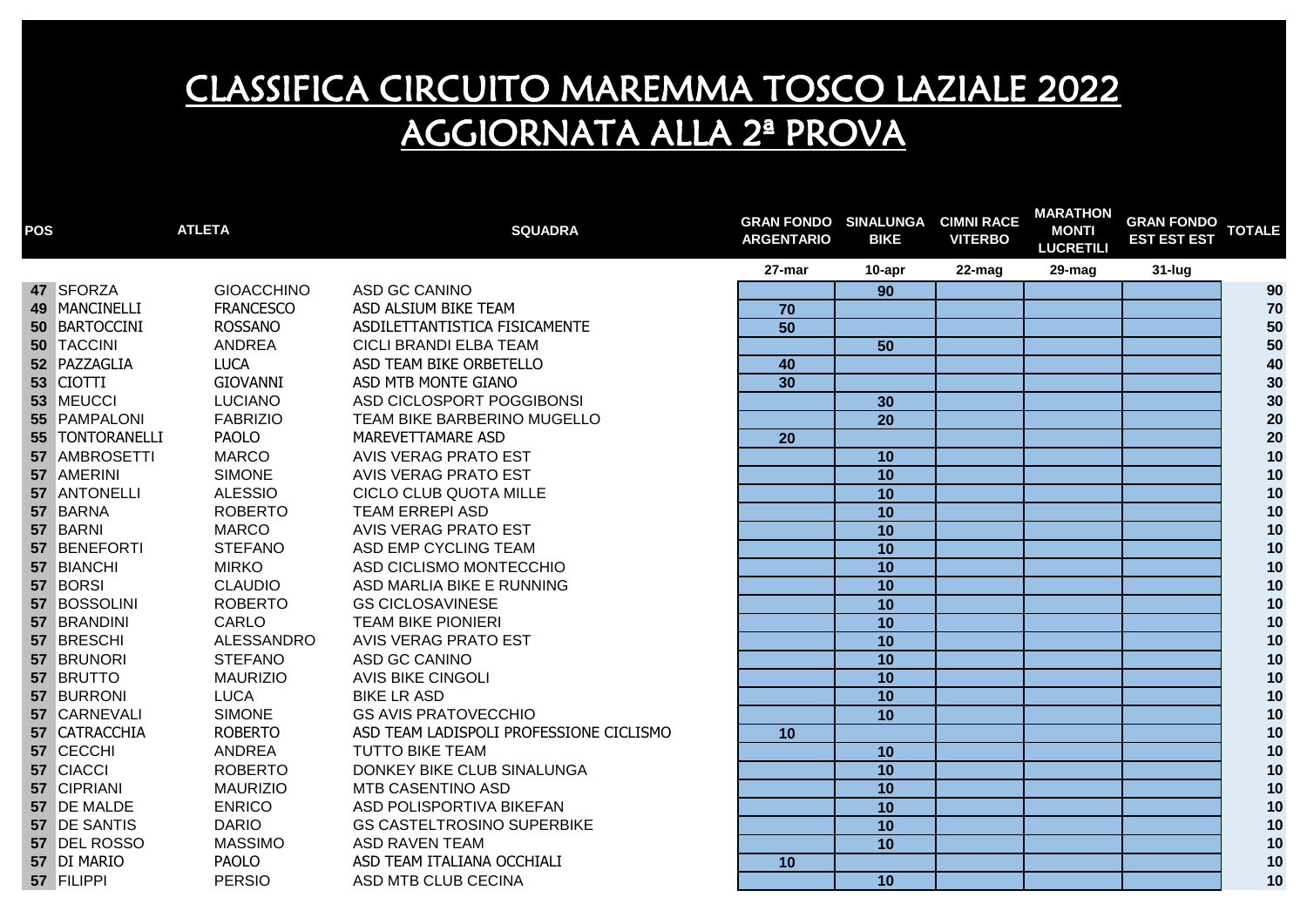| <b>POS</b> |                  | <b>ATLETA</b>     | <b>SQUADRA</b>                          | <b>GRAN FONDO SINALUNGA CIMNI RACE</b><br><b>ARGENTARIO</b> | <b>BIKE</b>     | <b>VITERBO</b> | <b>MARATHON</b><br><b>MONTI</b><br><b>LUCRETILI</b> | <b>GRAN FONDO</b><br><b>EST EST EST</b> | <b>TOTALE</b> |
|------------|------------------|-------------------|-----------------------------------------|-------------------------------------------------------------|-----------------|----------------|-----------------------------------------------------|-----------------------------------------|---------------|
|            |                  |                   |                                         | 27-mar                                                      | 10-apr          | 22-mag         | 29-mag                                              | 31-lug                                  |               |
|            | 57 GAVAGNI       | <b>REMO</b>       | DONKEY BIKE CLUB SINALUNGA              |                                                             | 10              |                |                                                     |                                         | 10            |
|            | 57 GIANNINI      | <b>GIANPAOLO</b>  | <b>GS AVIS PRATOVECCHIO</b>             |                                                             | 10              |                |                                                     |                                         | 10            |
|            | 57 GIGLIARELLI   | <b>CLAUDIO</b>    | <b>ASD TESTI CICLI</b>                  |                                                             | 10              |                |                                                     |                                         | 10            |
|            | 57 GUASTAMACCHIA | <b>DOMENICO</b>   | <b>CICLO CLUB QUOTA MILLE</b>           |                                                             | 10              |                |                                                     |                                         | 10            |
|            | 57 ILARDO        | <b>GIOVANNI</b>   | <b>TEAM GASTONE NENCINI PRATO</b>       |                                                             | 10              |                |                                                     |                                         | 10            |
|            | 57 INNOCENTI     | <b>SERGIO</b>     | <b>MTB RACE SUBBIANO</b>                |                                                             | 10              |                |                                                     |                                         | 10            |
|            | 57 LA SORDA      | <b>NIKO</b>       | <b>ASD BIKENERGY</b>                    |                                                             | 10              |                |                                                     |                                         | 10            |
|            | 57 LILLONI       | <b>MARCO</b>      | <b>TEAM CINGOLANI</b>                   |                                                             | 10              |                |                                                     |                                         | 10            |
|            | 57 LONGHI        | VITTORIO          | ASD TEAM LADISPOLI PROFESSIONE CICLISMO | 10                                                          |                 |                |                                                     |                                         | 10            |
|            | 57 MASINI        | <b>PAOLO</b>      | AMICI BIKERS CAVA DE' TIRRENI GRIFOBIKE |                                                             | 10              |                |                                                     |                                         | 10            |
|            | 57 MELA          | <b>MASSIMO</b>    | TRIONO RACING SC CENTRO BICI            |                                                             | 10              |                |                                                     |                                         | 10            |
|            | 57 MENCARONI     | ALESSANDRO        | <b>AVIS VERAG PRATO EST</b>             |                                                             | 10              |                |                                                     |                                         | 10            |
|            | 57 MERCIAI       | MAURIZIO          | MORELLO'S BROTHERS                      | 10                                                          |                 |                |                                                     |                                         | 10            |
|            | 57 MICANTI       | <b>MARCO</b>      | TRIONO RACING SC CENTRO BICI            |                                                             | 10              |                |                                                     |                                         | 10            |
|            | 57 MILIFFI       | <b>GIAMPIERO</b>  | TEAM MONDOBICI TECNOPLAST               |                                                             | 10              |                |                                                     |                                         | 10            |
|            | 57 MORETTO       | <b>GERARDO</b>    | <b>AVIS VERAG PRATO EST</b>             |                                                             | 10              |                |                                                     |                                         | 10            |
|            | 57 NAPOLINI      | <b>FRANCO</b>     | CICLOTURISTICA MASSA MARTANA            |                                                             | $\overline{10}$ |                |                                                     |                                         | 10            |
|            | 57 NURZIA        | <b>ETTORE</b>     | <b>MTB FORMELLO</b>                     |                                                             | 10              |                |                                                     |                                         | 10            |
|            | 57 PARENTE       | <b>FABRIZIO</b>   | ASDILETTANTISTICA CICLI PETTA           | 10                                                          |                 |                |                                                     |                                         | 10            |
|            | 57 PIERMARINI    | <b>ALESSANDRO</b> | ASD TEAM LADISPOLI PROFESSIONE CICLISMO | 10                                                          |                 |                |                                                     |                                         | 10            |
|            | 57 PRINCIPATO    | <b>ALFREDO</b>    | LAKE BRACCIANO BIKE                     | 10                                                          |                 |                |                                                     |                                         | 10            |
|            | 57 PROTO         | <b>GIANCARLO</b>  | BIKE SERVICE CORINALDO ASD              |                                                             | 10              |                |                                                     |                                         | 10            |
|            | 57 REGOLI        | <b>ANDREA</b>     | <b>TEAM BIKE PIONIERI</b>               |                                                             | 10              |                |                                                     |                                         | 10            |
|            | 57 RINÀ          | <b>FABRIZIO</b>   | ASD TEAM LADISPOLI PROFESSIONE CICLISMO | 10                                                          |                 |                |                                                     |                                         | 10            |
|            | 57 SCALINI       | ALESSANDRO        | ASD SUPERBIKE TEAM                      |                                                             | 10              |                |                                                     |                                         | 10            |
|            | 57 SORRESINA     | <b>STEFANO</b>    | POLISPORTIVA PERTICALE                  | 10                                                          |                 |                |                                                     |                                         | 10            |
|            | 57 TINO          | <b>IVO</b>        | ASD CICLI DI STEFANO                    | $\overline{10}$                                             |                 |                |                                                     |                                         | 10            |
|            | 57 TONNESI       | <b>PAOLO</b>      | <b>ANTELLA BIKE</b>                     | 10                                                          |                 |                |                                                     |                                         | 10            |
|            | 57 TOZZI         | <b>ALBERTO</b>    | <b>CICLI CONTI GS</b>                   |                                                             | 10              |                |                                                     |                                         | 10            |
|            | 57 VECCHIARELLI  | <b>GIORGIO</b>    | ASD ATLETICA ORTE                       | 10                                                          |                 |                |                                                     |                                         | 10            |
|            | 57 VENTURI       | <b>MARIO</b>      | TEAM SCOTT PASQUINI STELLA AZZURRA      |                                                             | 10              |                |                                                     |                                         | 10            |
|            | 57 VENTURI       | <b>OTELLO</b>     | TEAM MONDOBICI TECNOPLAST               |                                                             | 10              |                |                                                     |                                         | 10            |
|            | 57 VITIELLO      | <b>CLAUDIO</b>    | ASD BIKE GARAGE RACING TEAM             | 10                                                          |                 |                |                                                     |                                         | 10            |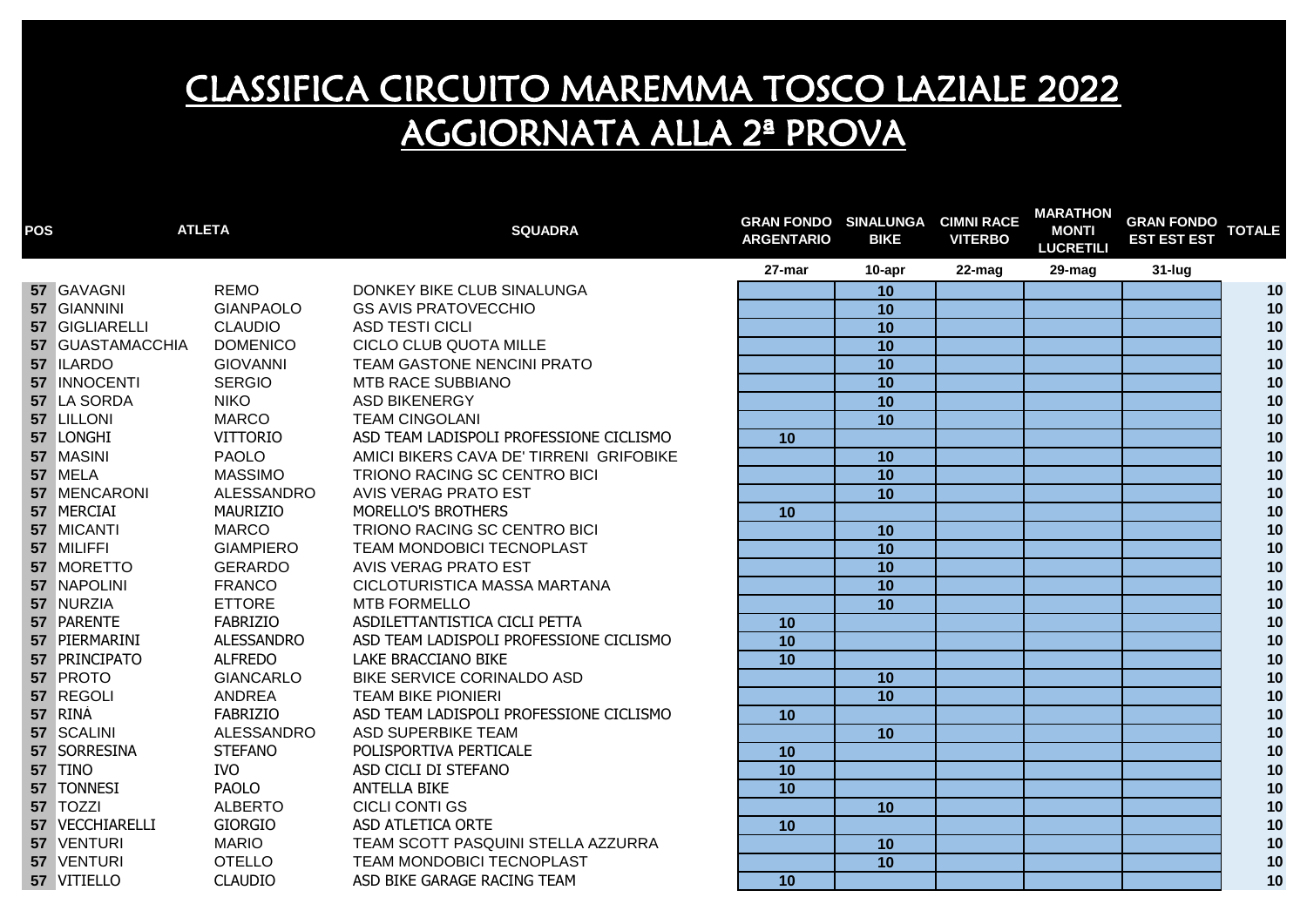| <b>POS</b>   |                   | <b>ATLETA</b>      | <b>SQUADRA</b>                  | <b>GRAN FONDO SINALUNGA</b><br><b>ARGENTARIO</b> | <b>BIKE</b>     | <b>CIMNI RACE</b><br><b>VITERBO</b> | <b>MARATHON</b><br><b>MONTI</b><br><b>LUCRETILI</b> | <b>GRAN FONDO</b><br><b>EST EST EST</b> | <b>TOTALE</b> |
|--------------|-------------------|--------------------|---------------------------------|--------------------------------------------------|-----------------|-------------------------------------|-----------------------------------------------------|-----------------------------------------|---------------|
|              |                   |                    |                                 | 27-mar                                           | 10-apr          | 22-mag                              | 29-mag                                              | $31$ -lug                               |               |
|              | <b>57 VITTORI</b> | <b>MAURO</b>       | ASD BIKE GARAGE RACING TEAM     |                                                  | 10              |                                     |                                                     |                                         | 10            |
|              | 57 ZONGHETTI      | <b>GIUSEPPE</b>    | ASD MONTELABBATE PEDALA         |                                                  | 10              |                                     |                                                     |                                         | 10            |
|              |                   |                    | <b>MASTER 7</b>                 |                                                  |                 |                                     |                                                     |                                         |               |
|              | 1 CASTELLUCCI     | <b>ALESSANDRO</b>  | ASD TEAM BIKE ORBETELLO         | 1000                                             | 650             |                                     |                                                     |                                         | 1650          |
|              | 2 SCATTINI        | <b>ALVIERO</b>     | <b>ASD TESTI CICLI</b>          |                                                  | 1000            |                                     |                                                     |                                         | 1000          |
|              | 3 BERTOZZI        | <b>DAVIDE</b>      | TEAM DEL CAPITANO ASD           |                                                  | 900             |                                     |                                                     |                                         | 900           |
| $\mathbf{3}$ | <b>BORGI</b>      | <b>LORENZO</b>     | MTB S.MARINELLA CICLI MONTANINI | 900                                              |                 |                                     |                                                     |                                         | 900           |
| 5            | MOLINARI          | MAURIZIO           | ASD BIKESHOP TEAM ROMA          | 600                                              | 280             |                                     |                                                     |                                         | 880           |
| 6            | <b>NASSO</b>      | <b>FRANCESCO</b>   | ASD AMMAZZASOMARI               | 800                                              |                 |                                     |                                                     |                                         | 800           |
| 6            | SALVATORI         | <b>STEFANO</b>     | <b>BAD TEAM</b>                 |                                                  | 800             |                                     |                                                     |                                         | 800           |
| 8            | <b>CIANCARINI</b> | <b>ANGELO</b>      | MTB S.MARINELLA CICLI MONTANINI | 750                                              |                 |                                     |                                                     |                                         | 750           |
| 8            | PETRUCCIOLI       | ARNALDO            | ASD GS POPPI BP MOTION          |                                                  | 750             |                                     |                                                     |                                         | 750           |
|              | 10 BICHI          | <b>GUIDO</b>       | DONKEY BIKE CLUB SINALUNGA      |                                                  | 700             |                                     |                                                     |                                         | 700           |
|              | 10 SANTORI        | <b>GIANCARLO</b>   | ASD BIKE GARAGE RACING TEAM     | 700                                              |                 |                                     |                                                     |                                         | 700           |
|              | 12 ROMANI         | <b>STEFANO</b>     | TRIONO RACING S.C. CENTROBICI   | 650                                              |                 |                                     |                                                     |                                         | 650           |
|              | 13 MORENA         | ANGELO             | BOTTECCHIA FACTORY TEAM         |                                                  | 600             |                                     |                                                     |                                         | 600           |
|              | 14 CANINI         | <b>STEFANO</b>     | ASD CENTER BIKE                 | 560                                              |                 |                                     |                                                     |                                         | 560           |
|              | 14 LEMMETTI       | <b>MARCO</b>       | <b>TEAM SPEEDY BIKE</b>         |                                                  | 560             |                                     |                                                     |                                         | 560           |
|              | 16 FAZZUOLI       | <b>ROBERTO</b>     | MTB RACE SUBBIANO               |                                                  | 520             |                                     |                                                     |                                         | 520           |
|              | 16 PAOLINI        | <b>IPPOLITO</b>    | <b>GRUPPO CICLISTICO CANINO</b> | 520                                              |                 |                                     |                                                     |                                         | 520           |
|              | 18 DONATI         | <b>MAURO</b>       | ASD CICLI DI STEFANO            | 480                                              |                 |                                     |                                                     |                                         | 480           |
|              | 18 SENSERINI      | <b>GIUSEPPE</b>    | <b>TEAM ERREPI ASD</b>          |                                                  | 480             |                                     |                                                     |                                         | 480           |
|              | 20 ANTONINI       | <b>MAURO ROCCO</b> | ASD TEAM BIKE ORBETELLO         | 440                                              |                 |                                     |                                                     |                                         | 440           |
|              | 20 ORAZI          | <b>ANDREA</b>      | <b>TEAM CINGOLANI</b>           |                                                  | 440             |                                     |                                                     |                                         | 440           |
|              | 22 FUOCHI         | <b>LUCIANO</b>     | VIVO-MG.K VIS-DAL COLLE         | 400                                              |                 |                                     |                                                     |                                         | 400           |
|              | 22 RUGGIERO       | <b>BRUNO</b>       | <b>TEAM PASSION FAENTINA</b>    |                                                  | 400             |                                     |                                                     |                                         | 400           |
|              | 24 COLO'          | ALESSANDRO         | BIKE' A.S.D. REAL SPORTING CLUB | 370                                              | $\overline{10}$ |                                     |                                                     |                                         | 380           |
|              | 25 ALFONSI        | <b>GIANCARLO</b>   | ASD CICLISSIMO BIKE TEAM        |                                                  | 370             |                                     |                                                     |                                         | 370           |
|              | 26 MESSINA        | <b>GIUSEPPE</b>    | <b>BAMBANA BIKE</b>             |                                                  | 340             |                                     |                                                     |                                         | 340           |
|              | 26 ORESTANO       | MAURIZIO           | <b>ANTELLA BIKE</b>             | 340                                              |                 |                                     |                                                     |                                         | 340           |
|              | 28 VIOLA          | <b>ERNESTO</b>     | CICLOTURISTICA MASSA MARTANA    |                                                  | 310             |                                     |                                                     |                                         | 310           |
|              | 28 VOLPE          | <b>MARIO</b>       | ASD KS+ TEAM                    | 310                                              |                 |                                     |                                                     |                                         | 310           |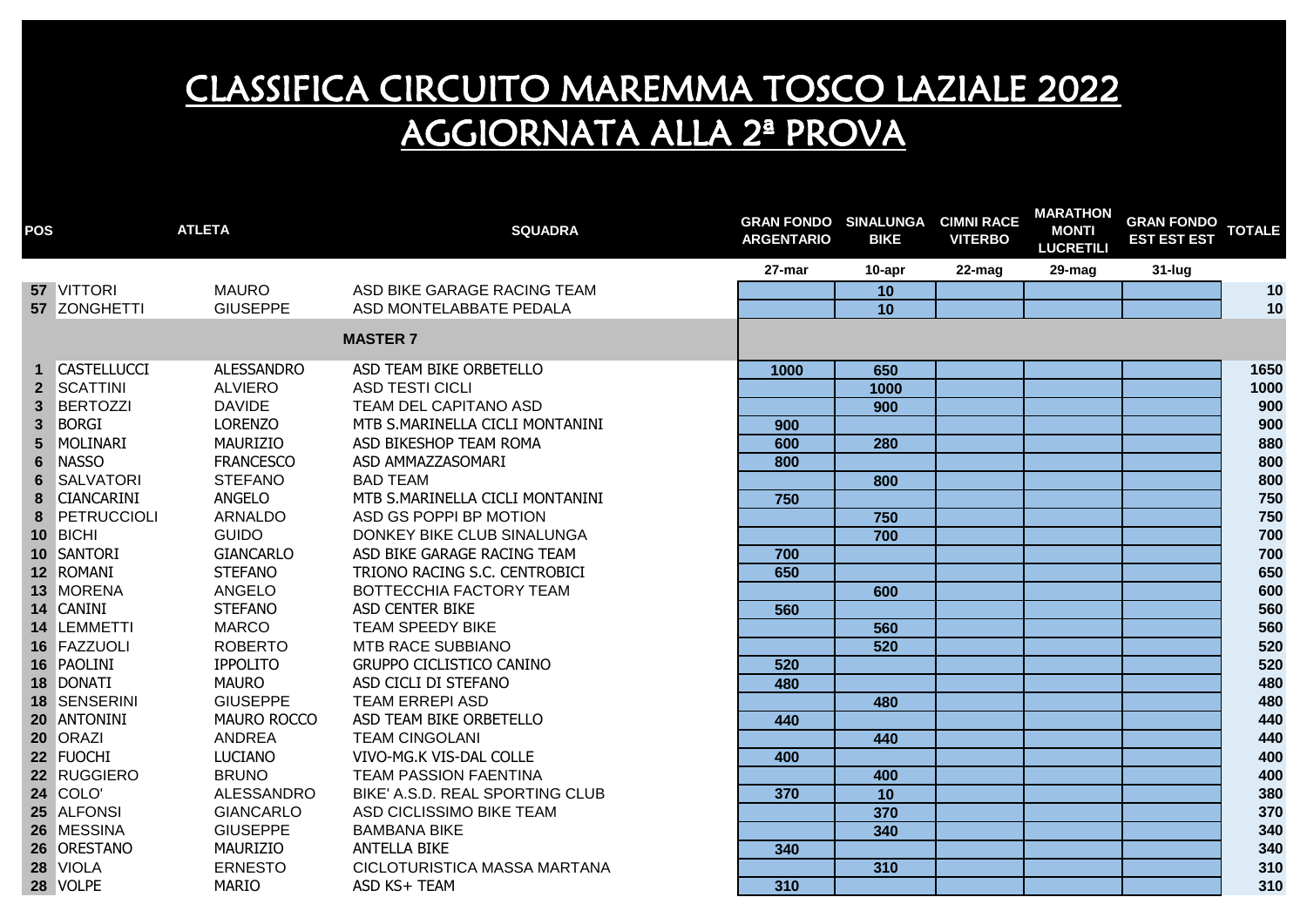| <b>POS</b>              |                   | <b>ATLETA</b>         | <b>SQUADRA</b>                 | <b>GRAN FONDO SINALUNGA</b><br><b>ARGENTARIO</b> | <b>BIKE</b>      | <b>CIMNI RACE</b><br><b>VITERBO</b> | <b>MARATHON</b><br><b>MONTI</b><br><b>LUCRETILI</b> | <b>GRAN FONDO</b><br><b>EST EST EST</b> | <b>TOTALE</b> |
|-------------------------|-------------------|-----------------------|--------------------------------|--------------------------------------------------|------------------|-------------------------------------|-----------------------------------------------------|-----------------------------------------|---------------|
|                         |                   |                       |                                | 27-mar                                           | 10-apr           | $22$ -mag                           | 29-mag                                              | 31-lug                                  |               |
|                         | 30 AGNELLI        | <b>GIUSEPPE</b>       | ASD TEAM BIKE ORBETELLO        | 280                                              |                  |                                     |                                                     |                                         | 280           |
|                         | 31 CARBONE        | <b>FRANCESCO</b>      | INDIVIDUALE                    | 250                                              |                  |                                     |                                                     |                                         | 250           |
|                         | 31 TONIUTTI       | <b>RUGGERO</b>        | ASD CICLISSIMO BIKE TEAM       |                                                  | 250              |                                     |                                                     |                                         | 250           |
|                         | 33 ALAIMO         | <b>FILIPPO</b>        | ASD TEAM ITALIANA OCCHIALI     | 220                                              |                  |                                     |                                                     |                                         | 220           |
|                         | 33 GIACONI        | <b>ENRICO</b>         | ASD MY PLANET                  |                                                  | 220              |                                     |                                                     |                                         | 220           |
|                         | 35 PIERANUNZI     | <b>LUCIANO</b>        | <b>ASD BIKENERGY</b>           |                                                  | 190              |                                     |                                                     |                                         | 190           |
|                         | 36 MORETTI        | <b>DARIO</b>          | ASD BIKING RACING TEAM         |                                                  | 170              |                                     |                                                     |                                         | 170           |
|                         | 37 MAINARDI       | <b>ROBERTO</b>        | ASCD VALLE DEL CONCA           |                                                  | 150              |                                     |                                                     |                                         | 150           |
|                         | 38 NOVELLI        | <b>MAURIZIO</b>       | <b>ASD PRENESTE BIKE</b>       |                                                  | 130              |                                     |                                                     |                                         | 130           |
|                         | 39 MENCARONI      | <b>MASSIMO</b>        | ASD TEAM BIKE PALOMBARA SABINA |                                                  | $\overline{110}$ |                                     |                                                     |                                         | 110           |
|                         | 40 RAGAZZINI      | <b>SABATINO</b>       | <b>MTB CASENTINO ASD</b>       |                                                  | 90               |                                     |                                                     |                                         | 90            |
|                         | 41 TOSI           | <b>MASSIMO</b>        | ASD BIKE OR NOTHING TEAM       |                                                  | $\overline{70}$  |                                     |                                                     |                                         | 70            |
|                         | 42 PERUZZI        | <b>RICCARDO</b>       | ASD CICLISSIMO BIKE TEAM       |                                                  | 40               |                                     |                                                     |                                         | 40            |
|                         | 43 PERELLA        | <b>GIOVANNI</b>       | <b>ASD TESTI CICLI</b>         |                                                  | 30               |                                     |                                                     |                                         | 30            |
|                         | 44 FILIPPIN       | <b>LUIGI</b>          | <b>RACING TEAM LA</b>          |                                                  | 20               |                                     |                                                     |                                         | 20            |
|                         |                   |                       | <b>MASTER 8</b>                |                                                  |                  |                                     |                                                     |                                         |               |
|                         | 1 DE NIGRIS       | <b>VITO</b>           | A.S.D. MBM                     | 1000                                             | 800              |                                     |                                                     |                                         | 1800          |
|                         | 2 POLLAZZI        | <b>MAURO</b>          | A.S.D. MBM                     | 900                                              | 520              |                                     |                                                     |                                         | 1420          |
| 3 <sup>1</sup>          | <b>BENNICELLI</b> | ALESSANDRO            | ASD BIKESHOP TEAM ROMA         | 750                                              | 440              |                                     |                                                     |                                         | 1190          |
| $\overline{\mathbf{4}}$ | <b>BARCI</b>      | <b>DOMENICO</b>       | ASD CICLI MONTANINI.IT         | 700                                              | 340              |                                     |                                                     |                                         | 1040          |
| 5 <sup>5</sup>          | <b>CHERUBINI</b>  | <b>LUCIO</b>          | ARRETIUM TEAM SPECIALIZED      |                                                  | 1000             |                                     |                                                     |                                         | 1000          |
| $6\phantom{1}$          | <b>BECCI</b>      | <b>MORENO</b>         | <b>TEAM ERREPI ASD</b>         |                                                  | 900              |                                     |                                                     |                                         | 900           |
| $\overline{7}$          | <b>CALZOLARI</b>  | <b>ROBERTO</b>        | ASD TEAM CIVITA BIKE           | 800                                              |                  |                                     |                                                     |                                         | 800           |
| 8                       | RIGHETTI          | <b>PIETRO</b>         | <b>BAMBANA BIKE</b>            |                                                  | 750              |                                     |                                                     |                                         | 750           |
| $9^{\circ}$             | <b>AMADASI</b>    | <b>ENRICO</b>         | <b>BAMBANA BIKE</b>            |                                                  | 700              |                                     |                                                     |                                         | 700           |
|                         | 10 GOLVELLI       | <b>GIOVANNI</b>       | ASD TEAM BIKE PALOMBARA SABINA | 650                                              |                  |                                     |                                                     |                                         | 650           |
|                         | 10 SARTI          | <b>STEFANO</b>        | TRIONO RACING SC CENTRO BICI   |                                                  | 650              |                                     |                                                     |                                         | 650           |
|                         | 12 ANTONUCCI      | <b>MAURIZIO</b>       | 100% BIKE                      |                                                  | 600              |                                     |                                                     |                                         | 600           |
|                         | 12 TERRA          | <b>ANTONIO</b>        | A.S.D. LAZIO OUTDOOR           | 600                                              |                  |                                     |                                                     |                                         | 600           |
|                         | 14 ERAMO          | <b>DIEGO</b>          | TEAM AS BIKE                   | 560                                              |                  |                                     |                                                     |                                         | 560           |
|                         | 14 GIORGI         | <b>MARCELLO</b>       | <b>CICLI TADDEI</b>            |                                                  | 560              |                                     |                                                     |                                         | 560           |
|                         | 16 REALI          | <b>GIUSEPPE MARIA</b> | PRO BIKE RIDING TEAM           | 520                                              |                  |                                     |                                                     |                                         | 520           |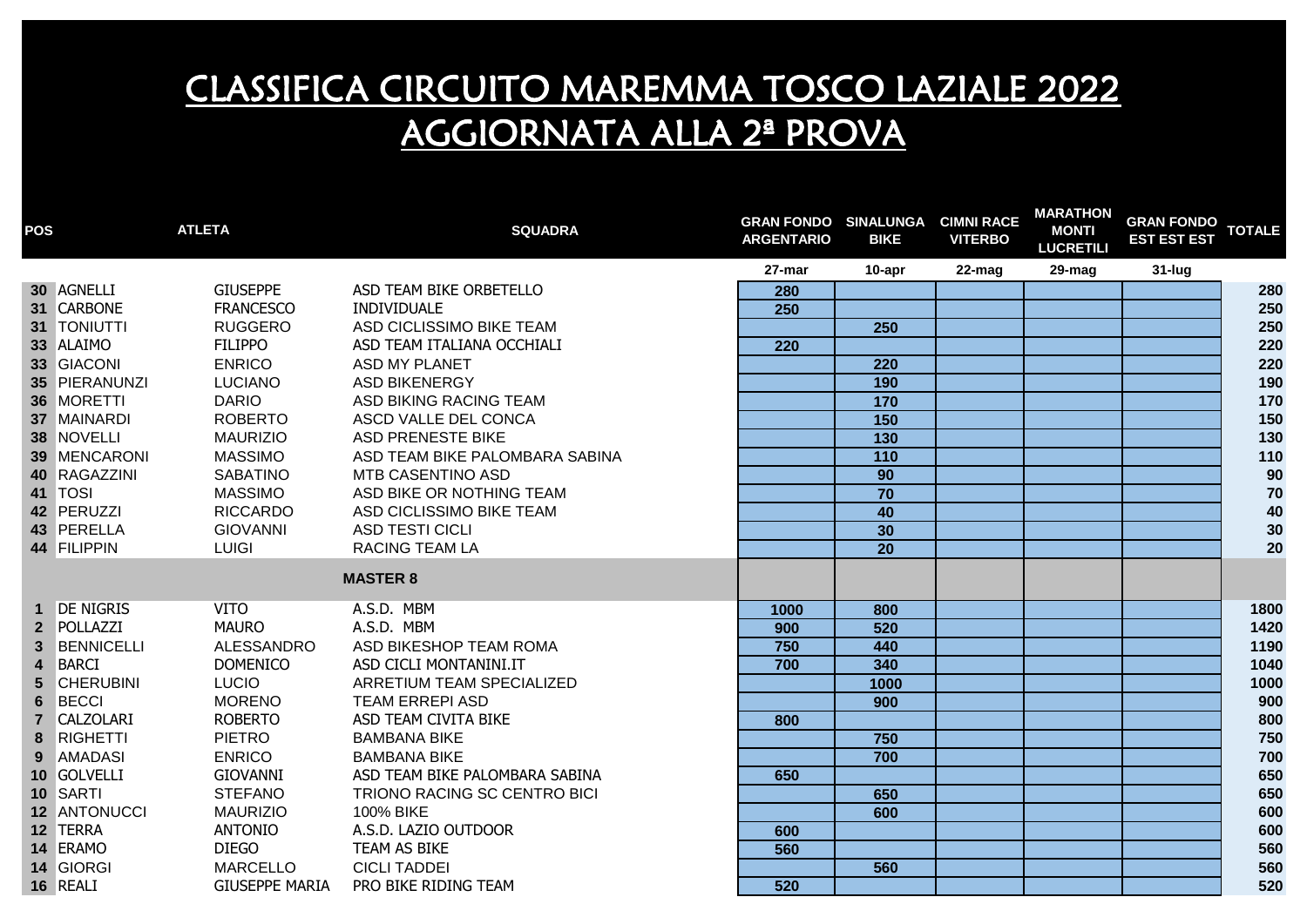| POS                     | <b>ATLETA</b>                    |                     | <b>SQUADRA</b>                      | <b>GRAN FONDO SINALUNGA CIMNI RACE</b><br><b>ARGENTARIO</b> | <b>BIKE</b>          | <b>VITERBO</b> | <b>MARATHON</b><br><b>MONTI</b><br><b>LUCRETILI</b> | <b>GRAN FONDO</b><br><b>EST EST EST</b> | <b>TOTALE</b> |
|-------------------------|----------------------------------|---------------------|-------------------------------------|-------------------------------------------------------------|----------------------|----------------|-----------------------------------------------------|-----------------------------------------|---------------|
|                         |                                  |                     |                                     | 27-mar                                                      | $10$ -apr            | 22-mag         | 29-mag                                              | $31$ -lug                               |               |
|                         | 17 GIOVANNINI                    | <b>ZEFFERINO</b>    | ASD I MUFLONI RACING TEAM           |                                                             | 480                  |                |                                                     |                                         | 480           |
|                         | 18 BARTOLINI                     | <b>FIORENZO</b>     | <b>GS AVIS PRATOVECCHIO</b>         |                                                             | 400                  |                |                                                     |                                         | 400           |
|                         | 19 BONAIUTI                      | <b>GIUSEPPE</b>     | ASD CICLISSIMO BIKE TEAM            |                                                             | 370                  |                |                                                     |                                         | 370           |
|                         |                                  |                     | <b>WOMAN1</b>                       |                                                             |                      |                |                                                     |                                         |               |
|                         | <b>COSTANTINI</b>                | <b>FABIA ROMANA</b> | ASD TEAM BIKE PALOMBARA SABINA      | 1000                                                        | 800                  |                |                                                     |                                         | 1800          |
| $\overline{2}$          | <b>MISANO</b>                    | <b>CLAUDIA</b>      | ASD BIKE GARAGE RACING TEAM         | 700                                                         | 400                  |                |                                                     |                                         | 1100          |
| $\mathbf{3}$            | <b>MAZZORANA</b>                 | <b>SARA</b>         | <b>TEAM CINGOLANI</b>               |                                                             | 1000                 |                |                                                     |                                         | 1000          |
| $\overline{\mathbf{4}}$ | <b>ZOLI</b>                      | <b>MARTINA</b>      | ASD POLISPORTIVA BIKEFAN            |                                                             | 900                  |                |                                                     |                                         | 900           |
| 4                       | <b>GALLEGO FERNANDEZ BEATRIZ</b> |                     | ASD ROMA TEAM EDIL CIMINI           | 900                                                         |                      |                |                                                     |                                         | 900           |
| 6                       | <b>DI FIORE</b>                  | <b>MARCELLA</b>     | ASD CIVITABIKE                      | 800                                                         |                      |                |                                                     |                                         | 800           |
| $\overline{7}$          | FAZIANI                          | <b>DENISE</b>       | <b>TEAM ESSERE</b>                  |                                                             | 750                  |                |                                                     |                                         | 750           |
|                         | 7 SANTORO                        | <b>MARTINA</b>      | TRIONO RACING S.C. CENTROBICI       | 750                                                         |                      |                |                                                     |                                         | 750           |
| 9                       | <b>CERVINI</b>                   | <b>SILVIA</b>       | CICLI BRANDI ELBA TEAM              |                                                             | 700                  |                |                                                     |                                         | 700           |
|                         | 10 CALISTRI                      | SUSI                | ASD EMP CYCLING TEAM                |                                                             | 650                  |                |                                                     |                                         | 650           |
|                         | 11 PERUGINI                      | <b>ROMINA</b>       | <b>TEAM CINGOLANI</b>               |                                                             | 600                  |                |                                                     |                                         | 600           |
|                         | 12 SOLETTI                       | <b>SILVIA</b>       | <b>GS CASTELTROSINO SUPERBIKE</b>   |                                                             | 560                  |                |                                                     |                                         | 560           |
|                         | 13 GUSELLA                       | <b>CECILIA</b>      | ASD POLISPORTIVA BIKEFAN            |                                                             | 520                  |                |                                                     |                                         | 520           |
|                         | 14 PIATTELLINI                   | <b>ELENA</b>        | TEAM BIKE GIPPO COLLE DI VAL D'ELSA |                                                             | 480                  |                |                                                     |                                         | 480           |
|                         | 15 DIOTALEVI                     | <b>JESSICA</b>      | DT RACING TEAM SC                   |                                                             | 440                  |                |                                                     |                                         | 440           |
|                         | 16 LITTI                         | <b>LORENZA</b>      | TEAM MONDOBICI TECNOPLAST           |                                                             | 370                  |                |                                                     |                                         | 370           |
|                         | 17 D'ANGELO                      | <b>ANGELA</b>       | <b>GS CASTELTROSINO SUPERBIKE</b>   |                                                             | 340                  |                |                                                     |                                         | 340           |
|                         |                                  |                     | <b>WOMAN 2</b>                      |                                                             |                      |                |                                                     |                                         |               |
|                         | <b>GORETTI</b>                   | <b>ORIANA</b>       | A.S.D. MBM                          | 1000                                                        | $\blacktriangleleft$ |                |                                                     |                                         | 1001          |
|                         | 2 GENGA                          | <b>BARBARA</b>      | TEAM MONDOBICI TECNOPLAST           |                                                             | 1000                 |                |                                                     |                                         | 1000          |
| $\mathbf{3}$            | <b>CARBINI</b>                   | <b>LUCIA</b>        | <b>TEAM CINGOLANI</b>               |                                                             | 900                  |                |                                                     |                                         | 900           |
| $\mathbf{3}$            | <b>CASTIGLIONE</b>               | <b>MAILA</b>        | TRIONO RACING S.C. CENTROBICI       | 900                                                         |                      |                |                                                     |                                         | 900           |
| $5\phantom{.0}$         | RAGAZZINI                        | <b>ELENA</b>        | <b>TRIALBIKE</b>                    |                                                             | 800                  |                |                                                     |                                         | 800           |
| $5\phantom{.0}$         | <b>VIVA</b>                      | <b>DARIA</b>        | POLISPORTIVA AERONAUTICA            | 800                                                         |                      |                |                                                     |                                         | 800           |
| $\overline{7}$          | <b>CIANCHELLA</b>                | <b>SIMONA</b>       | ASD TEAM BIKE PALOMBARA SABINA      |                                                             | 750                  |                |                                                     |                                         | 750           |
| 8                       | <b>BOSI</b>                      | <b>ALICE</b>        | <b>TRIALBIKE</b>                    |                                                             | 700                  |                |                                                     |                                         | 700           |
| 9                       | PIERONI                          | <b>ILARIA</b>       | <b>TEAM BIKE PIONIERI</b>           |                                                             | 650                  |                |                                                     |                                         | 650           |